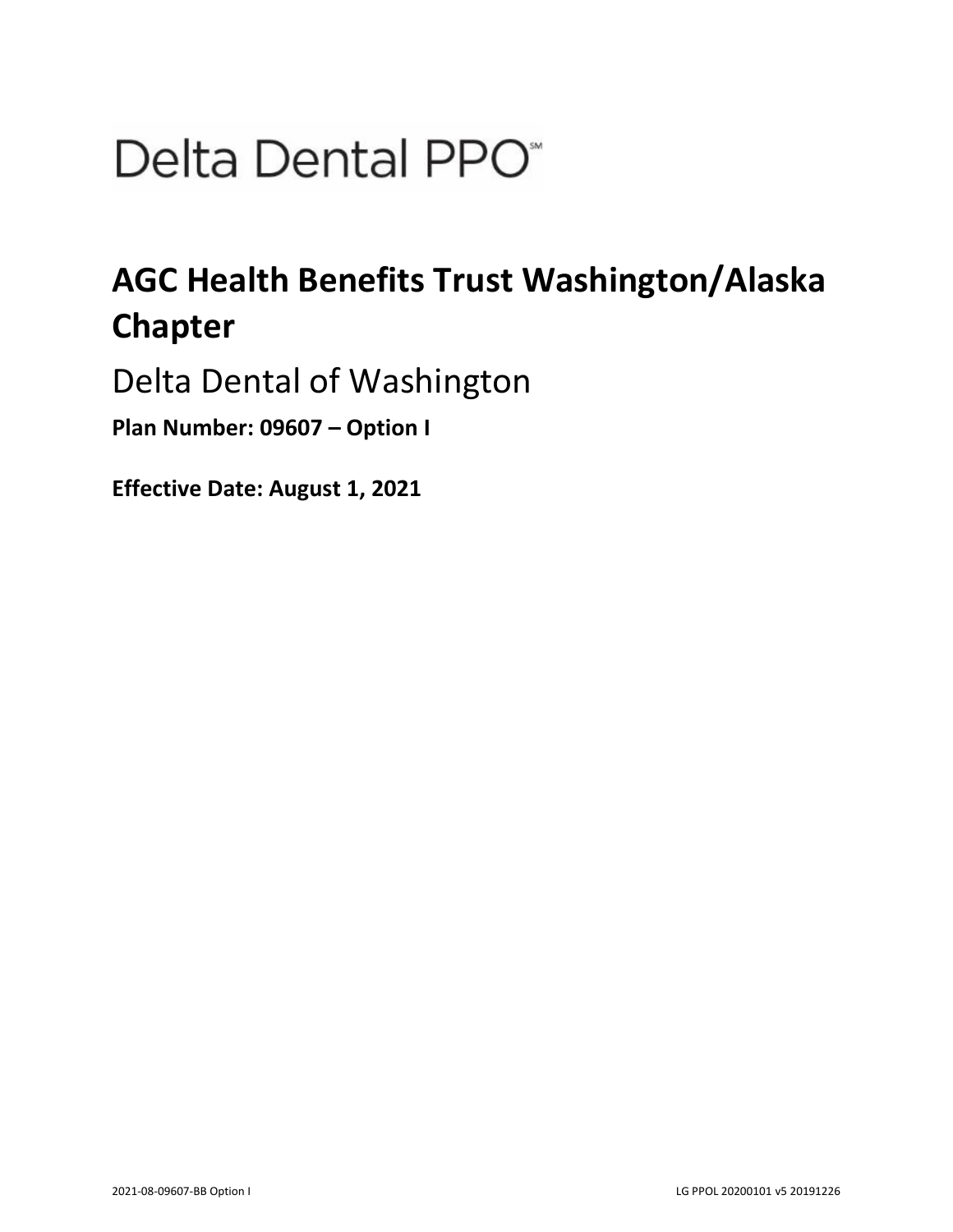Welcome to your dental plan, administered by Delta Dental of Washington, a founding member of the nationwide Delta Dental Plans Association.

We believe everyone can enjoy good oral and overall health, with no one left behind. It drives everything we do and has been our sole focus for over 60 years.

Your plan is a resource to make it easy for you to care for your smile. This benefit booklet summarizes your coverage and describes how your benefits may be used. Understanding your benefits is the first step to getting the most from your dental plan. Review this booklet before you visit your dentist and keep it for your reference.

You deserve a healthy smile. We're happy to help you protect it.

#### **Questions Regarding Your Plan**

If you have questions regarding your dental benefits plan, please call or email our Customer Service Department at:

800-554-1907

CService@DeltaDentalWA.com

Written inquiries may be sent to:

Delta Dental of Washington

Customer Service Department

P.O. Box 75983

Seattle, WA 98175-0983

For the most current listing of Delta Dental Participating Dentists, visit our online directory at www.DeltaDentalWA.com or call us at 800-554-1907.

## **Communication Access for Individuals who are Deaf, Hard of Hearing, Deaf-Blind or Speech-Disabled**

Communication with Delta Dental of Washington for people who are deaf, hard of hearing, deaf-blind and/or speech disabled is available through Washington Relay Service. This is a free telecommunications relay service provided by the Washington State Office of the Deaf and Hard of Hearing.

The relay service allows individuals who use a Teletypewriter (TTY) to communicate with Delta Dental of Washington through specially trained communications assistants.

Dial 711 (the statewide telephone relay number) or 800-833-6384 to connect with a Washington Relay Service communications assistant. Ask them to dial Delta Dental of Washington Customer Service at 800-554-1907. They will then relay the conversation between you and our customer service representatives.

This service is free of charge in local calling areas. Calls can be made anywhere in the world, 24 hours a day, 365 days a year, with no restrictions on the number, length or type of calls. All calls are confidential, and no records of any conversation are maintained.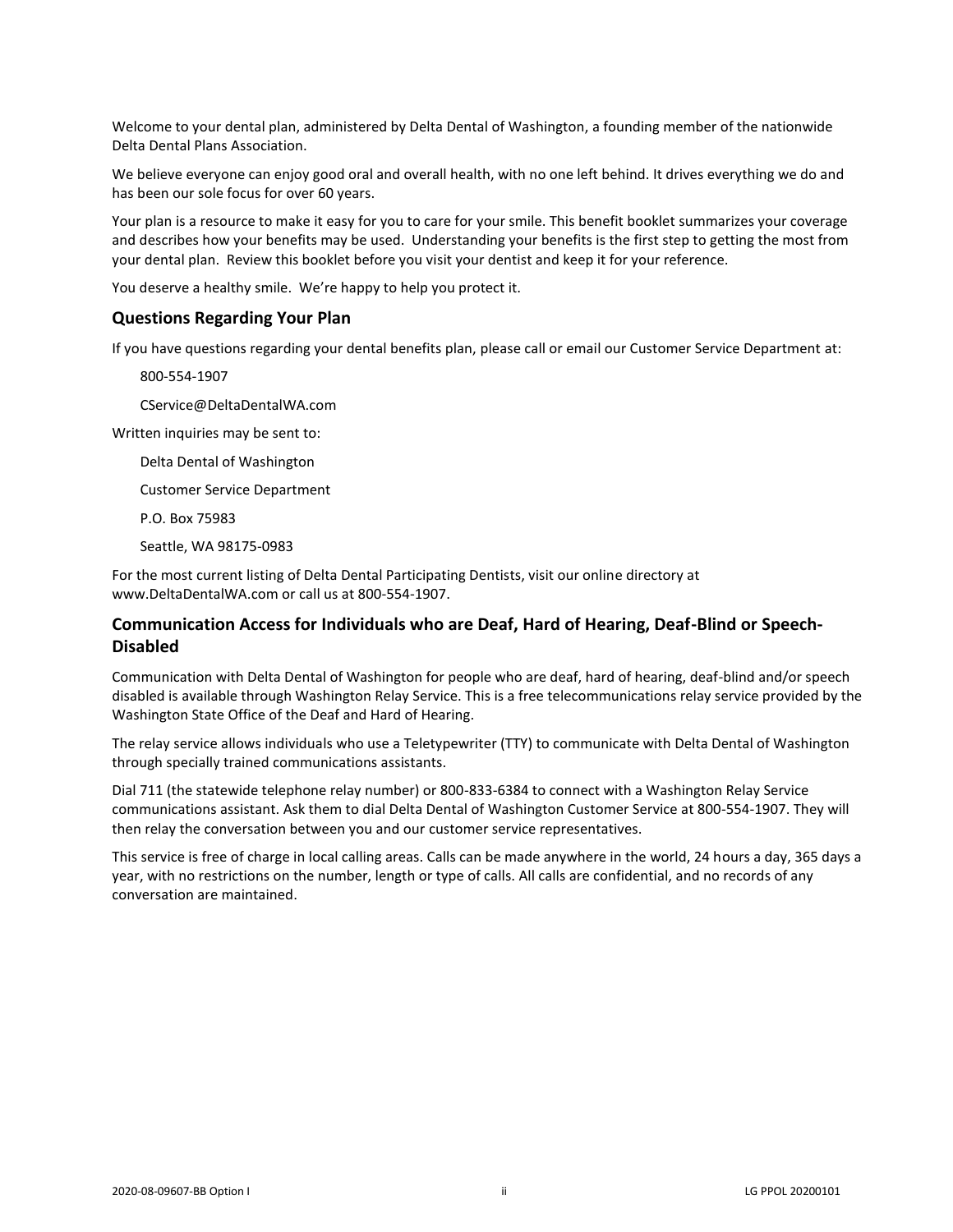## **Table of Contents**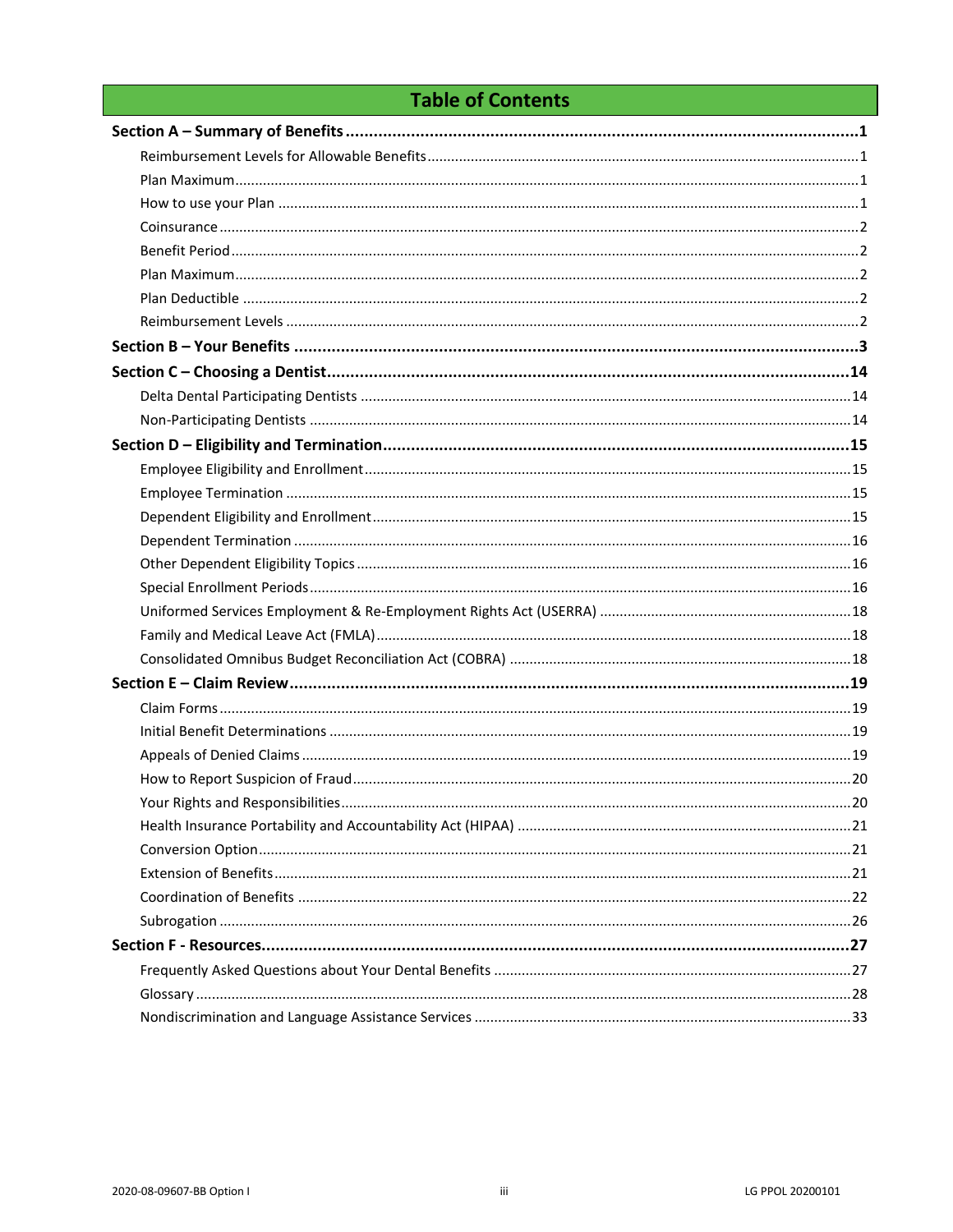## **Section A – Summary of Benefits**

## <span id="page-3-1"></span><span id="page-3-0"></span>**Reimbursement Levels for Allowable Benefits**

#### **In-Network – Delta Dental PPO Dentists**

## **Out-of-Network – Non-Delta Dental PPO**

## <span id="page-3-2"></span>**Plan Maximum**

\*Class I Covered Dental Benefits do not accrue towards the Annual Plan Maximum.

The payment level for covered dental expenses arising as a direct result of an accidental injury is 100 percent, up to the unused Plan Maximum.

All Enrolled Employees and Enrolled Dependents are eligible for Class I, Class II and Class III Covered Dental Benefits, orthodontic benefits, and accidental injury benefits.

The annual deductible is waived for:

- Class I Covered Dental Benefits.
- $\Diamond$  Orthodontic Benefits.
- $\Diamond$  Accidental Injury Benefits.

#### <span id="page-3-3"></span>**How to use your Plan**

The best way to take full advantage of your dental Plan is to know its features. You can learn them by reading this benefit booklet before you go to the dentist. This benefit booklet is designed to give you a clear understanding of how your dental coverage works and how to make it work for you. It also answers some common questions. If you have questions or do not understand something please give us a call at 800-554-1907. We're more than happy to help.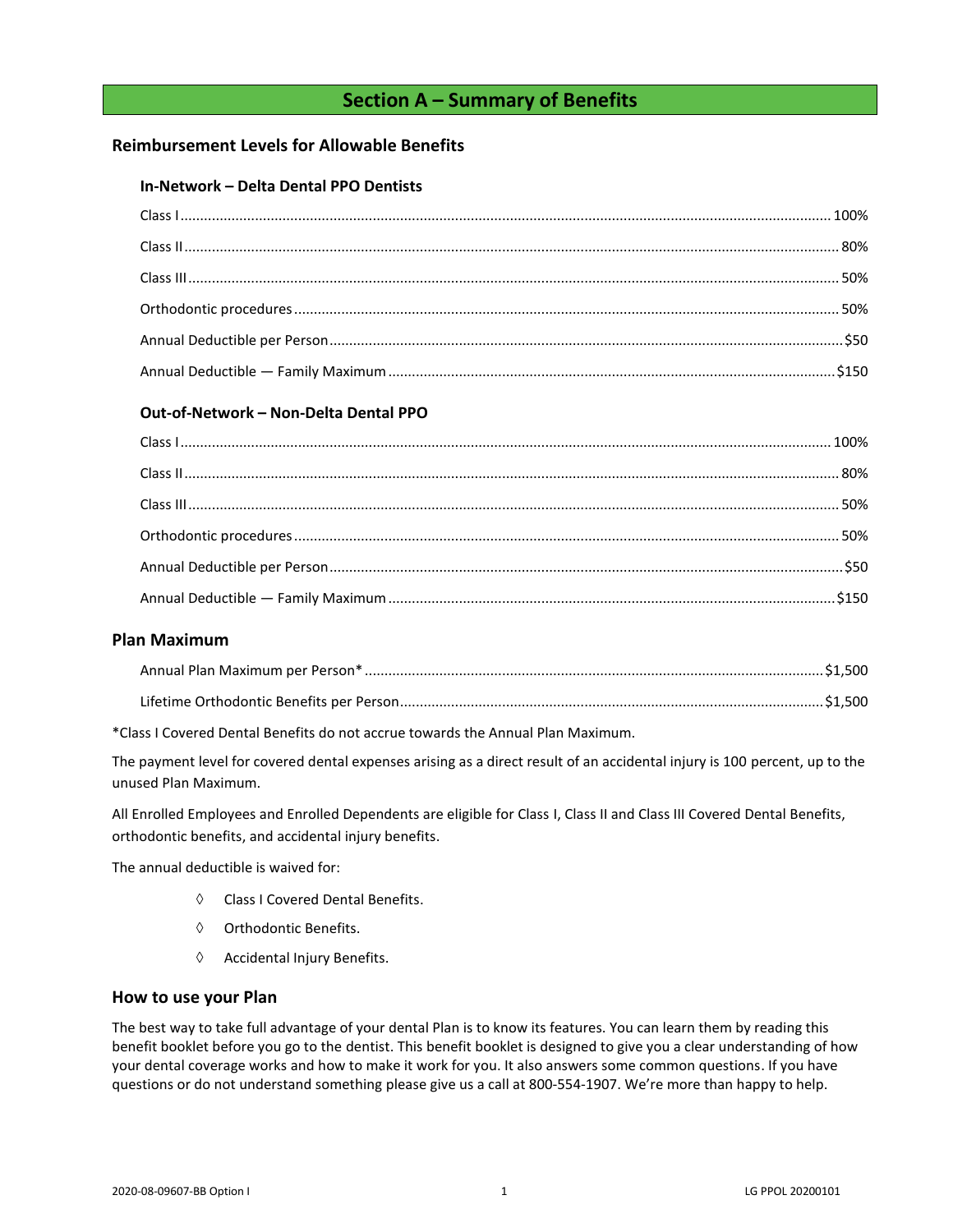Consult your provider regarding any charges that may be your responsibility before treatment begins.

## <span id="page-4-0"></span>**Coinsurance**

DDWA will pay a percentage of the cost of your treatment and you are responsible for paying the allowable balance. The part you pay is called the coinsurance. If your plan has a deductible, you are responsible for the coinsurance even after a deductible is met.

Please see your "Reimbursement Levels for Allowable Benefits" under the "Summary of Benefits" section for details on the coinsurance required by your plan.

## <span id="page-4-1"></span>**Benefit Period**

Most dental benefits are calculated within a "benefit period," which is typically for one year. For this Plan, the benefit period is the 12-month period starting the first day of January and ending the last day of December.

#### <span id="page-4-2"></span>**Plan Maximum**

The Plan Maximum is the maximum dollar amount DDWA will pay toward the cost of dental care within a specific benefit period. The maximum amount payable for Covered Dental Benefits in each benefit period is listed in the "Summary of Benefits" section in this booklet.

Charges for dental procedures requiring multiple treatment dates are considered incurred on the date the services are completed, also known as the seat date. Amounts paid for such procedures will be applied to the Plan Maximum based on the incurred date.

## <span id="page-4-3"></span>**Plan Deductible**

Your Plan has a deductible, which can be found in the "Summary of Benefits" section. This means that from the first payment or payments DDWA makes for Covered Dental Benefits, a deduction is taken. This deduction is owed to the provider by you. Once an Enrolled Person has satisfied the deductible during the benefit period, no further deduction will be taken for that Enrolled Person until the next benefit period.

Your family maximum is also listed in the "Summary of Benefits" section. Once a family has satisfied the maximum deductible amount during the benefit period, no further deduction will apply to any member of that family until the next benefit period.

#### <span id="page-4-4"></span>**Reimbursement Levels**

Your dental Plan offers different classes of covered treatment. Each class also specifies limitations and exclusions. For more information about reimbursement levels for your plan, see the "Summary of Benefits" section in the front of this benefit booklet.

Refer to the "Benefits Covered by Your Plan" section of this benefit booklet for specific Covered Dental Benefits under this Plan.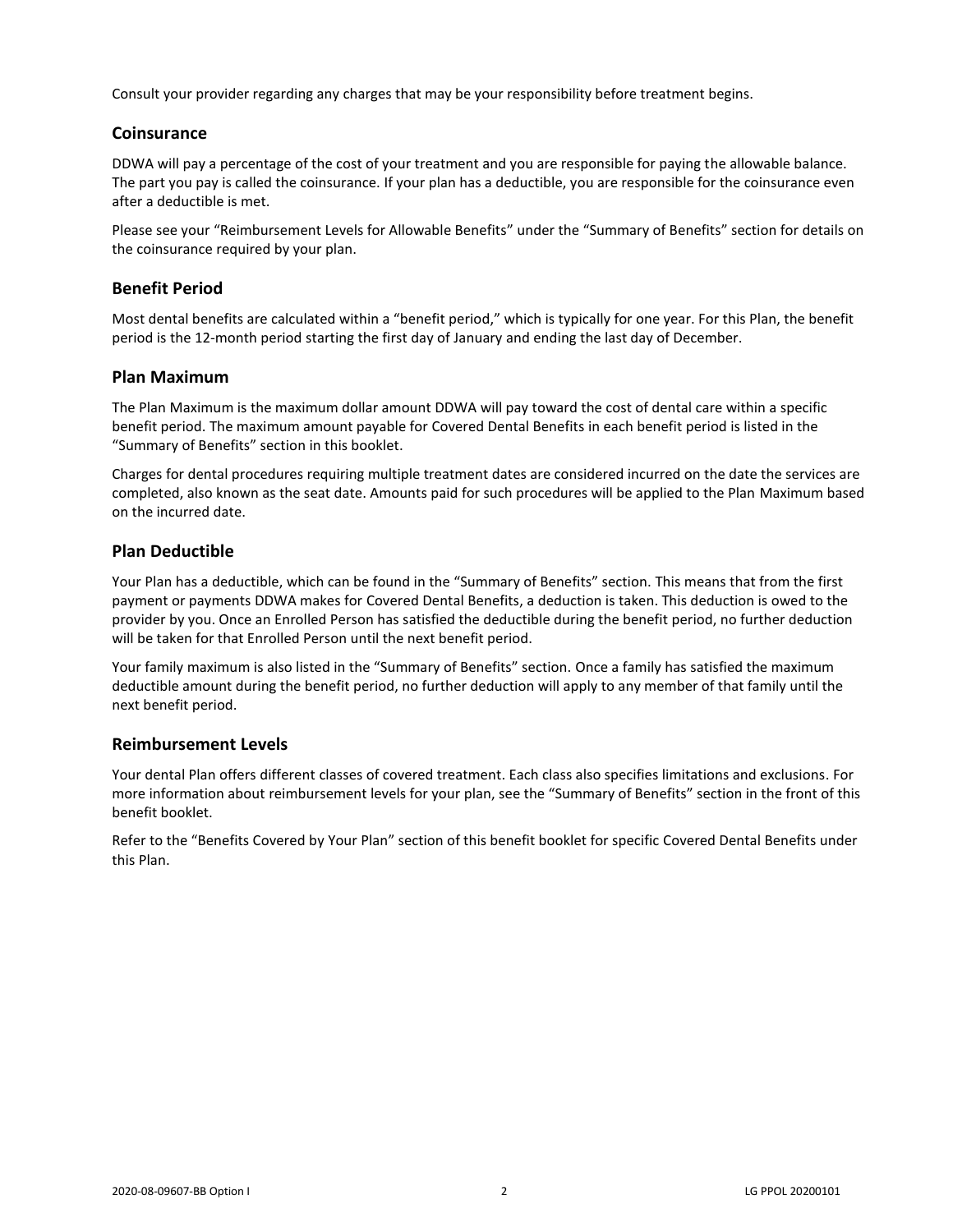## **Section B – Your Benefits**

### <span id="page-5-0"></span>**Benefits Covered By Your Plan**

The following are the Covered Dental Benefits under this Plan and are subject to the limitations and exclusions (refer also to "General Exclusions" section) contained in this benefit booklet. Such benefits (as defined) are available only when provided by a licensed dentist or other licensed professional when appropriate and necessary as determined by the standards of generally accepted dental practice and DDWA.

Note: Please be sure to consult your provider before treatment begins regarding any charges that may be your responsibility.

The amounts payable by DDWA for Covered Dental Benefits are described on your "Summary of Benefits" section of this benefit booklet.

## **Class I Benefits**

#### **Class I Diagnostic**

#### **Covered Dental Benefits**

- Comprehensive, or detailed and extensive oral evaluation.
- Diagnostic evaluation for routine or emergency purposes (dental exam).
- X-rays.

#### **Limitations**

- ♦ Comprehensive, or detailed and extensive oral evaluation is covered once in the patient's lifetime by the same dentist. Subsequent comprehensive or detailed and extensive oral evaluations from the same dentist are paid as a periodic oral evaluation.
- ♦ Routine evaluation is covered twice in a benefit period. Routine evaluation includes all evaluations except limited problem-focused evaluations.
- ⧫ Limited problem-focused evaluations are covered twice in a benefit period.
- Bitewing x-rays are covered once in a benefit period.
- ◆ A complete series or panoramic x-ray is covered once in a five-year period from the date of service.
	- $\Diamond$  Any number or combination of x-rays, billed for the same date of service, which equals or exceeds the allowed fee for a complete series, is considered a complete series for payment purposes.

#### **Exclusions**

- Consultations diagnostic services provided by a dentist other than the requesting dentist.
- Study models.
- Diagnostic services and x-rays related to temporomandibular joints (jaw joints) are not a Class I paid Covered Dental Benefit.

#### **Class I Preventive**

#### **Covered Dental Benefits**

- Prophylaxis (cleaning).
- ⧫ Periodontal maintenance**.**
- ⧫ Topical application of fluoride including fluoridated varnishes.
- Sealants.
- Space maintainers.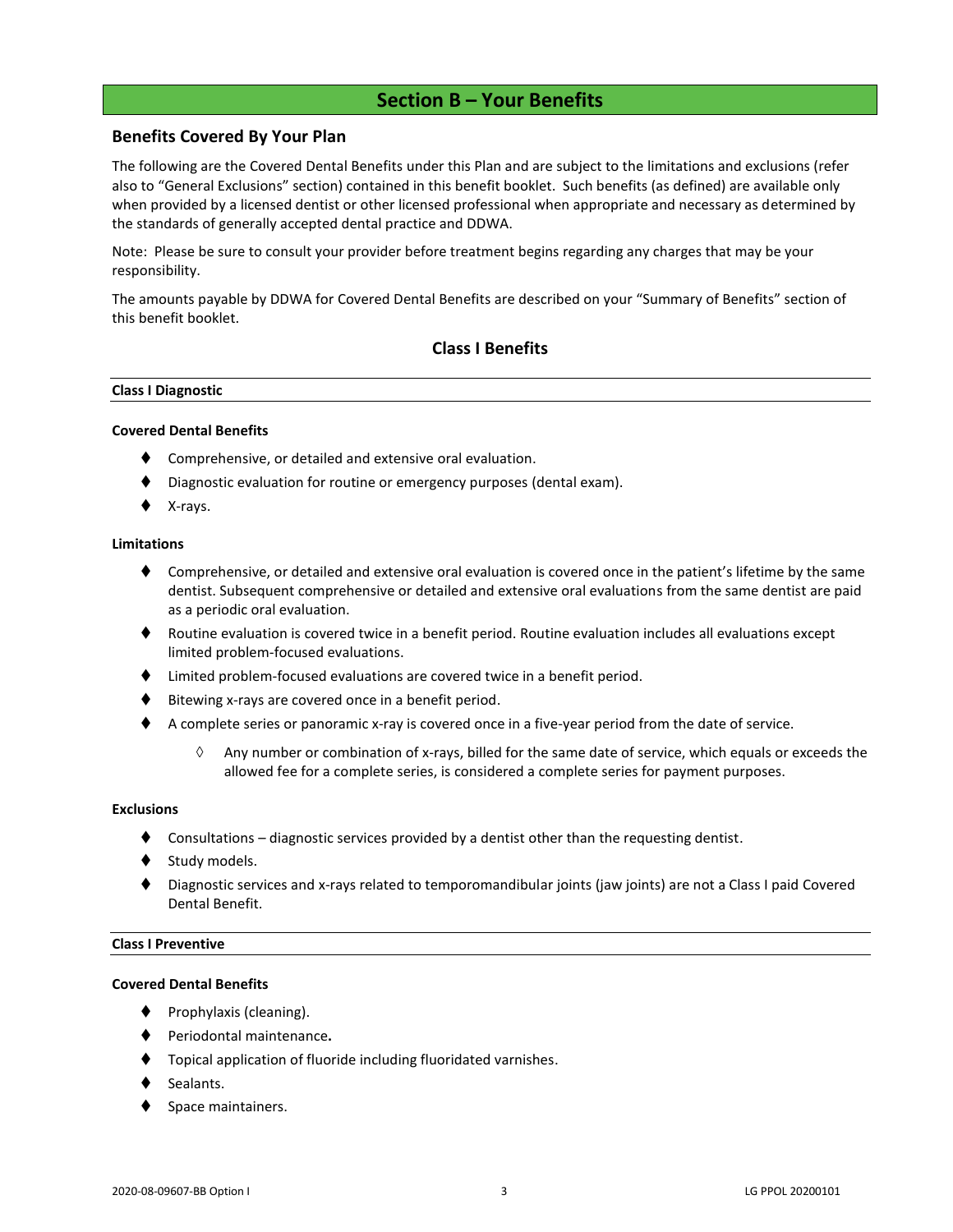⧫ Preventive resin restoration.

#### **Limitations**

- ⧫ Any combination of prophylaxis (cleaning) and periodontal maintenance is covered twice in a benefit period.
	- $\Diamond$  Periodontal maintenance procedures are covered only if a patient has completed active periodontal treatment.
- ⧫ For any combination of adult prophylaxis (cleaning) and periodontal maintenance, third and fourth occurrences may be covered if your gums have Pocket depth readings of 5mm or greater.\*
- ⧫ Topical application of fluoride is limited to two covered procedures in a benefit period.
- ⧫ The application of a sealant is a Covered Dental Benefit once in a two-year period per tooth from the date of service.
	- $\Diamond$  Benefit coverage for application of sealants is limited to permanent molars that have no restorations (includes preventive resin restorations) on the occlusal (biting) surface.
- Space maintainers are covered once in a patient's lifetime through age 17 for the same quadrant.
- ⧫ The application of a preventive resin restoration is a Covered Dental Benefit once in a two-year period per tooth from the date of service.
	- $\Diamond$  Payment for a preventive resin restoration will be for permanent molars with no restorations on the occlusal (biting) surface.
	- $\Diamond$  The application of a preventive resin restoration is not a Covered Dental Benefit for two years after a sealant or preventive resin restoration on the same tooth.

\*Note: These benefits are available only under certain conditions of oral health. It is strongly recommended that you have your dentist submit a Confirmation of Treatment and Cost request to determine if treatment is a covered dental benefit. A Confirmation of Treatment and Cost is not a guarantee of payment. See the "Confirmation of Treatment and Cost" section for additional information.

#### **Exclusions**

⧫ Plaque control program (oral hygiene instruction, dietary instruction and home fluoride kits).

#### **Class I Periodontics**

#### **Covered Dental Benefits**

- ◆ Prescription-strength fluoride toothpaste.
- ⧫ Prescription-strength antimicrobial rinses.

#### **Limitations**

- ◆ Prescription-strength fluoride toothpaste and antimicrobial rinse are Covered Dental Benefits following periodontal surgery or other covered periodontal procedures when dispensed in a dental office.
- ⧫ Proof of a periodontal procedure must accompany the claim or the patient's history with DDWA must show a periodontal procedure within the previous 180 days.
- ⧫ Prescription-strength antimicrobial rinse may be dispensed once per course of periodontal treatment, which may include several visits.
- Prescription-strength antimicrobial rinse is available for women during pregnancy without any periodontal procedure.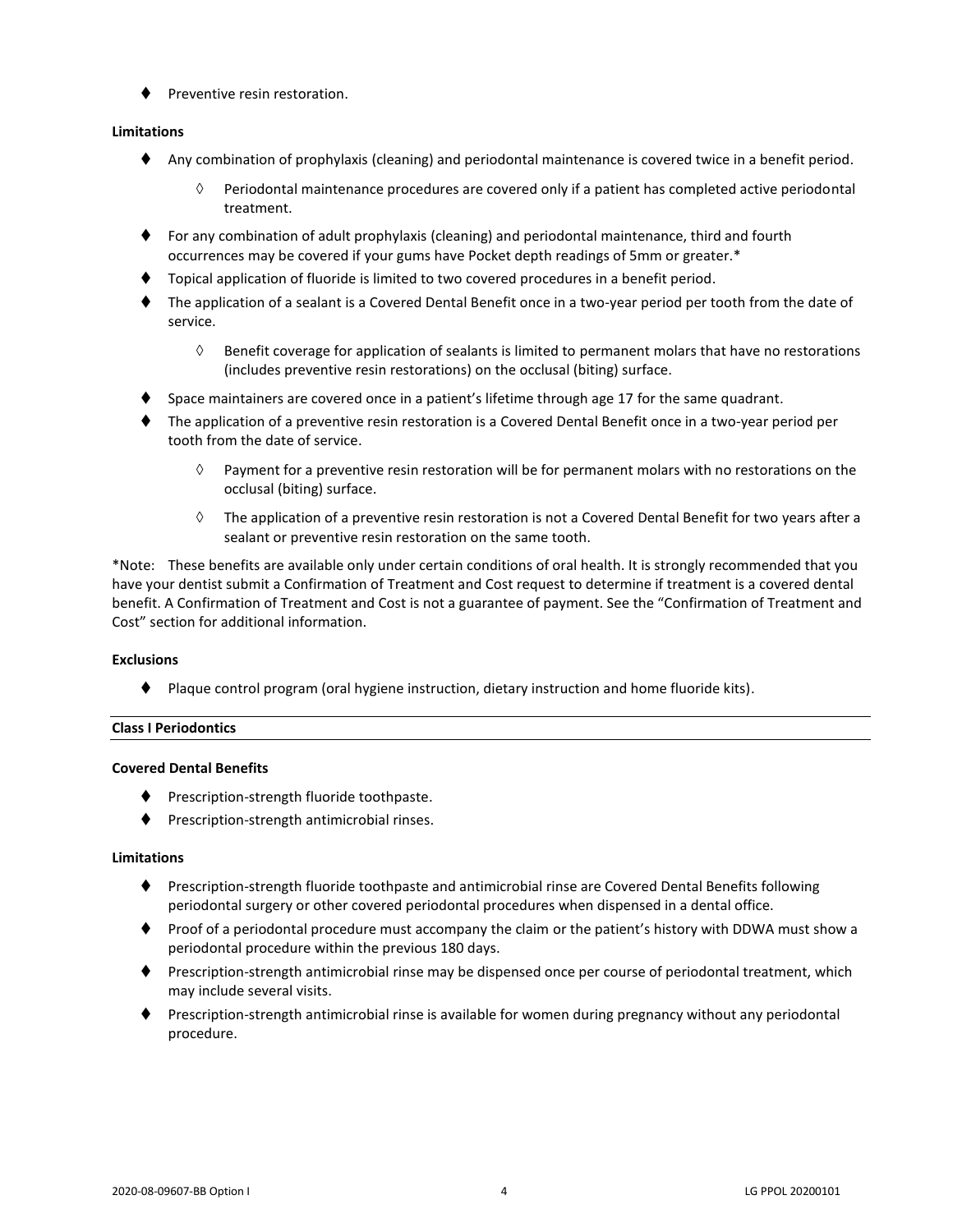### **Class II Sedation**

#### **Covered Dental Benefits**

- ⧫ General anesthesia.
- ⧫ Intravenous moderate sedation.

#### **Limitations**

- ◆ General anesthesia is a Covered Dental Benefit only in conjunction with certain covered endodontic, periodontic and oral surgery procedures, as determined by DDWA, or when medically necessary, for children through age six, or a physically or developmentally disabled person, when in conjunction with Class I, II, III or Orthodontic Covered Dental Benefits.\*
- ⧫ Intravenous moderate sedation is covered in conjunction with certain covered endodontic, periodontic and oral surgery procedures, as determined by DDWA.\*
- ◆ Sedation, which is either general anesthesia or intravenous moderate sedation, is a Covered Dental Benefit only once per day.

\*Note: These benefits are available only under certain conditions of oral health. It is strongly recommended that you have your dentist submit a Confirmation of Treatment and Cost request to determine if the treatment is a covered dental benefit. A Confirmation of Treatment and Cost is not a guarantee of payment. See the "Confirmation of Treatment and Cost" section" for additional information.

#### **Exclusions**

♦ General anesthesia or intravenous moderate sedation for routine post-operative procedures is not a paid Covered Dental Benefit except as described above for children through the age of six or a physically or developmentally disabled person.

#### **Class II Palliative Treatment**

#### **Covered Dental Benefits**

⧫ Palliative treatment for pain.

#### **Limitations**

⧫ Postoperative care and treatment of routine post-surgical complications are included in the initial cost for surgical treatment if performed within 30 days.

#### **Class II Restorative**

#### **Covered Dental Benefits**

- ◆ Restorations (fillings).
- Stainless steel crowns.

#### **Limitations**

- ♦ Restorations on the same surface(s) of the same tooth are covered once in a two-year period from the date of service.
- ♦ Restorations are covered for the following reasons:
	- $\Diamond$  Treatment of carious lesions (visible destruction of hard tooth structure resulting from the process of dental decay).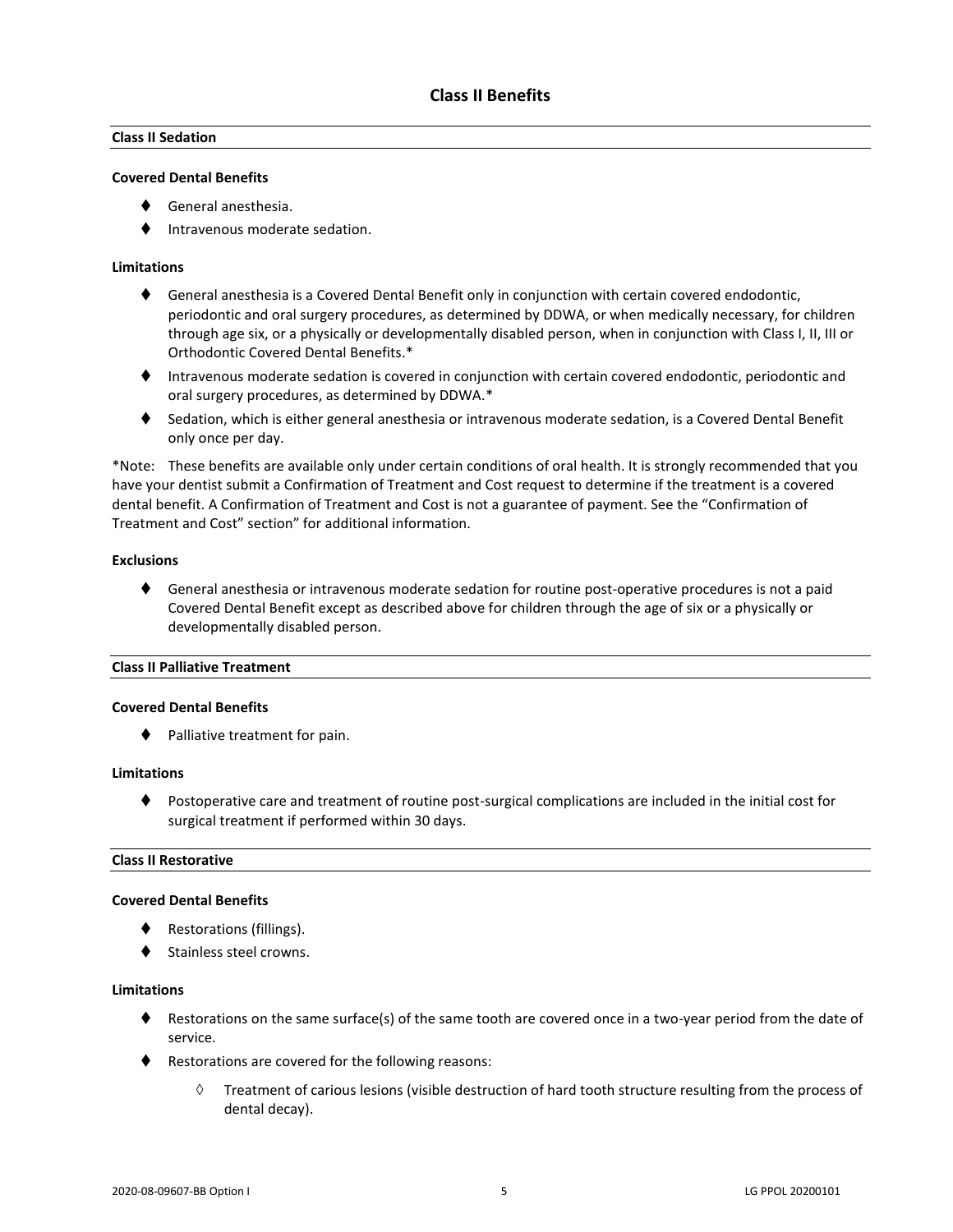- $\Diamond$  Fracture resulting in significant loss of tooth structure (missing cusp).
- $\Diamond$  Fracture resulting in significant damage to an existing restoration.
- ♦ If a resin-based composite or glass ionomer restoration is placed in a posterior tooth (except those placed in the buccal (facial) surface of bicuspids), it will be considered an elective procedure and an amalgam allowance will be made, with any difference in cost being the responsibility of the patient.
- ◆ Stainless steel crowns are covered once in a two-year period from the date of service.

#### **Exclusions**

- ◆ Overhang removal.
- Copings.
- ◆ Re-contouring or polishing of a restoration.
- ♦ Restorations necessary to correct vertical dimension or to alter the morphology (shape) or occlusion.

#### **Please also see:**

⧫ Refer to "Class III Restorative" for more information regarding coverage for crowns (other than stainless steel), inlays, veneers or onlays.

#### **Class II Oral Surgery**

#### **Covered Dental Benefits**

- Removal of teeth.
- ♦ Preparation of the mouth for insertion of dentures.
- ⧫ Treatment of pathological conditions and traumatic injuries of the mouth.

#### **Exclusions**

- ♦ Bone replacement graft for ridge preservation.
- ♦ Bone grafts, of any kind, to the upper or lower jaws not associated with periodontal treatment of teeth.
- ♦ Orthognathic surgery or treatment.
- ◆ Tooth transplants.
- Materials placed in tooth extraction sockets for the purpose of generating osseous filling.

#### **Please also see:**

⧫ "Class II Sedation "section for additional information.

#### **Class II Periodontics**

#### **Covered Dental Benefits**

- ♦ Surgical and nonsurgical procedures for treatment of the tissues supporting the teeth.
- ⧫ Periodontal scaling/root planing.
- ◆ Periodontal surgery.
- ⧫ Limited adjustments to occlusion (eight teeth or fewer).
- ⧫ Localized delivery of antimicrobial agents.\*
- ⧫ Gingivectomy.

#### **Limitations**

♦ Periodontal scaling/root planing is covered once in a 36-month period from the date of service.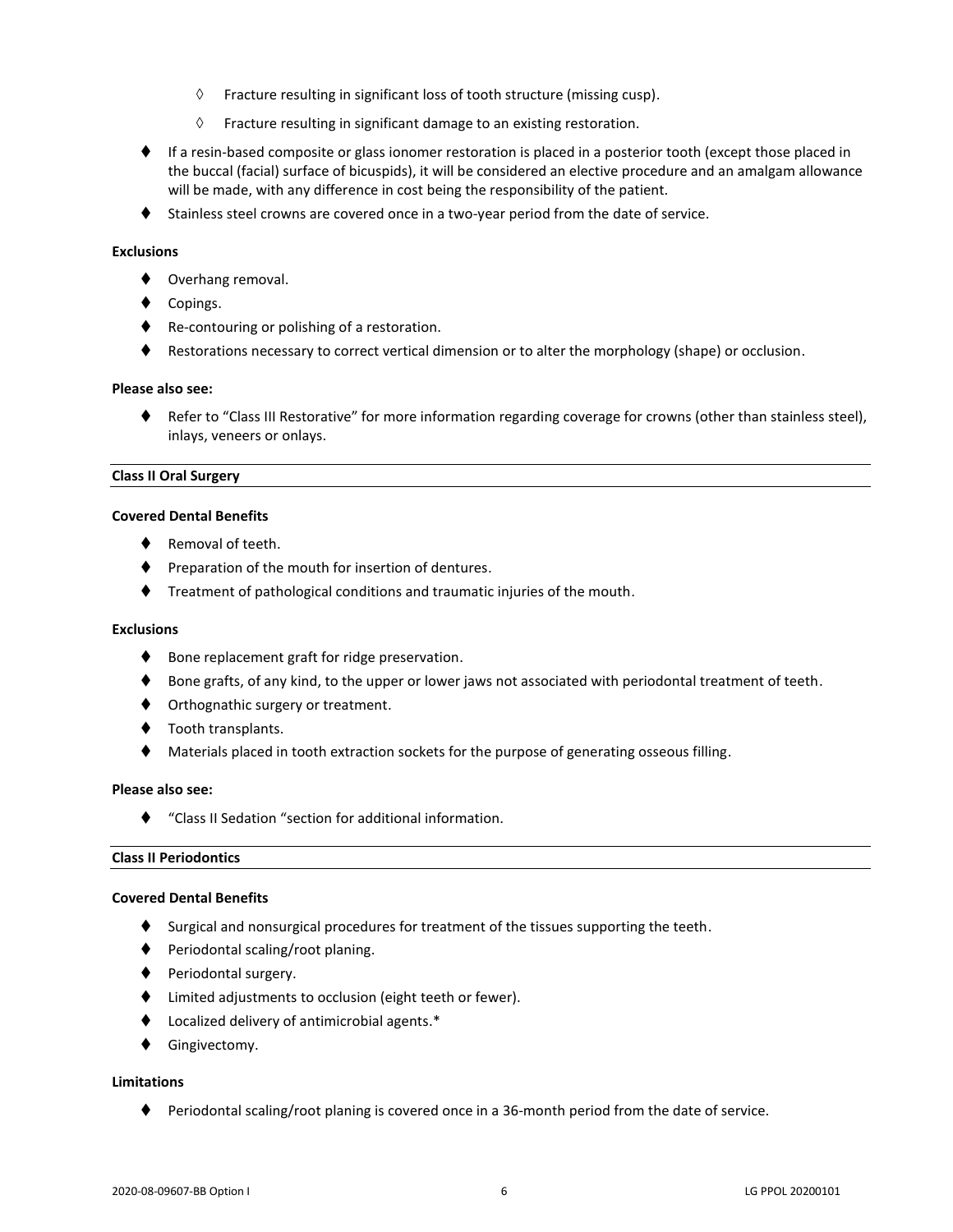- Limited occlusal adjustments are covered once in a 12-month period from the date of service.
- ⧫ Periodontal surgery (per site) is covered once in a three-year period from the date of service.
	- $\Diamond$  Periodontal surgery must be preceded by scaling and root planing done a minimum of six weeks and a maximum of six months prior to treatment, or the patient must have been in active supportive periodontal therapy.
- Soft tissue grafts (per site) are covered once in a three-year period from the date of service.
- ⧫ Localized delivery of antimicrobial agents is a Covered Dental Benefit under certain conditions of oral health, such as periodontal Pocket depth readings of 5mm or greater.\*
	- When covered, localized delivery of antimicrobial agents is limited to two teeth per quadrant and up to two times (per tooth) in a benefit period.
	- $\Diamond$  When covered, localized delivery of antimicrobial agents must be preceded by scaling and root planing done a minimum of six weeks and a maximum of six months prior to treatment, or the patient must have been in active supportive periodontal therapy.

\*Note: Some benefits are available only under certain conditions of oral health. It is strongly recommended that you have your dentist submit a Confirmation of Treatment and Cost request to determine if the treatment is a Covered Dental Benefit. A Confirmation of Treatment and Cost is not a guarantee of payment. See the "Confirmation of Treatment and Cost "section for additional information.

#### **Please also see:**

- ⧫ "Class I Preventive" section for prophylaxis (cleaning) benefits.
- ⧫ "Class II Sedation" section for additional information.
- ⧫ "Class III Periodontics" section for complete occlusal equilibration or occlusal guard.

#### **Class II Endodontics**

#### **Covered Dental Benefits**

⧫ Procedures for pulpal and root canal treatment, including pulp exposure treatment, pulpotomy, and apicoectomy.

#### **Limitations**

- Root canal treatment on the same tooth is covered once in a two-year period from the date of service.
- ♦ Re-treatment of the same tooth is allowed only when performed by a dentist other than the dentist who performed the original treatment and only if the re-treatment is performed in a dental office other than the office where the original treatment was performed.

#### **Exclusions**

⧫ Bleaching of teeth.

#### **Please also see:**

⧫ "Class II Sedation" section for additional information.

## **Class III Benefits**

#### **Class III Periodontics**

These benefits are available for patients with periodontal Pocket depth readings of 5mm or greater only, as determined by your dentist. It is strongly recommended that prior to treatment you have your dentist submit a Confirmation of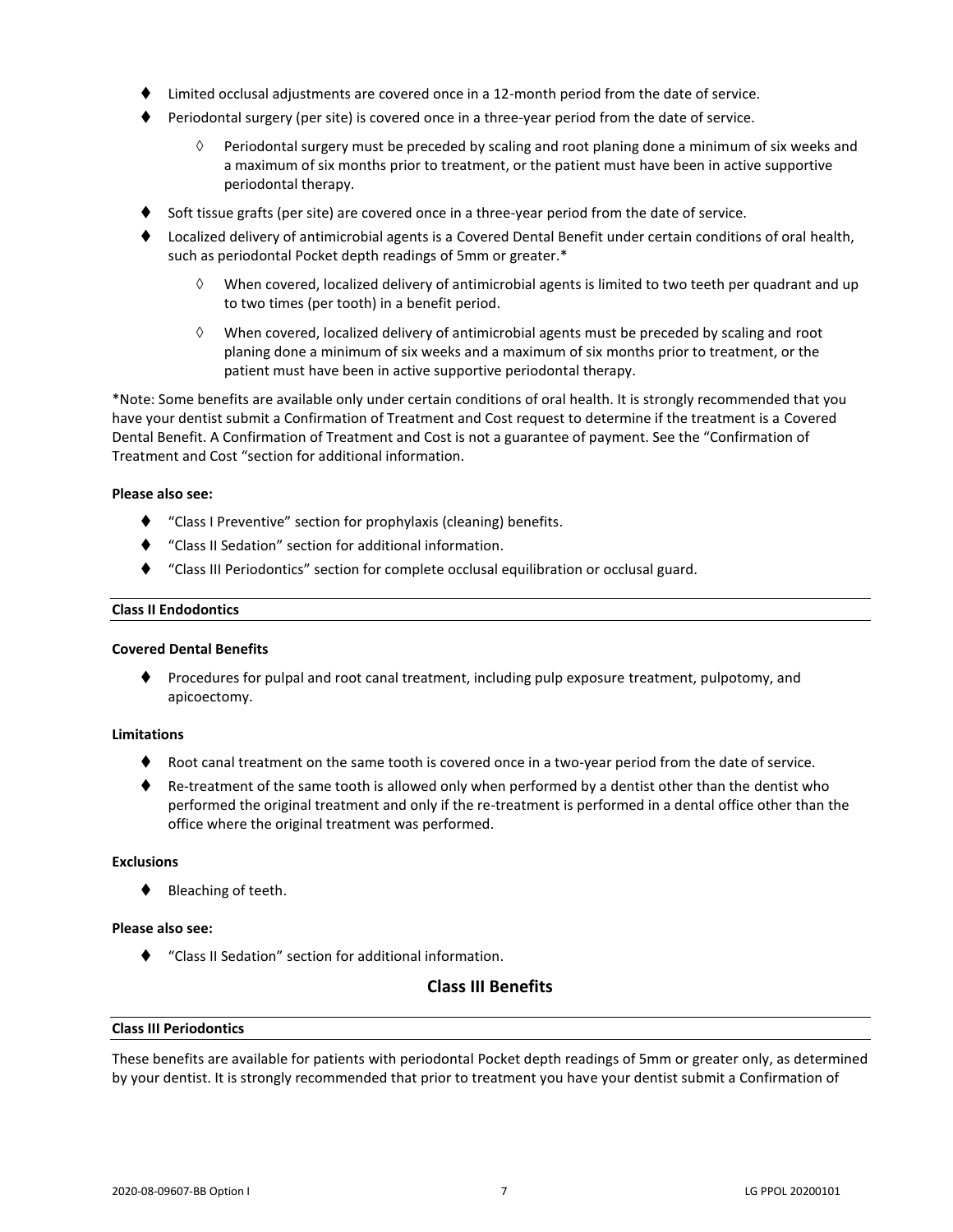Treatment and Cost to determine if the planned treatment is a Covered Dental Benefit. A Confirmation of Treatment and Cost is not a guarantee of payment.

#### **Covered Dental Benefits**

- ◆ Occlusal-guard (nightguard).
- ◆ Repair and relines of occlusal-guard.
- Complete occlusal equilibration.

#### **Limitations**

- ⧫ Occlusal-guard is covered once in a three-year period from the date of service.
- ⧫ Repair and relines done more than six months after the date of initial placement are covered.
- Complete occlusal equilibration is covered once in a lifetime.

#### **Class III Restorative**

#### **Covered Dental Benefits**

- ⧫ Crowns, veneers, and onlays for treatment of carious lesions (visible destruction of hard tooth structure resulting from the process of removing dental decay) or fracture resulting in significant loss of tooth structure (e.g., missing cusps or broken incisal edge).
- ◆ Crown buildups.
- Post and core on endodontically-treated teeth.
- ⧫ Implant-supported crown.

#### **Limitations**

- ♦ A crown, veneer, or onlay on the same tooth is covered once in a seven-year period from the seat date.
- ♦ An implant-supported crown on the same tooth is covered once in a seven-year period from the original seat date of a previous crown on the same tooth.
- ◆ An inlay (as a single tooth restoration) will be considered as elective treatment and an amalgam allowance will be made, with any difference in cost being the responsibility of the Enrolled Person, once in a two-year period from the seat date.
- ⧫ Payment for a crown, veneer, inlay, or onlay shall be paid based upon the date that the treatment or procedure is completed.
- ♦ A crown buildup is covered for a non-endodontically treated posterior (back) tooth only when one cusp is missing down to, or closer than, 2mm from the gum tissue in preparation for a restorative crown.
- ♦ A crown buildup is covered for an endodontically or a non-endodontically treated anterior (front) tooth only when more than 1/2 of the mesial-distal width of the incisal edge is missing down past the junction of the incisal and middle third of the tooth in preparation for a restorative crown.
- ◆ A crown buildup is covered once in a seven-year period on the same tooth from the date of service.
- ♦ A post and core is covered once in a seven-year period on the same tooth from the date of service.
- ◆ Crown buildups or post and cores are not a paid Covered Dental Benefit within two years of a restoration on the same tooth from the date of service.
- ◆ A crown used for purposes of re-contouring or repositioning a tooth to provide additional retention for a removable partial denture is not a paid Covered Dental Benefit unless the tooth is decayed to the extent that a crown would be required to restore the tooth whether or not a removable partial denture is part of the treatment.

#### **Exclusions**

Copings.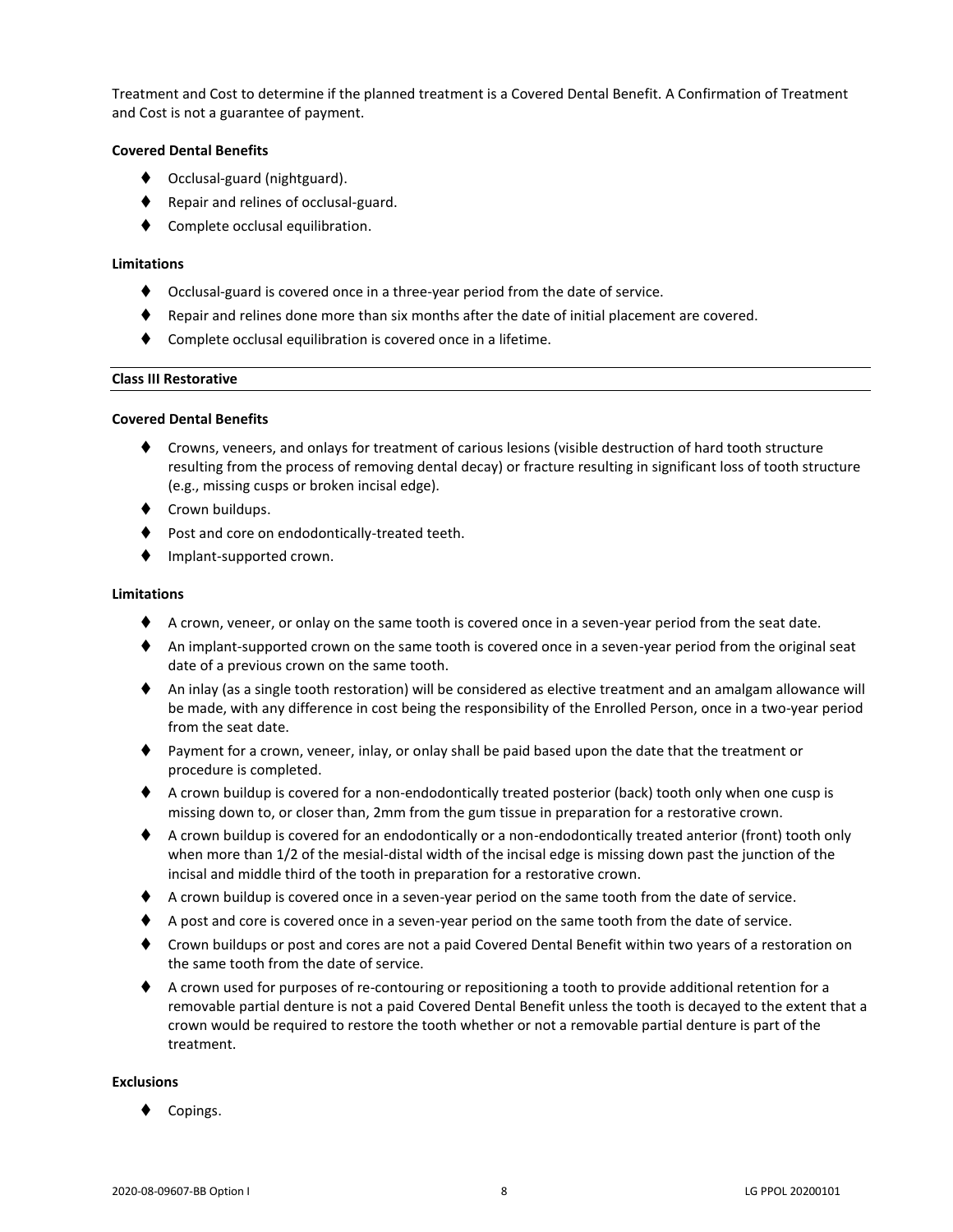- A core buildup is not billable with placement of an onlay, 3/4 crown, inlay or veneer.
- ♦ A crown or onlay is not a paid Covered Dental Benefit when used to repair micro-fractures of tooth structure when the tooth is asymptomatic (displays no symptoms) or there is an existing restoration with no evidence of decay or other significant pathology.
- ◆ A crown or onlay placed because of weakened cusps or existing large restorations.

#### **Class III Prosthodontics**

#### **Covered Dental Benefits**

- Dentures.
- ⧫ Fixed partial dentures (fixed bridges).
- Inlays when used as a retainer for a fixed partial denture (fixed bridge).
- ◆ Removable partial dentures.
- ◆ Adjustment or repair of an existing prosthetic appliance.
- Surgical placement or removal of implants or attachments to implants.

#### **Limitations**

- Replacement of an existing removable partial denture is covered once every seven years from the delivery date and only then if it is unserviceable and cannot be made serviceable.
- ⧫ Payment for dentures, fixed partial dentures (fixed bridges), inlays (only when used as a retainer for a fixed bridge), and removable partial dentures shall be paid upon the seat/delivery date.
- ♦ Implants and superstructures are covered once every seven years.
- ⧫ **Temporary Denture -** DDWA will allow the amount of a reline toward the cost of an interim partial or full denture. After placement of the permanent prosthesis, an initial reline will be a benefit after six months.
- ⧫ **Denture adjustments and relines –** Denture adjustments and relines done more than six months after the initial placement are covered. Subsequent relines or rebases (but not both) will be covered once in a 12 month period from the date of service.

#### **Exclusions**

- ◆ Crowns in conjunction with overdentures.
- ⧫ Duplicate dentures.
- ⧫ Personalized dentures.
- Copings.
- ◆ Maintenance or cleaning of a prosthetic appliance.

#### **Other Benefits**

#### **Orthodontic Benefits for Covered Adults and Children**

Orthodontic treatment is the appliance therapy necessary for the correction of teeth or jaws that are positioned improperly.

The lifetime maximum amount payable by DDWA for orthodontic benefits provided to an Enrolled Person shall be \$1,500. Not more than \$750 of the maximum, or one-half of DDWA's total responsibility shall be payable at the time of initial banding. Subsequent payments of DDWA's responsibility shall be made on a monthly basis throughout the length of treatment submitted, providing the employee is enrolled and the dependent is in compliance with the age limitation.

Additionally, payment for orthodontic benefits is based upon eligibility. If individuals become dis-enrolled prior to the payment of benefits, subsequent payment is not made.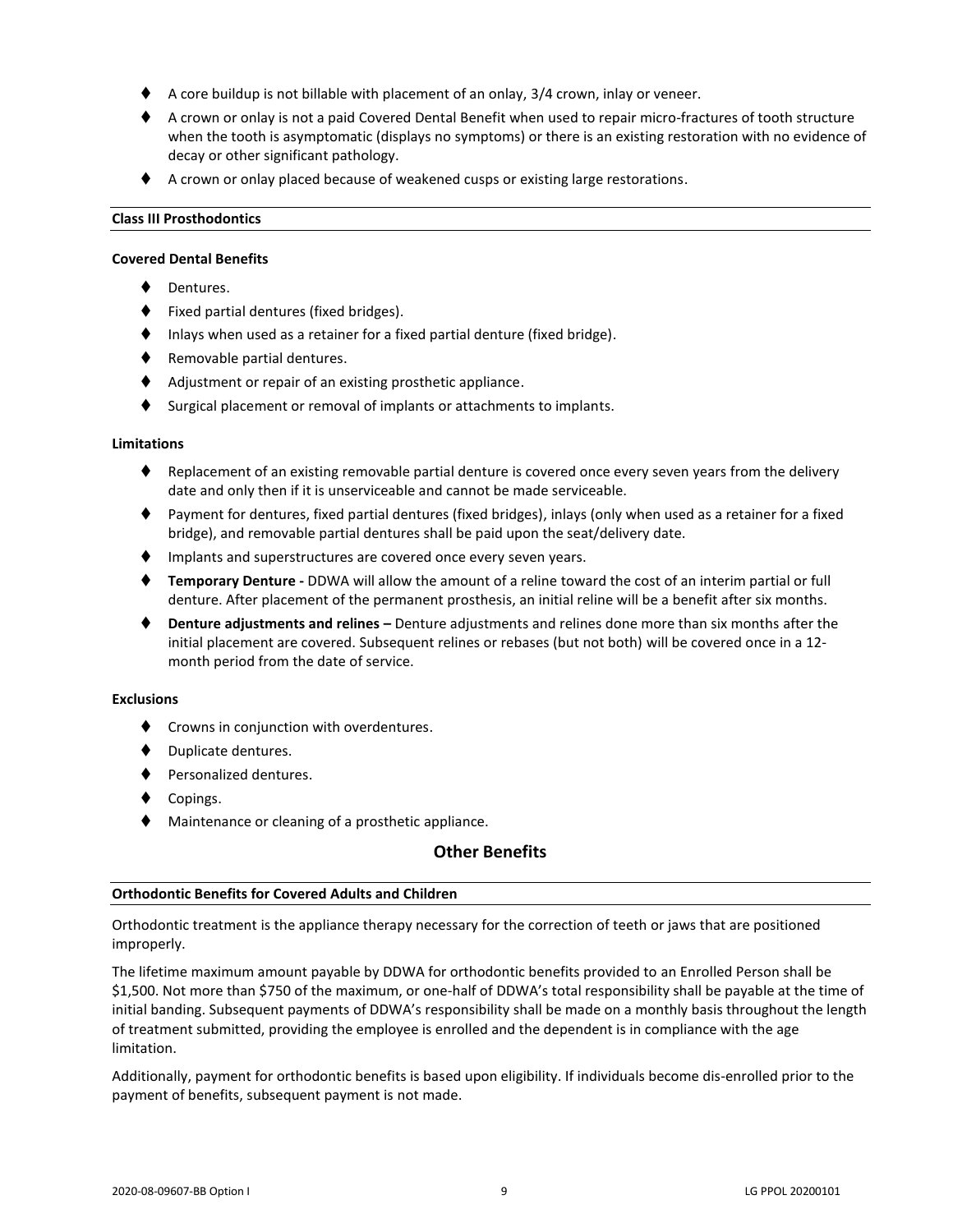#### **Covered Dental Benefits**

- Fixed or removable appliance therapy for the treatment of teeth or jaws.
- ⧫ Orthodontic records: exams (initial, periodic, comprehensive, detailed and extensive), X-rays (intraoral, extraoral, diagnostic radiographs, panoramic), diagnostic photographs, diagnostic casts (study models) or cephalometric films.

#### **Limitations**

- ♦ Payment is limited to:
	- $\Diamond$  Completion of the treatment plan, or any treatment that is completed while you are eligible for the Orthodontic Benefit, whichever occurs first.
	- $\Diamond$  Treatment received after coverage begins (claims must be timely submitted to DDWA). For orthodontia claims, the initial banding date is the treatment date considered in the timely filing.
- ⧫ Treatment that began prior to the start of coverage will be prorated. Allowable payment will be calculated based on the balance of treatment costs remaining on the date of eligibility.
- ⧫ In the event of termination of the treatment plan prior to completion of the case, or termination of this plan, no subsequent payments will be made for treatment incurred after such termination date.

#### **Exclusions**

- ⧫ Charges for replacement or repair of an appliance.
- Self-Administered Orthodontics.
- No benefits shall be provided for services considered inappropriate and unnecessary, as determined by DDWA.

*It is strongly suggested that an orthodontic treatment plan be submitted to, and a Confirmation of Treatment and Cost be made by, DDWA prior to commencement of treatment. A Confirmation of Treatment and Cost is not a guarantee of payment. Additionally, payment for orthodontic benefits is based upon your eligibility. If you become ineligible prior to the subsequent payment of benefits, subsequent payment is not covered. If you have any questions about your Covered Dental Benefits or Plan Maximums please see the "Questions Regarding Your Plan" section on how to contact Customer Service.*

#### **Well Baby Checkups**

Please ensure your infant child is enrolled in your dental plan to receive these benefits.

For your infant child (three years of age and under), Delta Dental of Washington offers coverage for an oral evaluation and fluoride treatment through your family physician. Many physicians are trained to offer these evaluations, so please inquire when scheduling an appointment to be sure your physician offers this type of service. When visiting a physician with your infant, DDWA will reimburse the physician as a Non-Participating Provider, on your behalf for Oral Evaluation and Topical Application of Fluoride services performed. Reimbursement will be based on 100 percent of the applicable Non-Participating Provider fee for either Oral Evaluation or Topical Application of Fluoride, or both, depending on actual services provided.

Please see the "Benefits Covered by Your Plan" section of this booklet for any other limitations. Also, please be aware that DDWA has no control over the charges or billing practices of non-dentist providers which may affect the amount DDWA will pay and your financial responsibility.

If your provider has received training regarding Well Baby Checkups from DDWA they will have been provided instructions on how to submit a claim form. If your provider has not received training from DDWA, or if any provider has questions regarding how to file a claim they may contact us at 800-554-1907 for information on submitting a standard claim form for this service. If you have paid your provider directly and have a receipt for these services, please call us at 800-554-1907 for information on how to obtain reimbursement.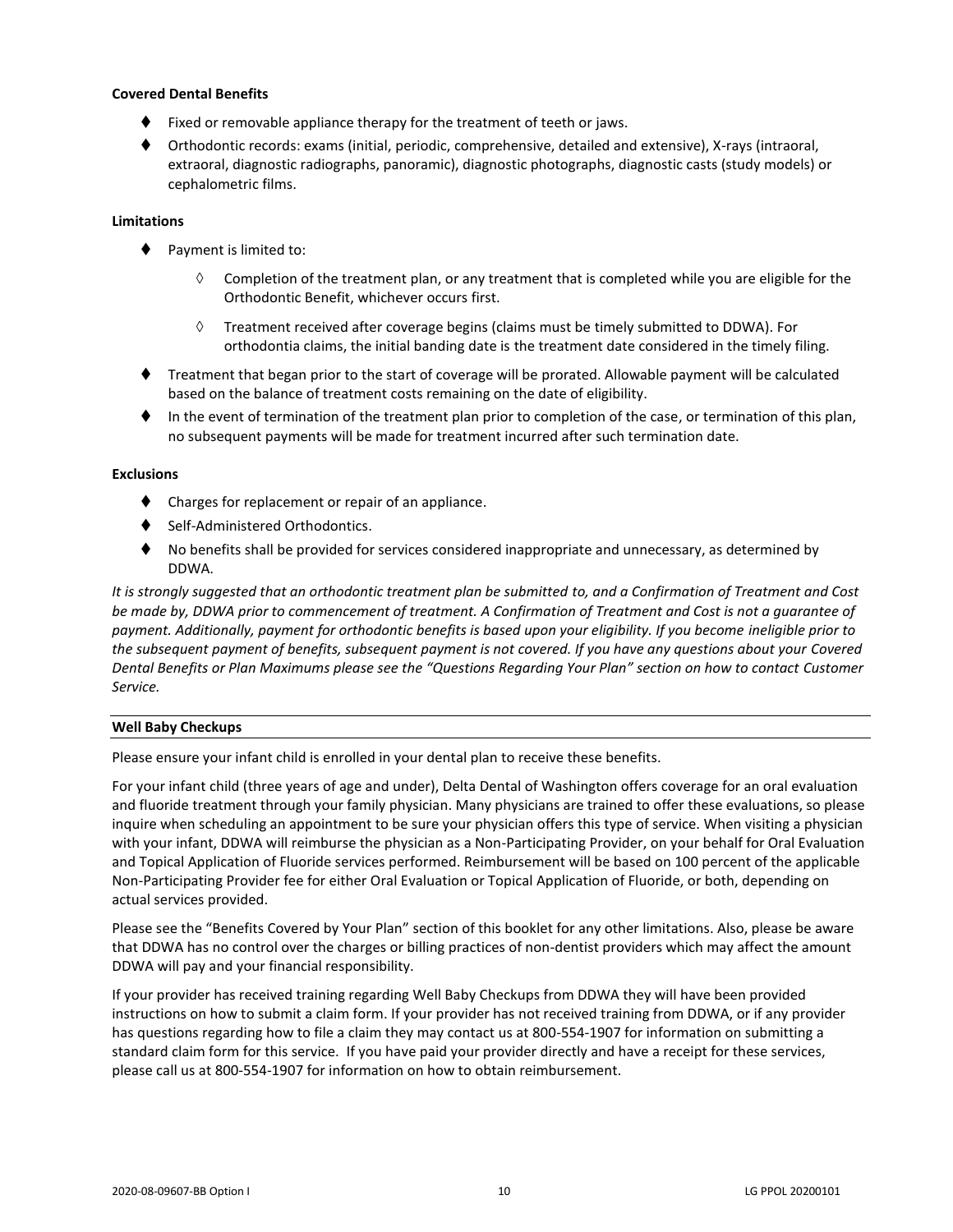#### **Accidental Injury**

DDWA will pay 100 percent of the filed fee or the maximum allowable fee for Class I, Class II, and Class III Covered Dental Benefit expenses arising as a direct result of an accidental bodily injury. However, payment for accidental injury claims will not exceed the unused Plan Maximum. A bodily injury does not include teeth broken or damaged during the act of chewing or biting on foreign objects. Coverage is available during the benefit period and includes necessary procedures for dental diagnosis and treatment rendered within 180 days following the date of the accident.

#### **General Exclusions**

This Plan does not cover every part of the dental care you may need. The benefits under this plan are subject to limitations listed above which affect the benefits you receive or how often some procedures will be covered. Additionally, there are exclusions to the type of services covered. These limitations and exclusions are detailed with the specific benefits listed above and in this General Exclusion section. These limitations and exclusions warrant careful reading.

These items are not paid Covered Dental Benefits under this Plan.

- 1) Dentistry for cosmetic reasons.
- 2) Restorations or appliances necessary to correct vertical dimension or to restore the occlusion, which include restoration of tooth structure lost from attrition, abrasion or erosion, and restorations for malalignment of teeth.
- 3) Services for injuries or conditions that are compensable under Worker's Compensation or Employers' Liability laws, and services that are provided to the covered person by any federal, state or provincial government agency or provided without cost to the covered person by any municipality, county, or other political subdivision, other than medical assistance in this state, under medical assistance RCW 74.09.500, or any other state, under 42 U.S.C., Section 1396a, section 1902 of the Social Security Act.
- 4) Application of desensitizing agents (treatment for sensitivity or adhesive resin application).
- 5) Experimental services or supplies.
	- a) This includes:
		- i) Procedures, services or supplies are those whose use and acceptance as a course of dental treatment for a specific condition is still under investigation/observation. In determining whether services are experimental, DDWA, in conjunction with the American Dental Association, will consider them if:
			- (1) The services are in general use in the dental community in the state of Washington;
			- (2) The services are under continued scientific testing and research;
			- (3) The services show a demonstrable benefit for a particular dental condition; and
			- (4) They are proven to be safe and effective.
	- b) Any individual whose claim is denied due to this experimental exclusion clause will be notified of the denial within 20 working days of receipt of a fully documented request.
	- c) Any denial of benefits by DDWA on the grounds that a given procedure is deemed experimental may be appealed to DDWA. DDWA will respond to such an appeal within 20 working days after receipt of all documentation reasonably required to make a decision. The 20-day period may be extended only with written consent of the covered person.
	- d) Whenever DDWA makes an adverse determination and delay would jeopardize the covered person's life or materially jeopardize the covered person's health, DDWA shall expedite and process either a written or an oral appeal and issue a decision no later than 72 hours after receipt of the appeal. If the treating Licensed Professional determines that delay could jeopardize the covered person's health or ability to regain maximum function, DDWA shall presume the need for expeditious determination in any independent review.
- 6) Analgesics such as nitrous oxide, conscious sedation, euphoric drugs or injections of anesthetic not in conjunction with a dental service; or injection of any medication or drug not associated with the delivery of a covered dental service.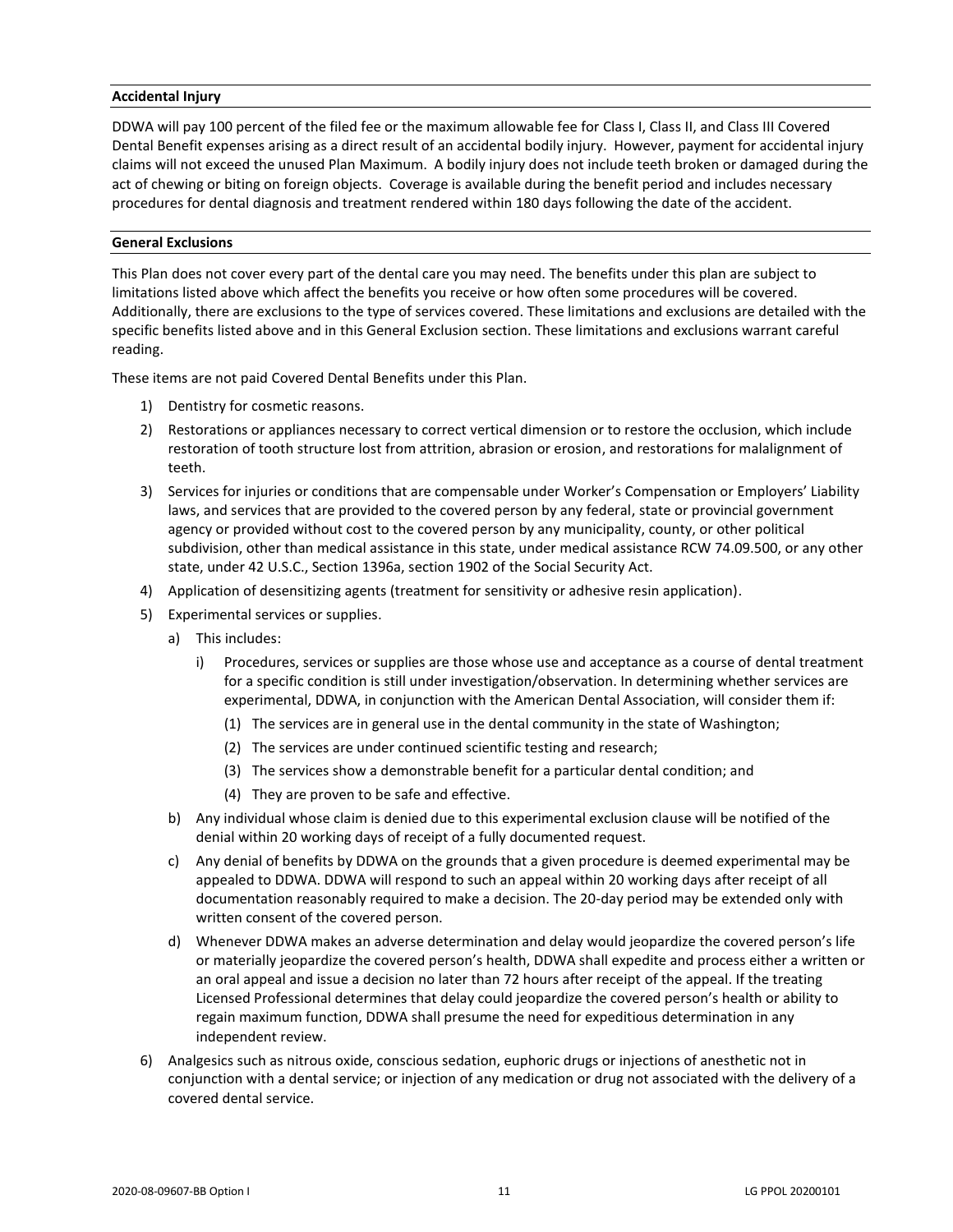- 7) Prescription drugs.
- 8) Hospitalization charges and any additional fees charged by the dentist for hospital treatment.
- 9) Charges for missed appointments.
- 10) Behavior management.
- 11) Completing claim forms.
- 12) Habit-breaking appliances which are, fixed or removable device(s) fabricated to help prevent potentially harmful oral health habits (e.g., chronic thumb sucking appliance, tongue thrusting appliance etc.), this does not include Occlusal-guard, see "Class III Periodontics" for benefit information.
- 13) TMJ services or supplies.
- 14) This Plan does not provide benefits for services or supplies to the extent that those services and supplies are payable under any motor vehicle medical, motor vehicle no-fault, uninsured motorist, underinsured motorist, personal injury protection (PIP), commercial liability, homeowner's policy, or other similar type of coverage.
- 15) All other services not specifically included in this Plan as Covered Dental Benefits.

DDWA shall determine whether services are Covered Dental Benefits in accordance with a standard dental practice and the Limitations and Exclusions shown in this benefits booklet. Should there be a disagreement regarding the interpretation of such benefits, the subscriber shall have the right to appeal the determination in accordance with the non-binding appeals process in this benefit booklet and may seek judicial review of any denial of coverage of benefits.

#### **Necessary vs. Not Covered Treatment**

Your dentist may recommend a treatment plan that includes services which may not be covered by this Plan. DDWA does not specify which treatment should be performed, only which treatment will be paid for under your Plan. While a treatment may be appropriate for managing a specific condition of oral health, it must still meet the provisions of the dental Plan in order to be a paid Covered Dental Benefit. Prior to treatment, you and your dentist should discuss which services may not be covered as well as any fees that are your responsibility. For further information see the "Confirmation of Treatment and Cost" section.

#### **Confirmation of Treatment and Cost**

A Confirmation of Treatment and Cost, also known as a predetermination of benefits, is a request made by your dentist to DDWA to determine your benefits for a particular service. This Confirmation of Treatment and Cost will provide you and your dentist with general coverage information regarding your benefits and your potential out-of-pocket cost for services.

A Confirmation of Treatment and Cost is not an authorization for services but a notification of Covered Dental Benefits available at the time the Confirmation of Treatment and Cost is made and is not a guarantee of payment (please refer to the "Initial Benefit Determination" section regarding claims requirements).

A standard Confirmation of Treatment and Cost is processed within 15 days from the date of receipt of all appropriate information. If the information received is incomplete DDWA will notify you and your Dentist in writing that additional information is required in order to process the Confirmation of Treatment and Cost. Once the additional information is available your Dentist should submit a new request for a Confirmation of Treatment and Cost to DDWA.

In the event your benefits are changed, terminated, or you are no longer covered under this Plan, the Confirmation of Treatment and Cost is no longer valid. DDWA will make payments based on your coverage at the time treatment is provided.

#### **Urgent Confirmation of Treatment and Cost Requests**

Should a Confirmation of Treatment and Cost request be of an urgent nature, whereby a delay in the standard process may seriously jeopardize life, health, the ability to regain maximum function, or could cause severe pain in the opinion of a physician or dentist who has knowledge of the medical condition, DDWA will review the request within 72 hours from the receipt of the request and all supporting documentation. When practical, DDWA may provide notice of the determination orally with written or electronic confirmation to follow within 72 hours.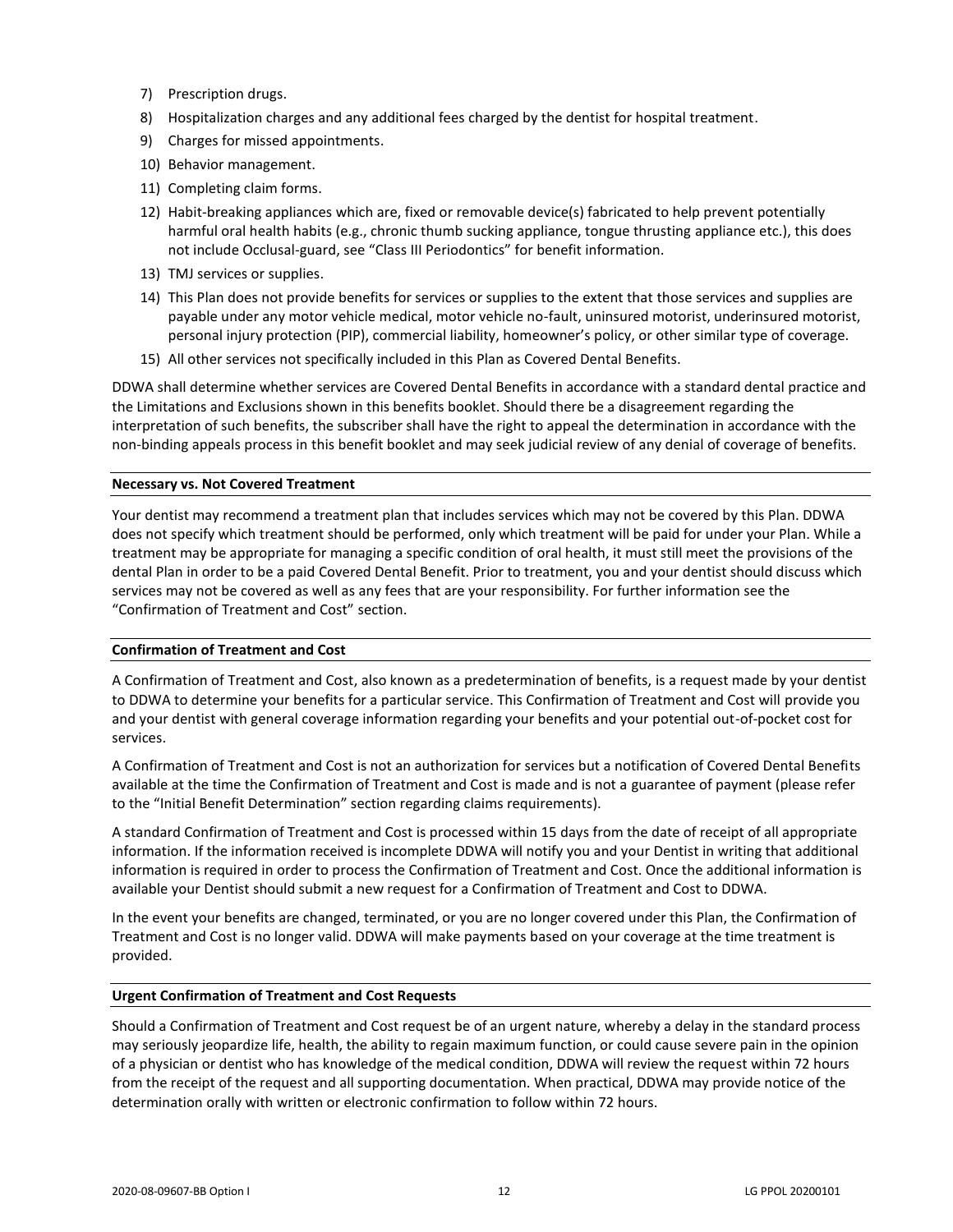Immediate treatment is allowed without a requirement to obtain a Confirmation of Treatment and Cost in an emergency situation subject to the contract provisions.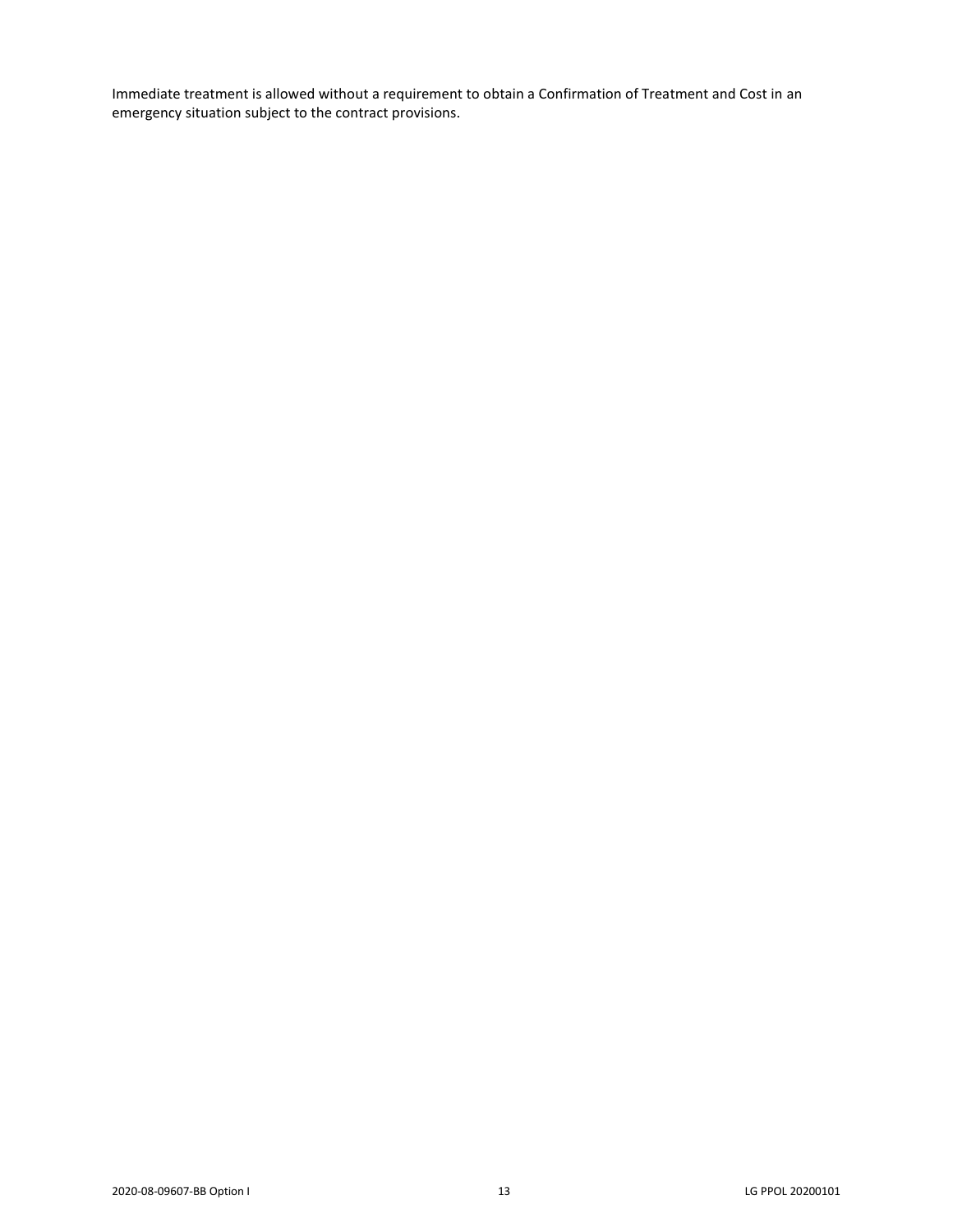## **Section C – Choosing a Dentist**

<span id="page-16-0"></span>You may select any licensed dentist to provide services under this Plan; however, if you choose a dentist outside of the Delta Dental PPO Network, your costs may be higher than if you were to choose a Delta Dental PPO Dentist. Dentists that do not participate in the Delta Dental PPO Network have not contracted with DDWA to charge our established PPO fees for covered services. As a result, your choice of dentists could substantially impact your out-of-pocket costs.

Once you choose a dentist, tell them that you are covered by a DDWA dental plan and provide them the name and number of your group and your member identification number. Your group information can be found on the identification card document provided to you at enrollment, or printed from www.DeltaDentalWA.com. You may also obtain your group information and your member identification number by calling our Customer Service Department at 800-554-1907 or through our website at www.DeltaDentalWa.com.

Delta Dental of Washington uses randomly selected identification numbers or universal identifiers to ensure the privacy of your information and to help protect against identity theft.

Please note that ID cards are not required to see your dentist, but are provided for your convenience.

## <span id="page-16-1"></span>**Delta Dental Participating Dentists**

Dentists who have agreed to provide treatment to patients covered by a DDWA plan are called 'Participating' Dentists. For your Plan, Participating Dentists may be either Delta Dental Premier Dentists or Delta Dental PPO Dentists. You can find the most current listing of Participating Dentists by going online to the Delta Dental of Washington website at www.DeltaDentalWA.com. You may also call us at 800-554-1907.

#### **Delta Dental Premier Dentists**

Premier Dentists have agreed to provide services for their filed fee under our standard agreement.

#### **Delta Dental PPO Dentists**

Our PPO Dentists have agreed to provide services at a fee lower than their original filed fee. Because of this, selecting a PPO Dentist may be a more cost effective option for you.

If you select a Delta Dental Participating Dentist they will complete and submit claim forms, and receive payment directly from DDWA on your behalf. You will not be charged more than the Participating Dentist's approved fee. You will be responsible only for stated coinsurances, deductibles, any amount over the Plan Maximum and for any elective care you choose to receive outside the Covered Dental Benefits.

## <span id="page-16-2"></span>**Non-Participating Dentists**

If you select a dentist who is not a Delta Dental Participating Dentist, you are responsible for ensuring either you or your dentist completes and submits a claim form. We accept any American Dental Association-approved claim form that you or your dentist may provide. You can also download claim forms from our website at www.DeltaDentalWA.com or obtain a form by calling us at 800-554-1907.

Payment for services performed by a Non-Participating Dentist will be based on their actual charges or DDWA's maximum allowable fees for Non-Participating Dentists, whichever is less. You will be responsible for paying any balance remaining to the dentist. Please be aware that DDWA has no control over Non-Participating Dentist's charges or billing practices.

#### **Out-of-State Dentists**

If you receive treatment from a Non-Participating Dentist outside of the state of Washington, your coinsurance amounts will be based on the coinsurance percentage established for a Delta Dental PPO Dentist. Allowable amounts paid for covered services will be based on the maximum allowable fee for a Participating Dentist in that state, or their actual fee, whichever is less.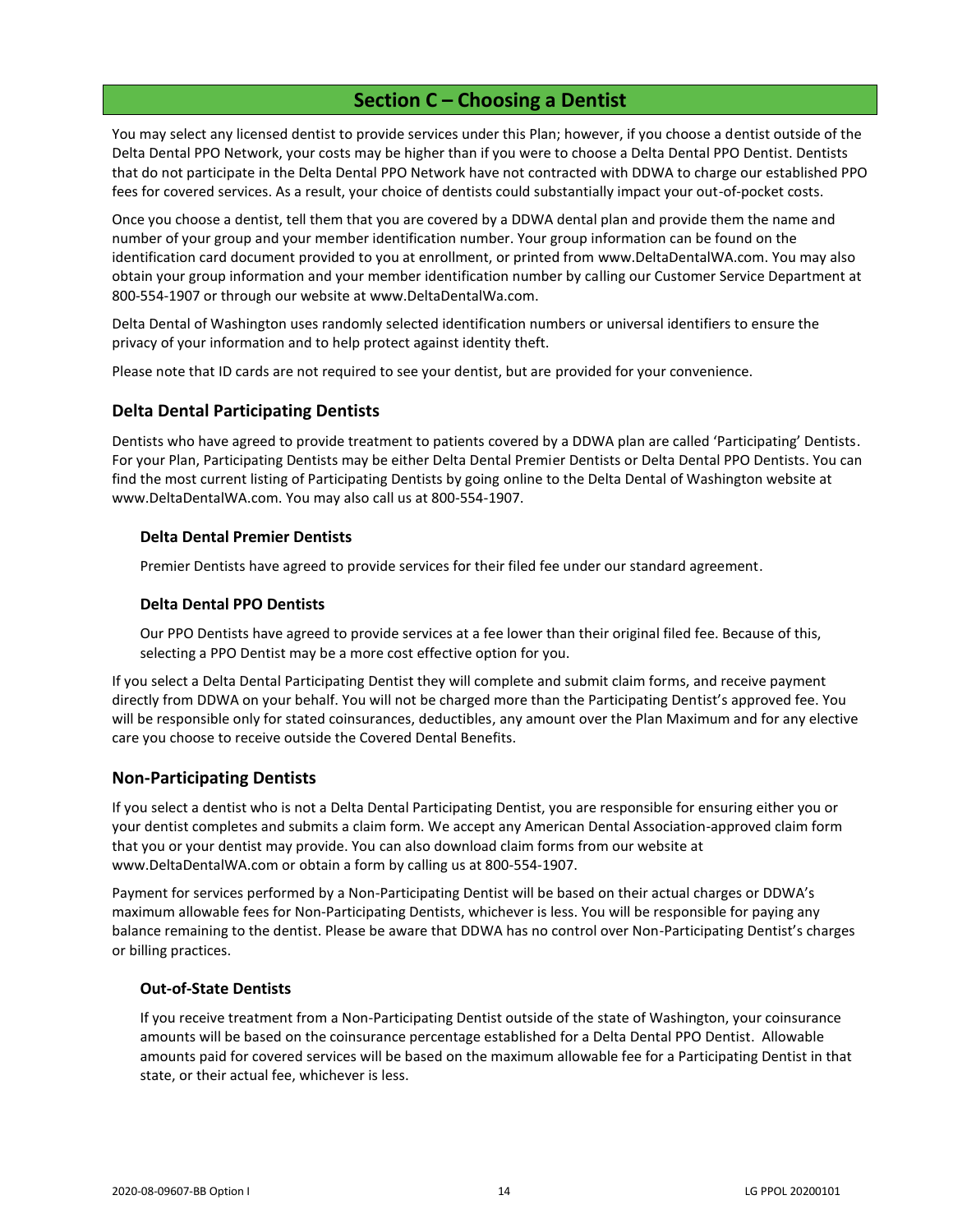## **Section D – Eligibility and Termination**

## <span id="page-17-1"></span><span id="page-17-0"></span>**Employee Eligibility and Enrollment**

An Eligible Employee is an employee who meets the qualifications for eligibility established by Group.

Eligible Employees become Enrolled Employees once they have fully completed the enrollment process and DDWA has received the employer contributions for their enrollment.

New employees are eligible to enroll in this Plan on the first day of the month after satisfying any waiting period established by the Group.

You must complete the enrollment process in order to receive benefits.

## <span id="page-17-2"></span>**Employee Termination**

Eligibility and Coverage terminates at the end of the month in which you cease to be an employee or at the end of the month for which timely payment of monthly Premiums was made by Group on your behalf to DDWA, or upon termination of Group's Contract with DDWA, whichever occurs first.

In the event of a suspension or termination of compensation, directly or indirectly as a result of a strike, lockout, or other labor dispute, an Enrolled Employee may continue coverage by paying the applicable Premium directly to the employer for a period not to exceed six months. Payments of premiums must be made when due, or DDWA may terminate the coverage.

The benefits under your DDWA dental Plan may be continued provided you are eligible for Federal Family and Medical Leave Act (FMLA) and you are on a leave of absence that meets the FMLA criteria. For further information, contact your employer.

## <span id="page-17-3"></span>**Dependent Eligibility and Enrollment**

Eligible Dependents are your spouse or domestic partner, and children of yours, your spouse, or your domestic partner, from birth through age 25. Children include biological children, stepchildren, foster children and adopted children. A dependent's spouse and/or child(ren) are not eligible for coverage under this Plan.

Non-registered domestic partnership is a relationship whereby two people:

- 1) Share the same regular and permanent resident;
- 2) Have a close personal committed relationship;
- 3) Are jointly responsible for "basic living expenses" such as food, shelter and similar expenses;
- 4) Are not married to anyone;
- 5) Are each 18 years of age or older;
- 6) Are not related by blood closer than would bar marriage in their state of residence;
- 7) Were mentally competent to consent to contract when the domestic partnership began; and
- 8) Are each other's sole domestic partner and are responsible for each other's common welfare.

Eligible Dependents may not enroll in this Plan unless the employee is an Enrolled Employee.

A new family member, with the exception of newborns, adopted and foster children, should be enrolled on the first day of the month following the date he or she qualifies as an Eligible Dependent.

A newborn shall be covered from and after the moment of birth, and an adopted child or child placed in anticipation of adoption shall be covered from the date of assumption of a legal obligation for total or partial support or upon placement of the child in anticipation of adoption. A foster child is covered from the time of placement.

A child will be considered an Eligible Dependent as an adopted child if one of the following conditions are met: 1) the child has been placed with the eligible Enrolled Employee for the purpose of adoption under the laws of the state in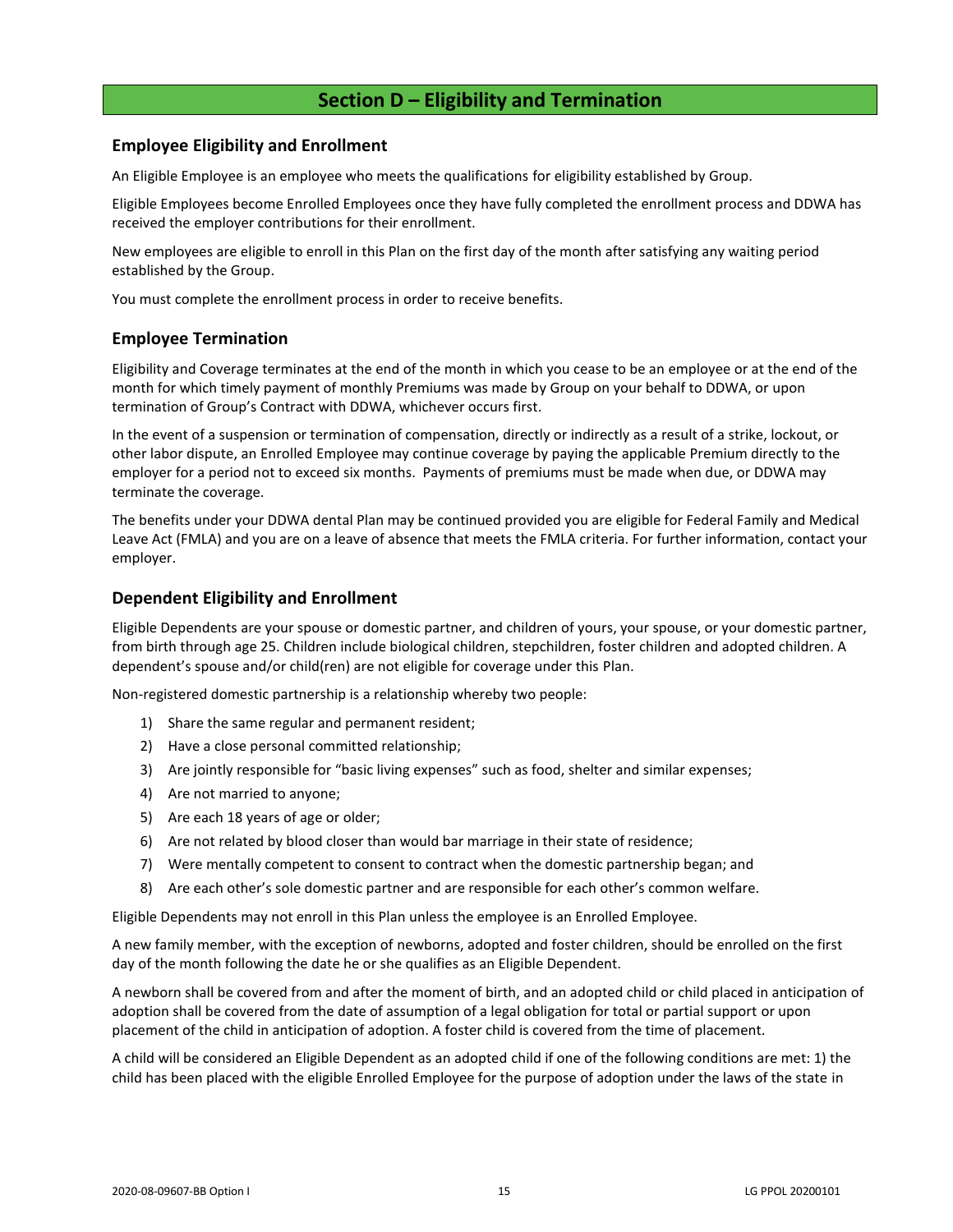which the employee resides; or 2) the employee has assumed a legal obligation for total or partial support of the child in anticipation of adoption.

When additional premium is required for a newborn or adopted child or child placed in anticipation of adoption, enrollment must be received by DDWA within the timeframe listed under "Marriage, Birth and Adoption" section, which is no less than 60 days from the date of the qualifying event.

When additional premium is not required, we encourage enrollment as soon as possible to prevent delays in claims processing but coverage will be provided in any event. Dental coverage provided shall include, but is not limited to, coverage for congenital anomalies of infant children.

Enrolled employees who choose not to enroll an Eligible Dependent during the initial enrollment period of the dental Plan may enroll the Eligible Dependent only during an Open Enrollment, except under special enrollment. See the "Special Enrollment" section for more information. An enrolled dependent is an Eligible Dependent that has completed the enrollment process.

## <span id="page-18-0"></span>**Dependent Termination**

Enrolled Dependent coverage terminates at the end of the month in which the enrolled employee's coverage terminates, or when the dependent ceases to be eligible, whichever occurs first.

Unless otherwise indicated, an Enrolled Dependent shall cease to be enrolled in this Plan on the last day of the month of the Enrolled Employee's employment, or when the person no longer meets the definition of an Eligible Dependent, or the end of the calendar month for which Group has made timely payment of the monthly Premiums on behalf of the Enrolled Employee to DDWA, or upon termination of Group's Contract with DDWA, whichever occur first.

A Dependent may be enrolled or terminated from coverage or reinstate coverage under this Plan during Open Enrollment or during a Special Enrollment Period following a qualifying event as defined in the "Special Enrollment" section.

## <span id="page-18-1"></span>**Other Dependent Eligibility Topics**

Coverage for an Enrolled Dependent child who attains the limiting age while covered under this Plan will not be terminated if the child is and continues to be both 1) incapable of self-sustaining employment by reasons of developmental disability (attributable to intellectual disability or related conditions which include cerebral palsy, epilepsy, autism, or another neurological condition which is closely related to intellectual disability or which requires treatment similar to that required for intellectually disabled individuals) or physical handicap; and 2) chiefly dependent upon the Enrolled Person for support and maintenance. Continued coverage requires that proof of incapacity and dependency be furnished to DDWA within 31 days of the dependent's attainment of the limiting age. DDWA reserves the right to periodically verify the disability and dependency but not more frequently than annually after the first two years.

Pursuant to the terms of a Qualified Medical Child Support Order (QMCSO), the Plan also provides coverage for a child, even if the parent does not have legal custody of the child or the child is not dependent on the parent for support. This applies regardless of any enrollment season restrictions that might otherwise exist for dependent coverage. A QMCSO may be either a National Medical Child Support Notice issued by a state child support agency or an order or judgment from a state court or administrative body directing the company to cover a child under the Plan. Federal law provides that a QMCSO must meet certain form and content requirements to be valid. If the parent is not enrolled in the Plan, the parent must enroll for coverage for both the parent and the child. If the plan receives a valid QMCSO and the parent does not enroll the dependent child, the custodial parent or state agency may do so. A child who is eligible for coverage through a QMCSO may not enroll dependents for coverage under the plan.

## <span id="page-18-2"></span>**Special Enrollment Periods**

Enrollment or termination of you or your Eligible Dependent is allowed at Open Enrollment times, and also during Special Enrollment Periods, which are triggered by the following situations: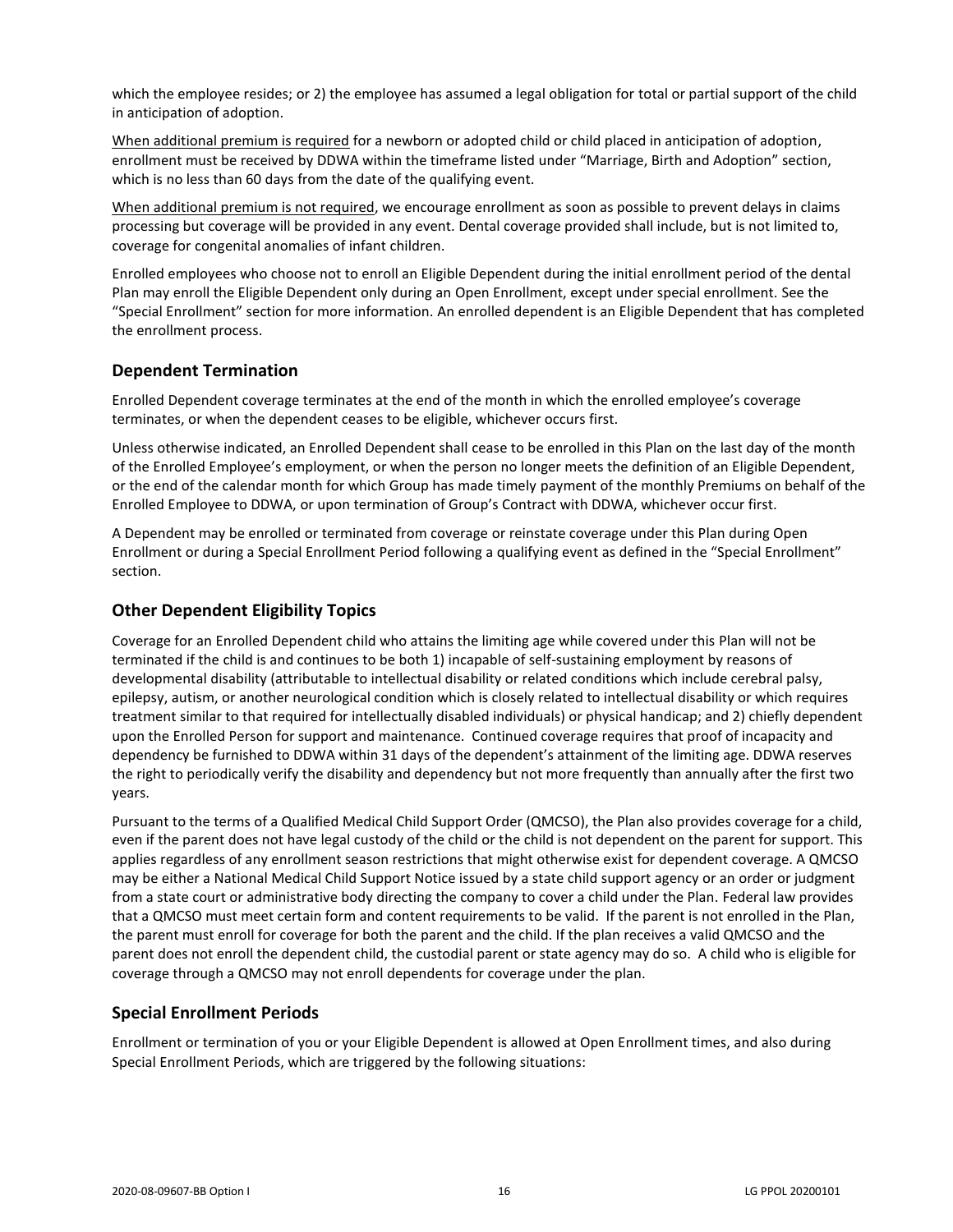## **Loss of Other Coverage**

If you and/or your Eligible Dependents involuntarily lose coverage or are no longer eligible under another dental plan, you may apply for coverage or make changes under this Plan if the following applies:

- You declined enrollment in this Plan.
- You lose eligibility in another health Plan or your coverage is terminated due to the following:
	- Legal separation or divorce
	- $\Diamond$  Cessation of dependent status
	- $\Diamond$  Death of Employee
	- $\Diamond$  Termination of employment or employer contributions
	- $\Diamond$  Reduction in hours
	- $\Diamond$  Loss of individual or group market coverage because of move from Plan area or termination of benefit plan
	- Exhaustion of COBRA coverage
- ⧫ The enrollment process must be completed within 31 days of losing other coverage. Coverage will be effective the first day of the month following receipt of application.

If these conditions are not met, you must wait until the next Open Enrollment Period, or the occurrence of another valid qualifying election event, to apply for coverage.

#### **Marriage, Birth or Adoption**

If you declined enrollment in this Plan, you may apply for coverage for yourself and your Eligible Dependents in the event of marriage, birth of a child(ren), or when you or your spouse assume legal obligation for total or partial support or upon placement of a child(ren) in anticipation of adoption.

Marriage or Domestic Partner Registration – The enrollment process must be completed within the timeframe established by the Group. If enrollment and payment are not completed within the timeframe established, any changes to enrollment can be made during the next Open Enrollment or upon the occurrence of another valid qualifying election change event.

DDWA considers the terms spouse, marriage, marital, husband, wife, widow, widower, next of kin, and family to apply equally to domestic partnerships or individuals in domestic partnerships, as well as to marital relationships and married persons. References to dissolution of marriage will apply equally to domestic partnerships that have been terminated, dissolved or invalidated. Where necessary, gender-specific terms such as husband and wife used in any part of this benefit booklet will be considered as gender neutral and applicable to individuals in domestic partnerships. DDWA and the group will follow all applicable state and federal requirements, including any applicable regulations.

- ♦ Birth A newborn shall be covered from and after the moment of birth. The enrollment process must be completed within 90 days of the date of birth. If additional Premium for coverage is required and enrollment and payment is completed after 90 days, the enrollment becomes effective on the first day of the month in which enrollment occurs. Enrollment may be completed at any time up to the fourth birthday. Enrollment after the fourth birthday must be coincident with an Open Enrollment period or upon the occurrence of another valid qualifying election change event.
- Adoption The enrollment process must be completed within 90 days of the date of assumption of a legal obligation for total or partial support or upon placement of the child in anticipation of adoption. If an additional Premium for coverage is required and enrollment and payment is not completed within the 90 days, any changes to enrollment can be made during the next Open Enrollment or upon the occurrence of another valid qualifying election change event.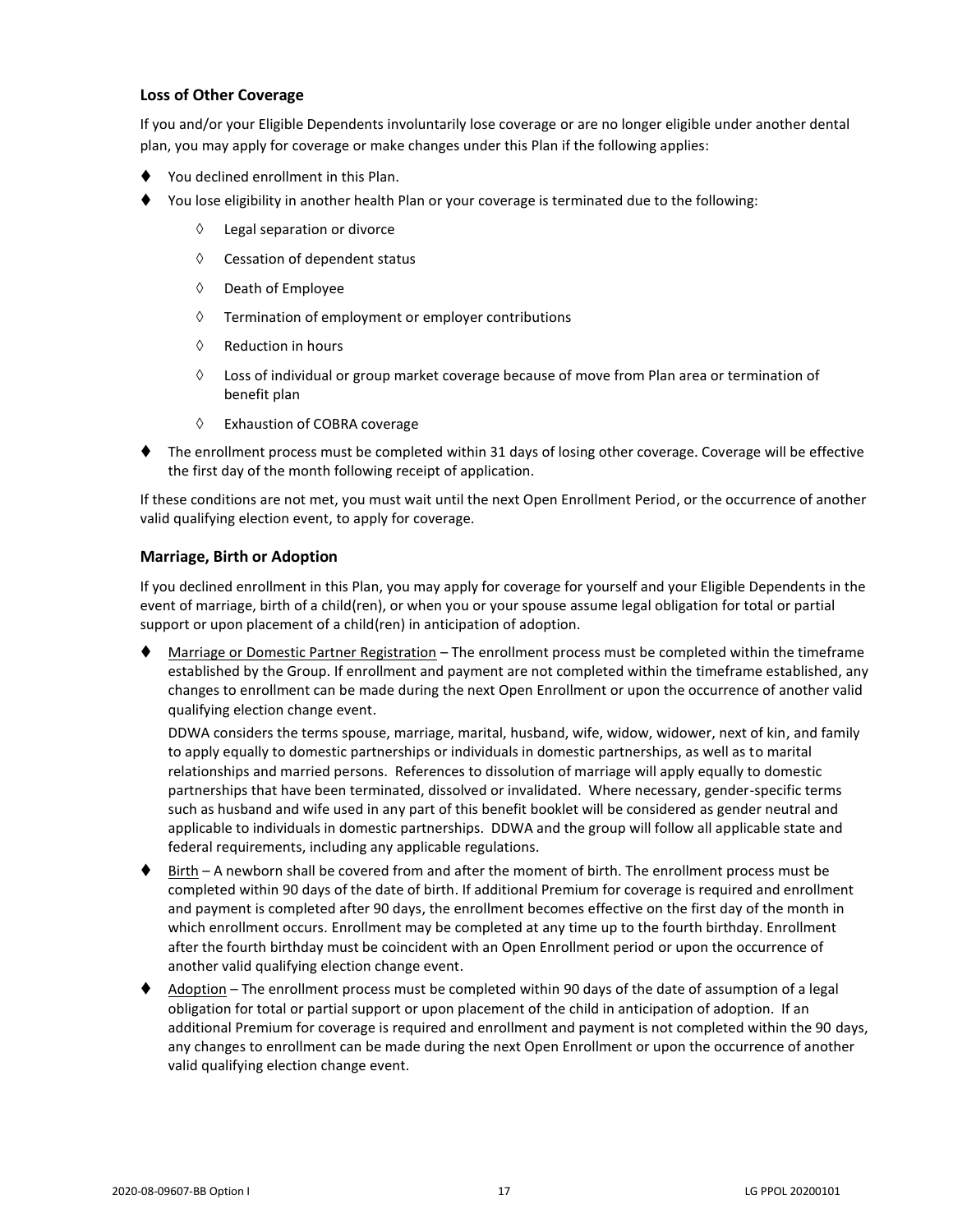## <span id="page-20-0"></span>**Uniformed Services Employment & Re-Employment Rights Act (USERRA)**

Enrolled Employees who join a branch of military service have the right to continue dental coverage for up to 24 months by paying the monthly Premiums, even if they are employed by groups that are too small to comply with COBRA. For further information on your rights under this act, please contact your legal counsel.

## <span id="page-20-1"></span>**Family and Medical Leave Act (FMLA)**

The benefits for an enrolled member under this DDWA dental Plan may be continued provided the employee is eligible for the Federal Family and Medical Leave Act (FMLA) and is on a leave of absence that meets the FMLA criteria. For further information, contact your employer.

## <span id="page-20-2"></span>**Consolidated Omnibus Budget Reconciliation Act (COBRA)**

Federal law requires that should certain qualifying events occur which would have previously terminated coverage, coverage may continue for a period of time on a self-pay basis.

When you terminate for reasons other than gross misconduct, you may continue your dental benefits for up to 18 months by self-paying the required Premium. This option to continue dental benefits terminates if you become eligible for coverage under another group dental plan.

If a dependent no longer meets the eligibility requirements due to the death, divorce, or dissolution of domestic partnership of the employee, or does not meet the age requirement for children, coverage may continue up to three years by self-paying the required Premium. This option to continue dental benefits terminates if the dependent becomes eligible for coverage under another group dental plan.

Contact your employer for further clarification and details of how they plan to implement this continuation of coverage for eligible persons.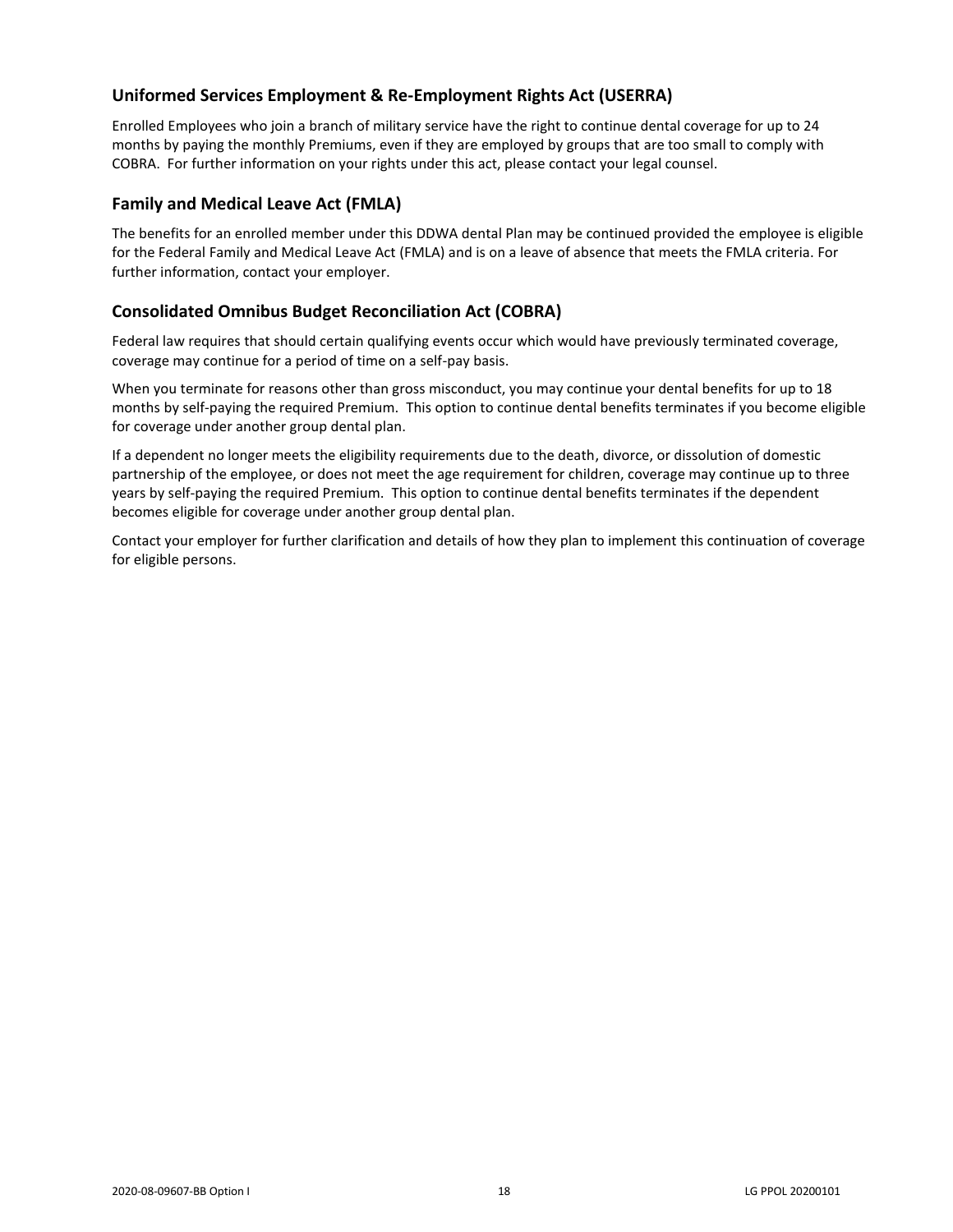## **Section E – Claim Review**

## <span id="page-21-1"></span><span id="page-21-0"></span>**Claim Forms**

American Dental Association-approved claim forms may be obtained from your dentist. You may also download claim forms from our website at www.DeltaDentalWA.com or call us at 800-554-1907 to have forms sent to you.

DDWA is not obligated to pay for treatment performed for which claim forms are not submitted within six months after the date of treatment or as soon as medically possible. For orthodontia claims in the initial banding, which is the date the appliance is placed, is the treatment date used to start this six-month period.

## <span id="page-21-2"></span>**Initial Benefit Determinations**

An initial benefit determination is conducted at the time of claim submission to DDWA for payment modification or denial of payment. In accordance with regulatory requirements, DDWA processes all clean claims within 30 days from the date of receipt. Clean claims are claims that have no defect or impropriety, including a lack of any required substantiating documentation, or particular circumstances requiring special treatment that prevents timely payments from being made on the claim. Claims not meeting this definition are paid or denied within 60 days of receipt.

If a claim is denied, in whole or in part, or is modified, we will send you an Explanation of Benefits (EOB) that will include the following information:

- The specific reason for the denial or modification
- Reference to the specific plan provision on which the determination was based
- Your appeal rights should you wish to dispute the original determination

## <span id="page-21-3"></span>**Appeals of Denied Claims**

#### **How to contact us**

We will accept notice of an Urgent Care, Grievance, or Appeal if made by you, your covered dependent, or an authorized representative of your covered dependent by contacting us at the telephone number below or in writing us at the following address: Delta Dental of Washington, P.O. Box 75983, Seattle, WA 98175-0983. You may include any written comments, documents or other information that you believe supports your claim. For more information please call 800-554-1907.

#### **Authorized Representative**

You may authorize another person to represent you or your dependent and receive communications from DDWA regarding you or your dependent's specific appeal. The authorization must be in writing and signed by you. If an appeal is submitted by another party without this authorization, a request will be made to obtain a completed authorized representative form. The appeal process will not commence until this form is received. Should the form, or any other document confirming the right of the individual to act on your behalf, i.e., power of attorney, not be returned, the appeal will be closed.

#### **Informal Review**

If your claim for dental benefits has been completely or partially denied, or you have received any other adverse benefit determination, you have the right to initiate an appeal. Your first step in the appeal process is to request an informal review of the decision. Either you, or your authorized representative (see the "Authorized Representative" section), must submit your request for a review within 180 days from the date of the adverse benefit determination (please see your Explanation of Benefits form). A request for a review may be made orally or in writing and must include the following information:

- ⧫ Your name, the patient's name (if different) and ID number
- The claim number (from your Explanation of Benefits)
- The name of the dentist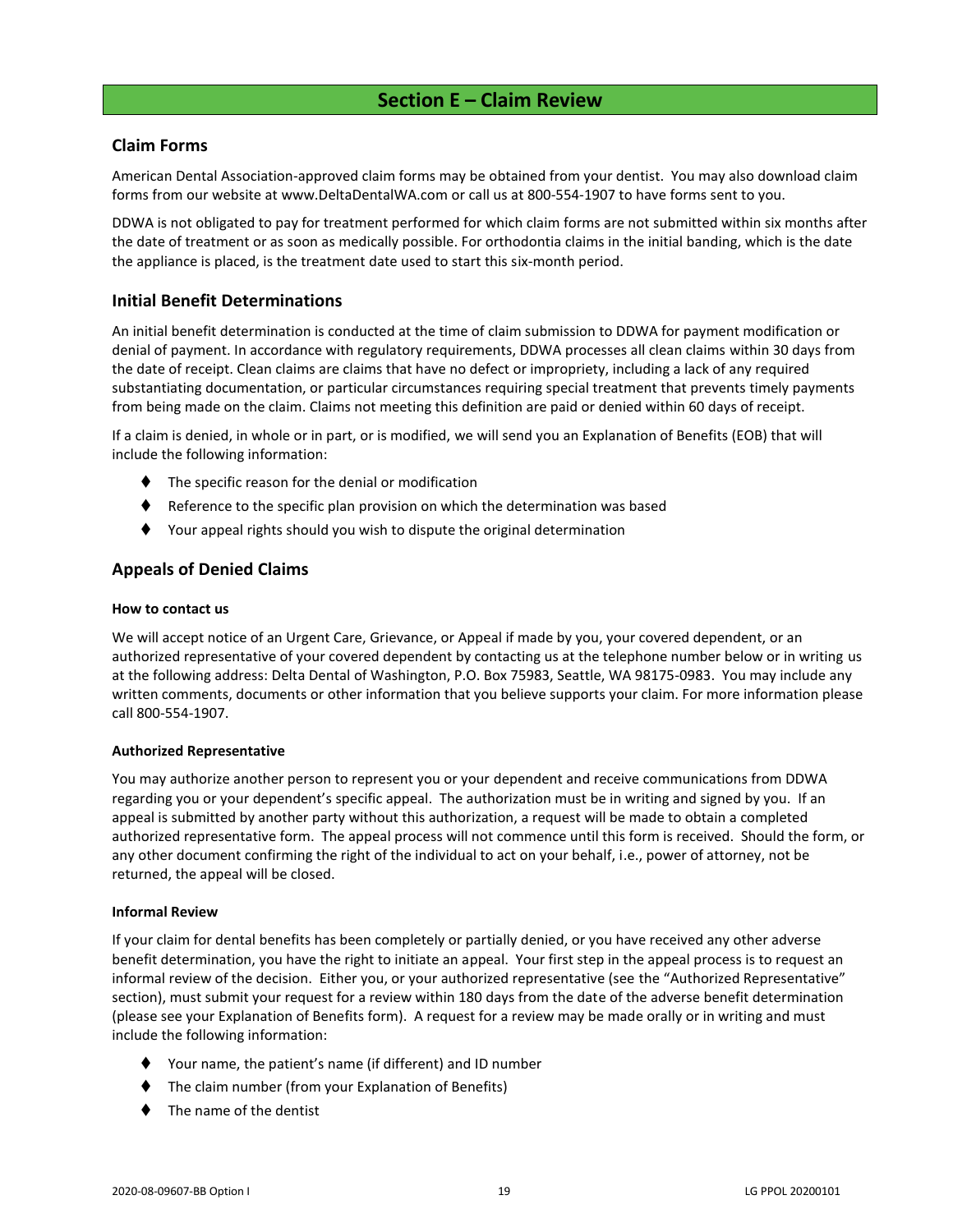DDWA will review your request and send you a notice within 14 days of receiving your request. This notice will either be the determination of our review or a notification that we will require an additional 16 days, for a total of 30 days. When our review is completed, DDWA will send you a written notification of the review decision and provide you information regarding any further appeal rights available should the result be unfavorable to you. Upon request, you will be granted access to, and copies of, all relevant information used in making the review decision. Informal reviews of wholly or partially denied claims are conducted by persons not involved in the initial claim determination.

#### **Formal Review**

If you are dissatisfied with the outcome of the informal review, you may request a formal appeal. Your formal appeal will be reviewed by the DDWA Appeals Committee. This Committee includes only persons who were not involved in either the original decision or the previous review.

Your request for a review by the Appeals Committee must be made within 90 days of the date of the letter notifying you of the informal review decision. Your request should include the information submitted with your informal review request plus a copy of the informal review decision letter. You may also submit any other documentation or information you believe supports your case.

The Appeals Committee will review your claim within 30 days of receiving your request. Upon completion of their review the Appeals Committee will send you written notification of their decision. Upon request, you will be granted access to, and copies of, all relevant information used in making the review decision.

Whenever DDWA makes an adverse determination and delay would jeopardize the covered person's life or materially jeopardize the covered person's health, DDWA shall expedite and process either a written or an oral appeal and issue a decision no later than 72 hours after receipt of the appeal. If the treating Licensed Professional determines that delay could jeopardize the eligible person's health or ability to regain maximum function, DDWA shall presume the need for expeditious review, including the need for an expeditious determination in any independent review consistent with applicable regulations.

## <span id="page-22-0"></span>**How to Report Suspicion of Fraud**

If you suspect a dental provider, an insurance producer or an individual might be committing insurance fraud, please contact DDWA at 800-554-1907. You may also want to alert any of the appropriate law enforcement authorities including:

- ⧫ The National Insurance Crime Bureau (NICB). You can reach the NICB at 800-835-6422 (callers do not have to disclose their names when reporting fraud to the NICB).
- ⧫ The Office of the Insurance Commissioner (OIC). You can reach the OIC at 360-725-7263 or go to www.insurance.wa.gov for more information.

## <span id="page-22-1"></span>**Your Rights and Responsibilities**

We view our benefit packages as a partnership between DDWA, our subscribers, and our Participating Dentists. All partners in this process play an important role in achieving quality oral health services. We would like to take a moment and share our views of the rights and responsibilities that make this partnership work.

#### **You Have The Right To:**

- ♦ Seek care from any licensed dentist in Washington or nationally. Our reimbursement for such care varies depending on your choice (Delta Dental Participating Dentist or Non-Participating Dentist), but you can receive care from any dentist you choose.
- ♦ Participate in decisions about your oral health care.
- Be informed about the oral health options available to you and your family.
- ♦ Request information concerning benefit coverage levels for proposed treatments prior to receiving services.
- ⧫ Have access to specialists when services are required to complete a treatment, diagnosis or when your primary care dentist makes a specific referral for specialty care.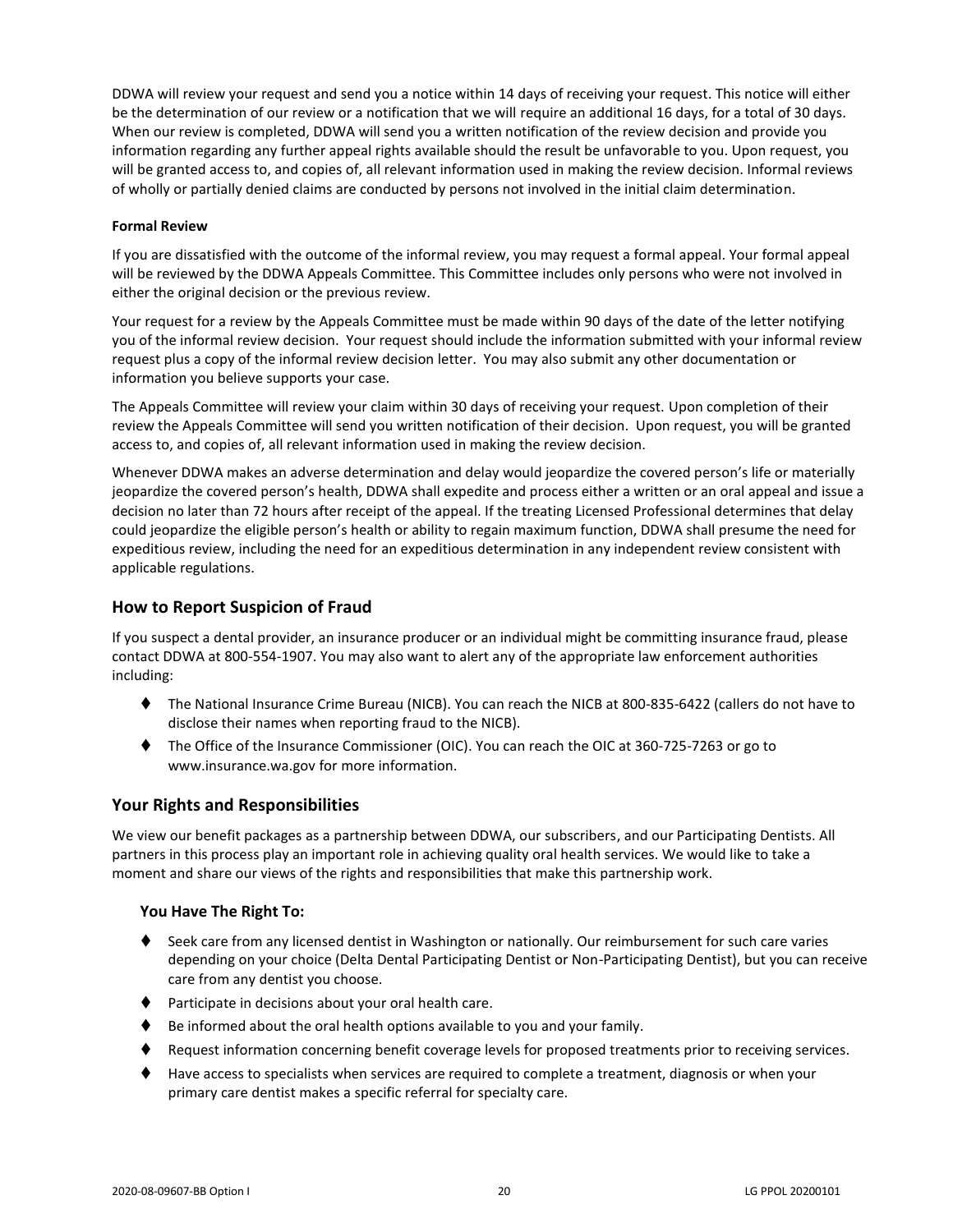- ⧫ Contact the DDWA Customer Service Department during established business hours to ask questions about your oral health benefits. Alternatively, information is available on our website at www.DeltaDentalWA.com.
- ♦ Appeal orally or in writing, decisions or grievances regarding your dental benefit coverage and have these issues resolved in a timely, professional and fair manner.
- ⧫ Have your individual health information kept confidential and used only for resolving health care decisions or claims.
- ⧫ Receive quality care regardless of your gender, race, sexual orientation, marital status, cultural, economic, educational or religious background.

#### **To Receive the Best Oral Health Care Possible, It Is Your Responsibility To:**

- ♦ Know your benefit coverage and how it works.
- ⧫ Arrive at the dental office on time or let the dental office know well in advance if you are unable to keep a scheduled appointment. Some offices require 24-hour notice for appointment cancellations before they will waive service charges.
- ♦ Ask questions about treatment options that are available to you regardless of coverage levels or cost.
- ♦ Give accurate and complete information about your health status and history and the health status and history of your family to all healthcare providers when necessary.
- ♦ Read carefully and ask questions about all forms and documents that you are requested to sign, and request further information about items you do not understand.
- ⧫ Follow instructions given by your dentist or their staff concerning daily oral health improvement or post service care.
- ♦ Send requested documentation to DDWA to assist with the processing of claims, Confirmation of Treatment and Costs, or appeals.
- ⧫ If applicable, pay the dental office any appropriate coinsurance or deductible amounts at time of visit.
- Respect the rights, office policies and property of each dental office you have the opportunity to visit.
- Inform your dentist and your employer promptly of any change to your, or a family member's address, telephone, or family status.

#### <span id="page-23-0"></span>**Health Insurance Portability and Accountability Act (HIPAA)**

Delta Dental of Washington is committed to protecting the privacy of your dental health information in compliance with the Health Insurance Portability and Accountability Act. You can get our Notice of Privacy Practices by visiting www.DeltaDentalWA.com, or by calling DDWA at 800-554-1907.

#### <span id="page-23-1"></span>**Conversion Option**

If your dental coverage stops because your employment or eligibility ends, the group policy ends, or there is an extended strike, lockout or labor dispute, you may apply directly to DDWA to convert your coverage to a Delta Dental Individual and Family plan. You must apply within 31 days of termination of your group coverage or 31 days after you receive notice of termination of coverage, whichever is later. The benefits and premium costs of a Delta Dental Individual and Family plan may be different from those available under your current plan. You may learn about our Individual and Family plans and apply for coverage online at www.DeltaDentalCoversMe.com or by calling 888-899- 3734.

## <span id="page-23-2"></span>**Extension of Benefits**

In the event a person ceases to be eligible for enrollment, or ceases to be enrolled, or in the event of termination of this Plan, DDWA shall not be required to pay for services beyond the termination date. An exception will be made for the completion of procedures requiring multiple visits that were started while coverage was in effect, are completed within 21 days of the termination date, and are otherwise benefits under the terms of this Plan.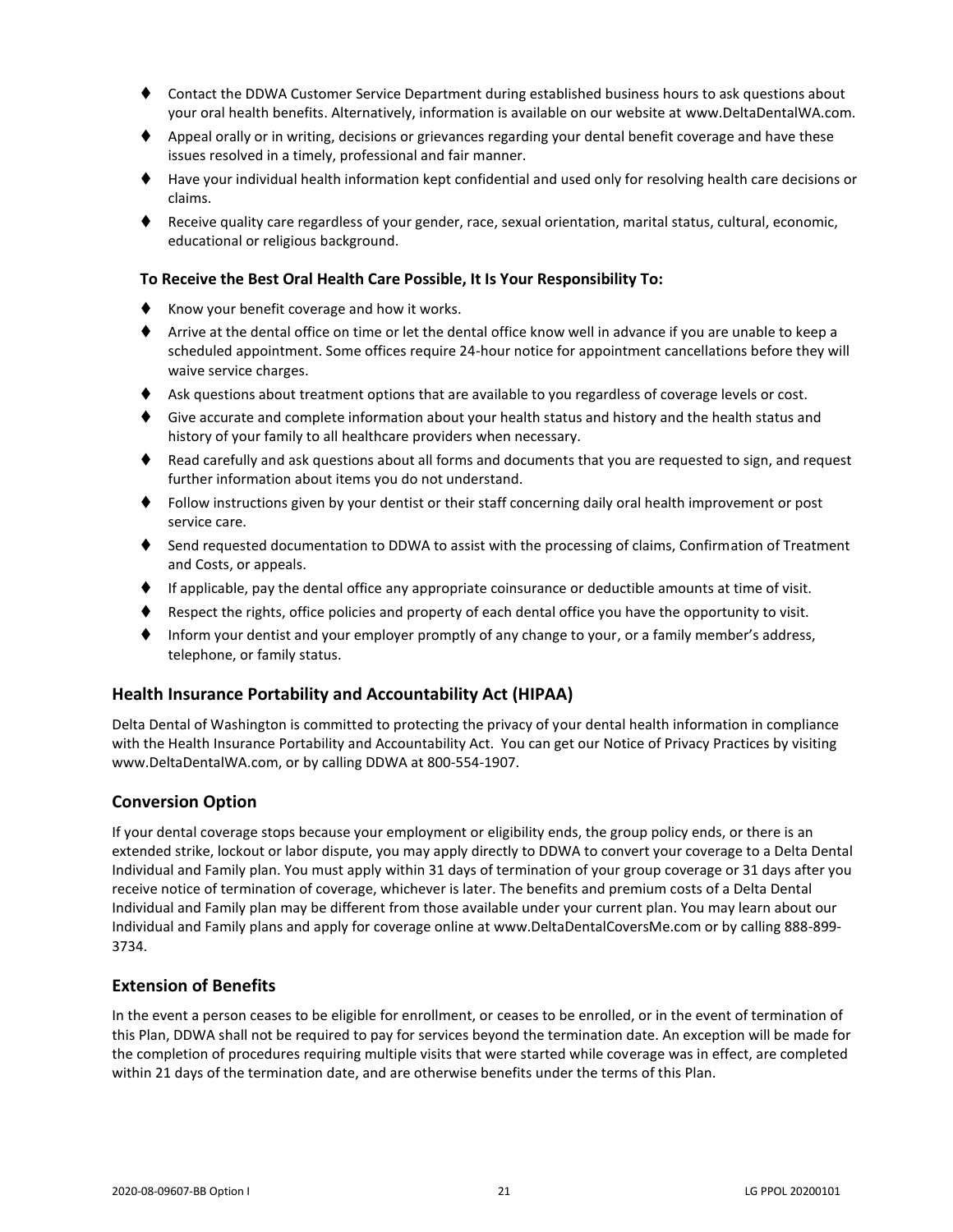## <span id="page-24-0"></span>**Coordination of Benefits**

Coordination of this Contract's Benefits with Other Benefits: The coordination of benefits (COB) provision applies when you have dental coverage under more than one *Plan*. *Plan* is defined below.

The order of benefit determination rules govern the order in which each *Plan* will pay a claim for benefits. The *Plan* that pays first is called the *Primary Plan*. The *Primary Plan* must pay benefits according to its policy terms without regard to the possibility that another *Plan* may cover some expenses. The *Plan* that pays after the *Primary Plan* is the *Secondary Plan*. The *Secondary Plan* may reduce the benefits it pays so that payments from all *Plan*s do not exceed 100 percent of the total *Allowable Expense*.

**Definitions:** For the purpose of this section, the following definitions shall apply:

A "*Plan*" is any of the following that provides benefits or services for dental care or treatment. If separate contracts are used to provide coordinated coverage for members of a group, the separate contracts are considered parts of the same *Plan* and there is no COB among those separate contracts. However, if COB rules do not apply to all contracts, or to all benefits in the same contract, the contract or benefit to which COB does not apply is treated as a separate *Plan*.

- *Plan* includes: group, individual or blanket disability insurance contracts, and group or individual contracts issued by health care service contractors or health maintenance organizations (HMO), *Closed Panel Plan*s or other forms of group coverage; medical care components of long-term care contracts, such as skilled nursing care; and Medicare or any other federal governmental *Plan*, as permitted by law.
- **■** *Plan* does not include: hospital indemnity or fixed payment coverage or other fixed indemnity or fixed payment coverage; accident only coverage; specified disease or specified accident coverage; limited benefit health coverage, as defined by state law; school accident and similar coverage that cover students for accidents only, including athletic injuries, either on a twenty-four-hour basis or on a "to and from school" basis; benefits for nonmedical components of long-term care policies; automobile insurance policies required by statute to provide medical benefits; Medicare supplement policies; A state Plan under Medicaid; A governmental *plan*, which, by law, provides benefits that are in excess of those of any private insurance Plan or other nongovernmental *plan*; benefits provided as part of a direct agreement with a direct patient-provider primary care practice as defined by law or coverage under other federal governmental *Plan*s, unless permitted by law.

Each contract for coverage under the above bullet points is a separate *Plan*. If a *Plan* has 2 parts and COB rules apply only to one of the 2, each of the parts is treated as a separate *Plan*.

"*This Plan*" means, in a COB provision, the part of the contract providing the dental benefits to which the COB provision applies and which may be reduced because of the benefits of other *Plan*s. Any other part of the contract providing dental benefits is separate from *This Plan*. A contract may apply one COB provision to certain benefits, such as dental benefits, coordinating only with similar benefits, and may apply another COB provision to coordinate other benefits.

The order of benefit determination rules determine whether *This Plan* is a *Primary Plan* or *Secondary Plan* when you have dental coverage under more than one *Plan*.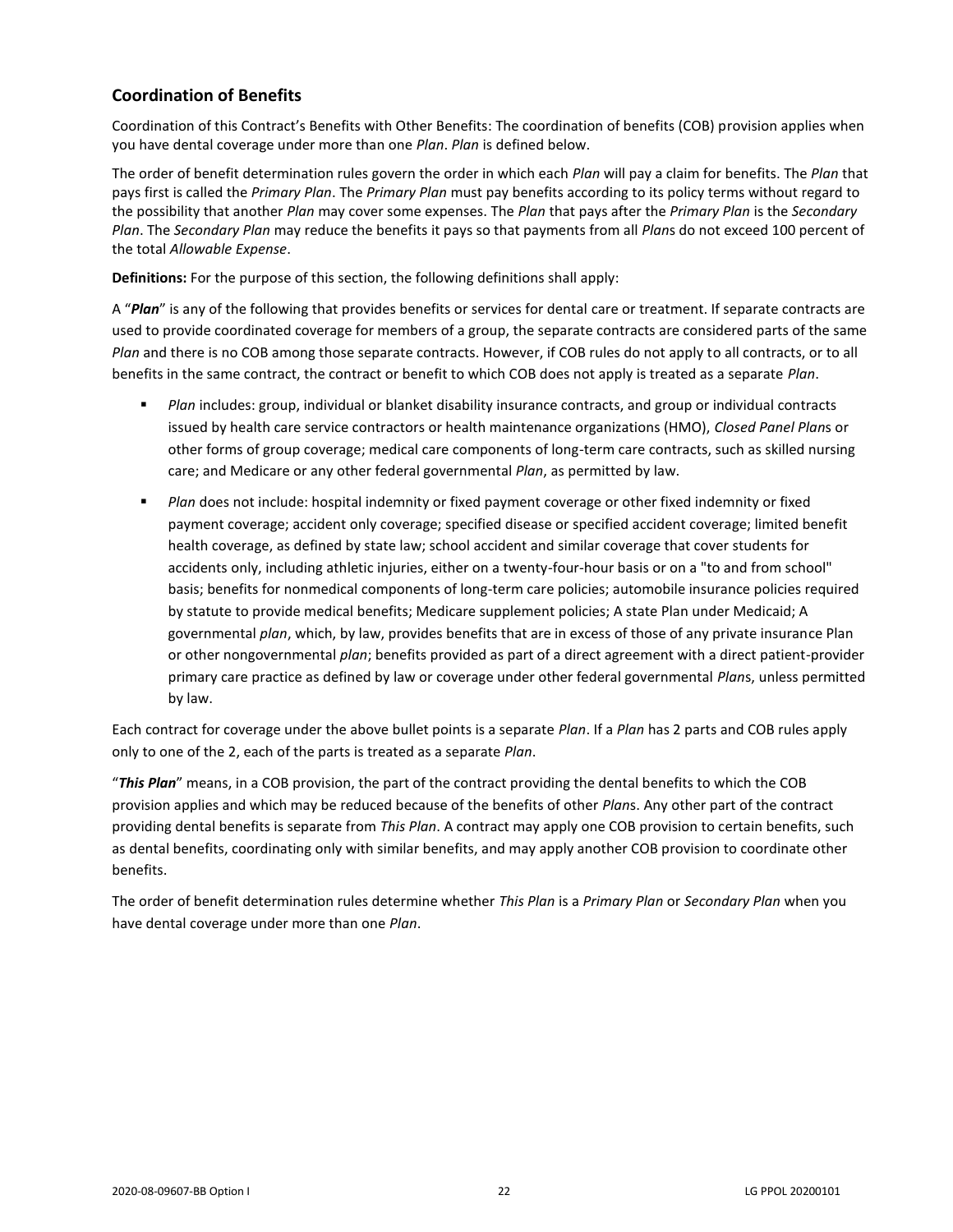When *This Plan* is primary, it determines payment for its benefits first before those of any other *Plan* without considering any other *Plan*'s benefits. When *This Plan* is secondary, it determines its benefits after those of another *Plan* and must make payment in an amount so that, when combined with the amount paid by the *Primary Plan*, the total benefits paid or provided by all *Plan*s for the claim are coordinated up to 100 percent of the total *Allowable Expense* for that claim. This means that when *This Plan* is secondary, it must pay the amount which, when combined with what the *Primary Plan* paid, does not exceed 100 percent of the *Allowable Expense*. In addition, if *This Plan* is secondary, it must calculate its savings (its amount paid subtracted from the amount it would have paid had it been the *Primary Plan*) and record these savings as a benefit reserve for you. This reserve must be used to pay any expenses during that calendar year, whether or not they are an *Allowable Expense* under *This Plan*. If *This Plan* is secondary, it will not be required to pay an amount in excess of its maximum benefit plus any accrued savings.

"**Allowable Expense**" except as outlined below, means any health care expense including coinsurance or copayments and without reduction for any applicable deductible, that is covered in full or in part by any of the plans covering you. When coordinating benefits as the secondary plan, Delta Dental of Washington must pay an amount which, together with the payment made by the primary plan, cannot be less than the same allowable expense as the secondary Plan would have paid if it was the primary plan. In no event will DDWA be required to pay an amount in excess of its maximum benefit plus accrued savings. When Medicare, Part A, Part B, Part C, or Part D is primary, Medicare's allowable amount is the allowable expense.

An expense or a portion of an expense that is not covered by any of the *plan*s is not an allowable expense. The following are examples of expenses that are not *Allowable Expense*s:

- **■** If you are covered by 2 or more Plans that compute their benefit payments on the basis of a maximum allowable amount, relative value schedule reimbursement method or other similar reimbursement method, any amount charged by the provider in excess of the highest reimbursement amount for a specific benefit is not an *Allowable Expense*.
- If you are covered by 2 or more *Plan*s that provide benefits or services on the basis of negotiated fees, an amount in excess of this plan's negotiated fee is not an *Allowable Expense*.

"*Closed Panel Plan*" is a *Plan* that provides dental benefits to you in the form of services through a panel of providers who are primarily employed by the *Plan*, and that excludes coverage for services provided by other providers, except in cases of emergency or referral by a panel member.

"*Custodial Parent*" is the parent awarded custody by a court decree or, in the absence of a court decree, is the parent with whom the child resides more than one-half of the calendar year without regard to any temporary visitation.

**Order of Benefit Determination Rules:** When you are covered by 2 or more *Plan*s, the rules for determining the order of benefit payments are as follows:

The *Primary Plan* must pay or provide its benefits as if the *Secondary Plan* or *Plans* did not exist.

A *Plan* that does not contain a coordination of benefits provision that is consistent with Chapter 284-51 of the Washington Administrative Code is always primary unless the provisions of both *Plan*s state that the complying *Plan* is primary, except coverage that is obtained by virtue of membership in a group that is designed to supplement a part of a basic package of benefits and provides that this supplementary coverage is excess to any other parts of the *Plan* provided by the contract holder.

A *Plan* may consider the benefits paid or provided by another *Plan* in calculating payment of its benefits only when it is secondary to that other *Plan*.

Each *Plan* determines its order of benefits using the first of the following rules that apply: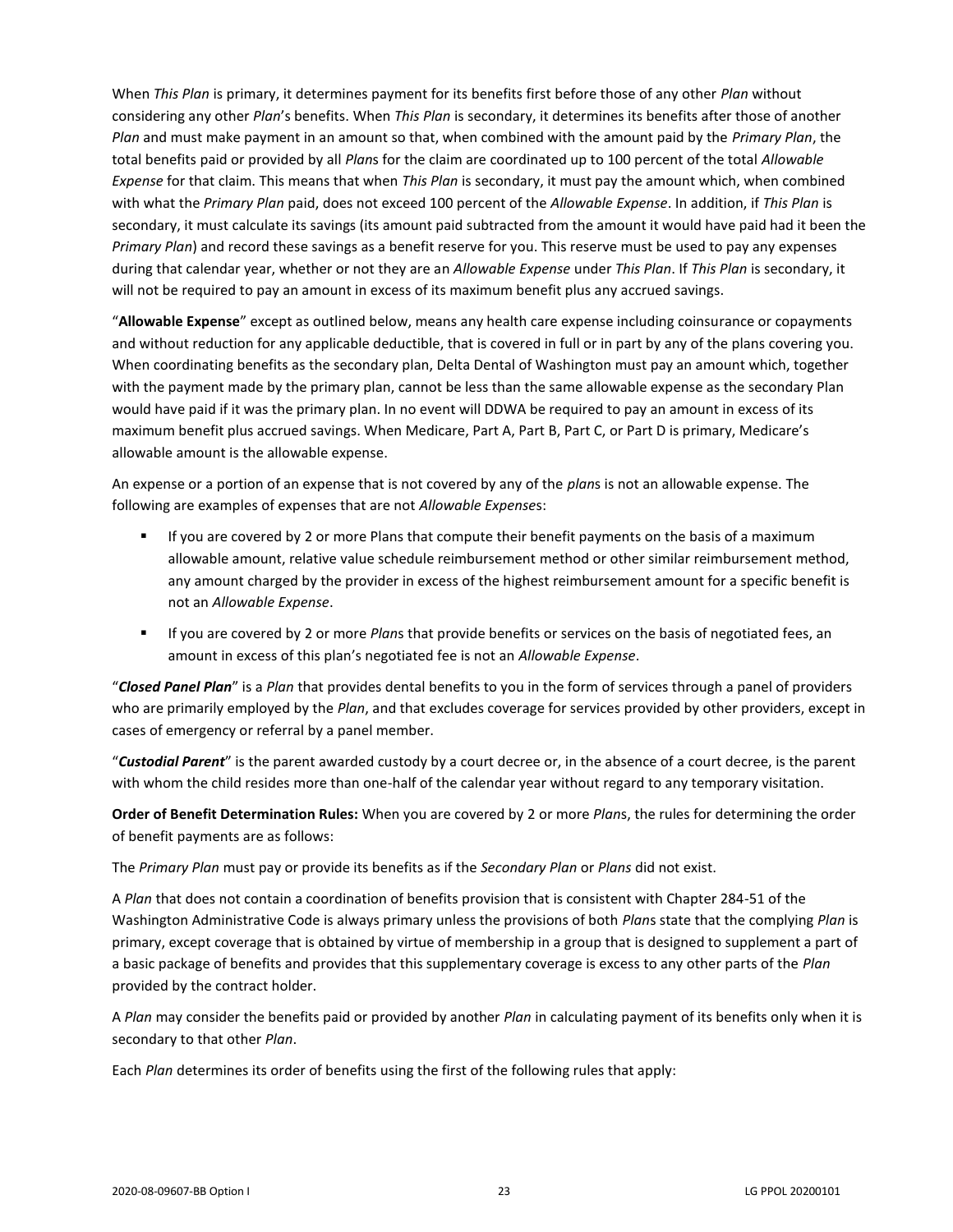"*Non-Dependent or Dependent*" The *Plan* that covers you other than as a *Dependent*, for example as an employee, member, policyholder, subscriber or retiree is the *Primary Plan* and the *Plan* that covers you as a *Dependent* is the *Secondary Plan*. However, if you are a Medicare beneficiary and, as a result of federal law, Medicare is secondary to the *Plan* covering you as a *Dependent*, and primary to the *Plan* covering you as other than a *Dependent* (e.g., a retired employee), then the order of benefits between the 2 *Plan*s is reversed so that the *Plan* covering you as an employee, member, policyholder, subscriber or retiree is the *Secondary Plan* and the other *Plan* is the *Primary Plan*.

"*Dependent Child Covered Under More Than One Plan*" Unless there is a court decree stating otherwise, when a *Dependent* child is covered by more than one *Plan* the order of benefits is determined as follows:

- 1) For a *Dependent* child whose parents are married or are living together, whether or not they have ever been married:
	- a) The *Plan* of the parent whose birthday falls earlier in the calendar year is the *Primary Plan*; or
	- b) If both parents have the same birthday, the *Plan* that has covered the parent the longest is the *Primary Plan*.
- 2) For a *Dependent* child whose parents are divorced or separated or not living together, whether or not they have ever been married:
	- a) If a court decree states that one of the parents is responsible for the Dependent child's dental expenses or dental coverage and the *Plan* of that parent has actual knowledge of those terms, that *Plan* is primary. This rule applies to claims determination periods commencing after the *Plan* is given notice of the court decree;
	- b) If a court decree states one parent is to assume primary financial responsibility for the Dependent child but does not mention responsibility for dental expenses, the *Plan* of the parent assuming financial responsibility is primary;
	- c) If a court decree states that both parents are responsible for the Dependent child's dental expenses or dental coverage, the provisions of point 1) above (for dependent child(ren) whose parents are married or are living together) determine the order of benefits;
	- d) If a court decree states that the parents have joint custody without specifying that one parent has responsibility for the dental expenses or dental coverage of the Dependent child, the provisions of point 1) above (for dependent child(ren) whose parents are married or are living together) determine the order of benefits; or
	- e) If there is no court decree allocating responsibility for the Dependent child's dental expenses or dental coverage, the order of benefits for the child is as follows:
		- I. The *Plan* covering the *Custodial Parent*, first;
		- II. The *Plan* covering the spouse of the *Custodial Parent*, second;
		- III. The *Plan* covering the non*custodial Parent*, third; and then
		- IV. The *Plan* covering the spouse of the non*custodial Parent*, last
- 3) For a *Dependent* child covered under more than one *Plan* of individuals who are not the parents of the child, the provisions of points 1) or 2) above (for *dependent* child(ren) whose parents are married or are living together or for *dependent* child(ren) whose parents are divorced or separated or not living together) determine the order of benefits as if those individuals were the parents of the child.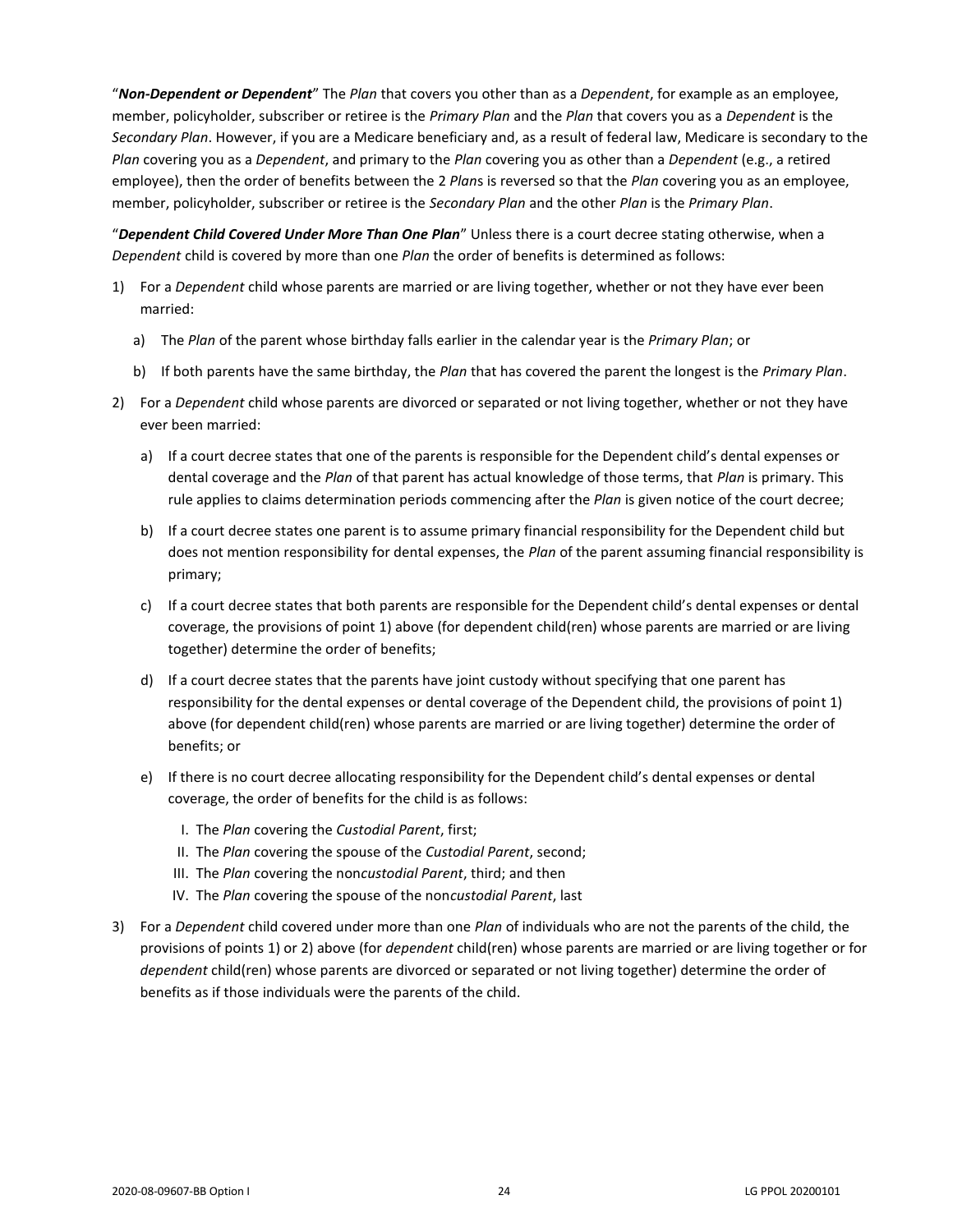"*Active Employee or Retired or Laid-off Employee*": The *Plan* that covers you as an active employee, that is, an employee who is neither laid off nor retired, is the *Primary Plan*. The *Plan* covering you as a retired or laid-off employee is the *Secondary Plan*. The same would hold true if you are a *Dependent* of an active employee and you are a *Dependent* of a retired or laid-off employee. If the other *Plan* does not have this rule, and as a result, the *Plan*s do not agree on the order of benefits, this rule is ignored. This rule does not apply if the rule under the *Non-Dependent* or *Dependent* provision above can determine the order of benefits.

"*COBRA or State Continuation Coverage*"**:** If your coverage is provided under COBRA or under a right of continuation provided by state or other federal law is covered under another *Plan*, the *Plan* covering you as an employee, member, subscriber or retiree or covering you as a *Dependent* of an employee, member, subscriber or retiree is the *Primary Plan* and the COBRA or state or other federal continuation coverage is the *Secondary Plan*. If the other *Plan* does not have this rule, and as a result, the *Plan*s do not agree on the order of benefits, this rule is ignored. This rule does not apply if the rule under the *Non-Dependent* or *Dependent* provision above can determine the order of benefits.

"*Longer or Shorter Length of Coverage*"**:** The *Plan* that covered you as an employee, member, policyholder, subscriber or retiree longer is the *Primary Plan* and the *Plan* that covered you the shorter period of time is the *Secondary Plan*.

If the preceding rules do not determine the order of benefits, the *Allowable Expense*s must be shared equally between the *Plan*s meeting the definition of *Plan*. In addition, *This Plan* will not pay more than it would have paid had it been the *Primary Plan*.

**Effect on the Benefits of** *This Plan***:** When *This Plan* is secondary, it may reduce its benefits so that the total benefits paid or provided by all *Plan*s during a claim determination period are not more than the *Total Allowable Expenses*. In determining the amount to be paid for any claim, the *Secondary Plan* must make payment in an amount so that, when combined with the amount paid by the *Primary Plan*, the total benefits paid or provided by all *Plan*s for the claim do not exceed 100 percent of the total *Allowable Expense* for that claim. Total *Allowable Expense* is the *Allowable Expense* of the *Primary Plan* or the *Secondary Plan up to this plan's allowable expense*. In addition, the *Secondary Plan* must credit to its *Plan* deductible any amounts it would have credited to its deductible in the absence of other dental coverage.

**How We Pay Claims When We Are Secondary:** When we are knowingly the *Secondary Plan*, we will make payment promptly after receiving payment information from your *Primary Plan*. Your *Primary Plan*, and we as your *Secondary Plan*, may ask you and/or your provider for information in order to make payment. To expedite payment, be sure that you and/or your provider supply the information in a timely manner.

If the *Primary Plan* fails to pay within 60 calendar days of receiving all necessary information from you and your provider, you and/or your provider may submit your claim for us to make payment as if we were your *Primary Plan*. In such situations, we are required to pay claims within 30 calendar days of receiving your claim and the notice that your *Primary Plan* has not paid. This provision does not apply if Medicare is the *Primary Plan*. We may recover from the *Primary Plan* any excess amount paid under the "right of recovery" provision in the *plan*.

If there is a difference between the amounts the *plans* allow, we will base our payment on the higher amount. However, if the *Primary Plan* has a contract with the provider, our combined payments will not be more than the amount called for in our contract. Health maintenance organizations (HMOs) and health care service contractors usually have contracts with their providers as do some other *plan*s.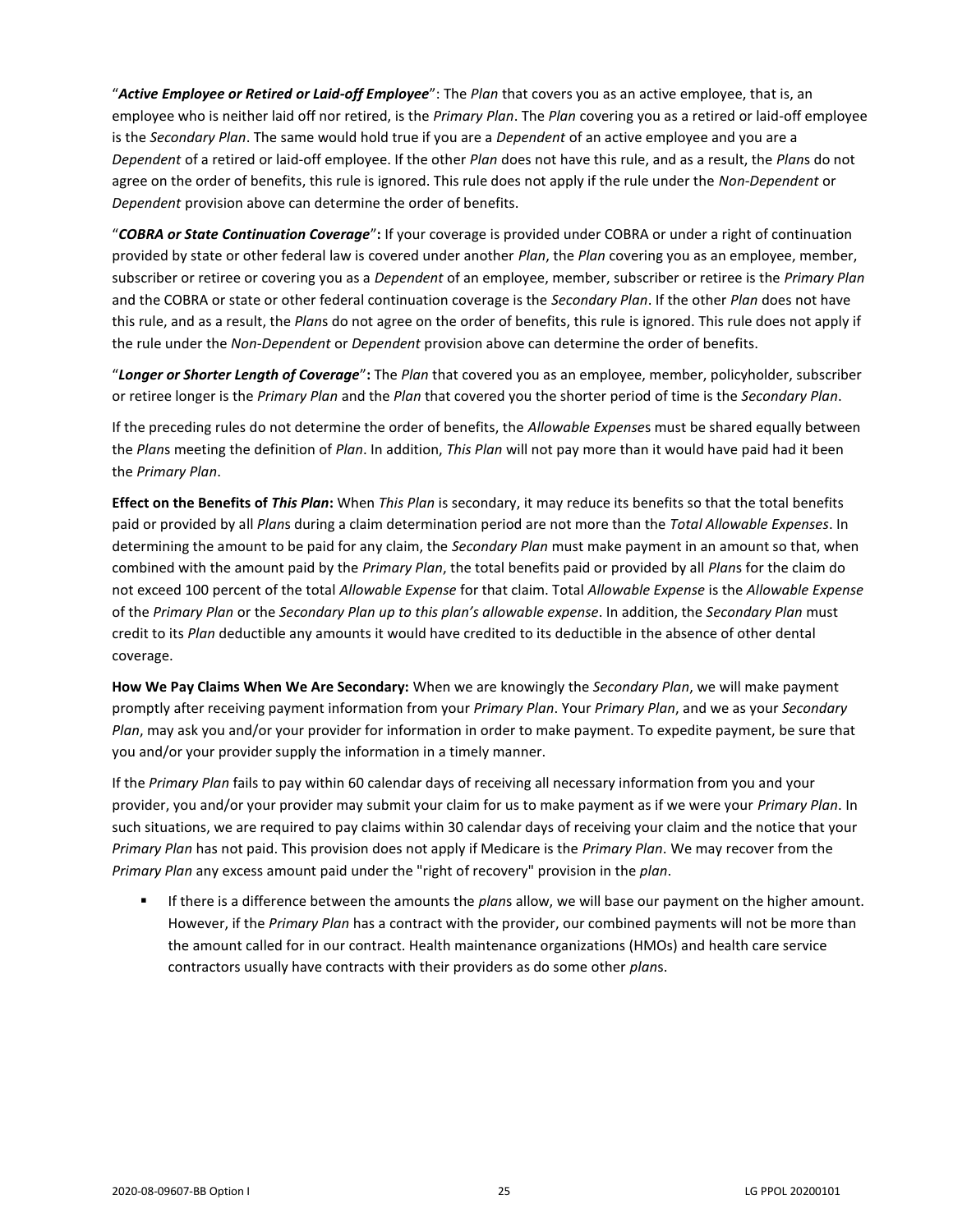▪ We will determine our payment by subtracting the amount paid by the *Primary Plan* from the amount we would have paid if we had been primary. We must make payment in an amount so that, when combined with the amount paid by the *Primary Plan*, the total benefits paid or provided by all *plan*s for the claim does not exceed one hundred percent of the total allowable expense (the highest of the amounts allowed under each Plan involved) for your claim. We are not required to pay an amount in excess of our maximum benefit plus any accrued savings. If your provider negotiates reimbursement amounts with the *plan*(s) for the service provided, your provider may not bill you for any excess amounts once he/she has received payment for the highest of the negotiated amounts. When our deductible is fully credited, we will place any remaining amounts in a savings account to cover future claims which might not otherwise have been paid.

**Right to Receive and Release Needed Information:** Certain facts about dental coverage and services are needed to apply these COB rules and to determine benefits payable under *This Plan* and other *Plan*s. The Company may get the facts it needs from or give them to other organizations or persons for the purpose of applying these rules and determining benefits payable under *This Plan* and other *Plan*s covering you. The Company need not tell, or get the consent of, any person to do this. To claim benefits under *This Plan* you must give the Company any facts it needs to apply those rules and determine benefits payable.

**Facility of Payment:** If payments that should have been made under *This Plan* are made by another *Plan*, the Company has the right, at its discretion, to remit to the other *Plan* the amount the Company determines appropriate to satisfy the intent of this provision. The amounts paid to the other *Plan* are considered benefits paid under *This Plan*. To the extent of such payments, the Company is fully discharged from liability under *This Plan*.

**Right of Recovery:** The Company has the right to recover excess payment whenever it has paid *Allowable Expense*s in excess of the maximum amount of payment necessary to satisfy the intent of this provision. The Company may recover excess payment from any person to whom or for whom payment was made or any other Company or *Plan*s.

**Notice to Covered Persons** If you are covered by more than one health benefit *Plan*, and you do not know which is your *Primary Plan*, you or your provider should contact any one of the health *Plan*s to verify which *Plan* is primary. The health *Plan* you contact is responsible for working with the other health *Plan* to determine which is primary and will let you know within 30 calendar days.

**CAUTION:** All health *Plan*s have timely claim filing requirements. If you, or your provider, fail to submit your claim to a secondary health *Plan* within the *Plan*'s claim filing time limit, the *Plan* can deny the claim. If you experience delays in the processing of your claim by the primary health *Plan*, you or your provider will need to submit your claim to the secondary health *Plan* within its claim filing time limit to prevent a denial of the claim.

To avoid delays in claims processing, if you are covered by more than one *Plan* you should promptly report to your providers and *Plan*s any changes in your coverage.

## <span id="page-28-0"></span>**Subrogation**

If we pay benefits under this policy, and you are paid by someone else for the same procedures we pay for, we have the right to recover what we paid from the excess received by you, after full compensation for your loss is received. Any legal fees for recovery will be pro-rated between the parties based on the percentage of the recovery received. You have to sign and deliver to us any documents relating to the recovery that we reasonably request.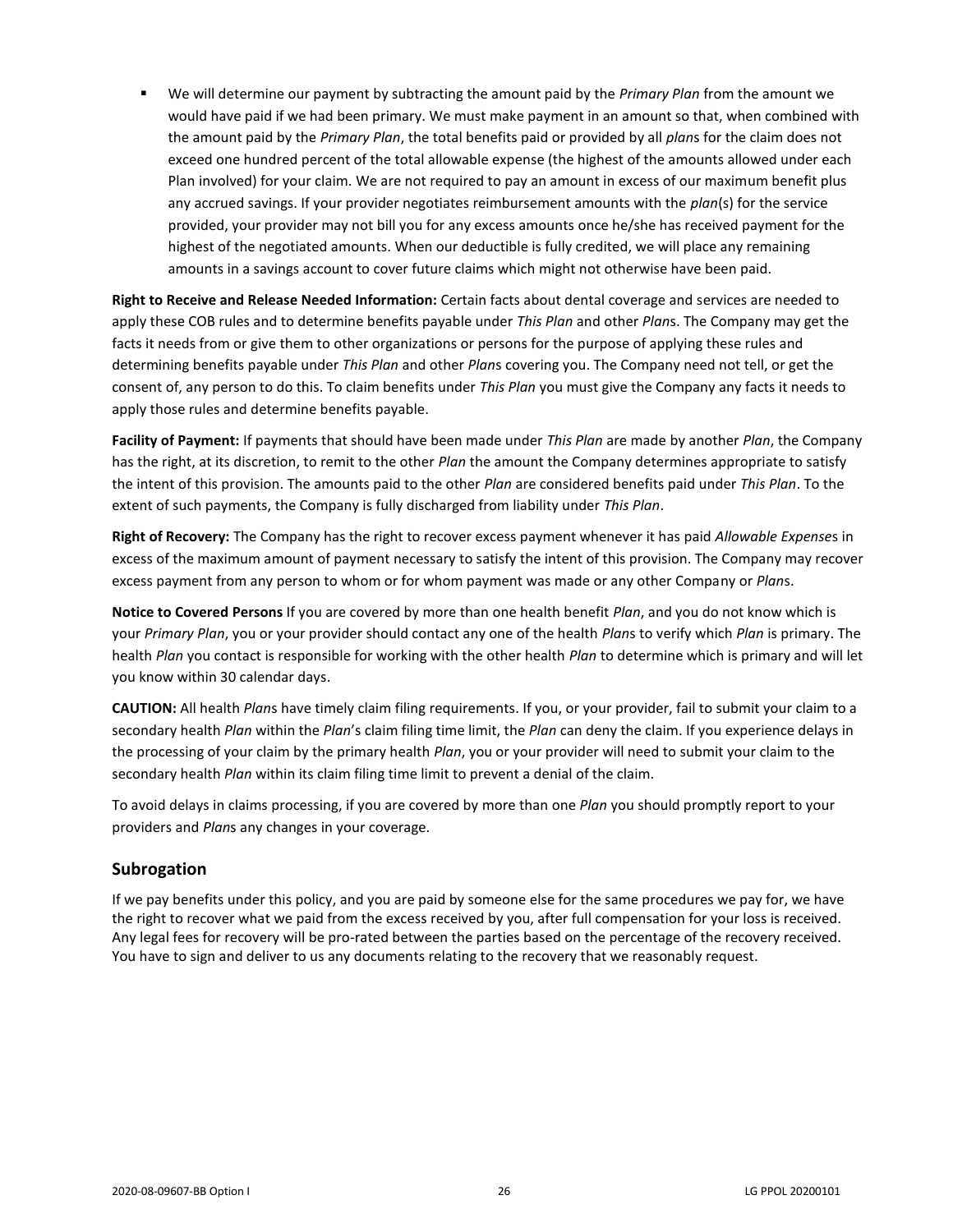## **Section F - Resources**

## <span id="page-29-1"></span><span id="page-29-0"></span>**Frequently Asked Questions about Your Dental Benefits**

#### **What is a Delta Dental "Participating Dentist"?**

A Delta Dental Participating Dentist is a dentist who has signed an agreement with Delta Dental stipulating that he or she will provide dental treatment to subscribers and their dependents who are covered by DDWA's group dental care plans. Delta Dental Participating Dentists submit claims directly to DDWA for their patients.

#### **Can I choose my own dentist?**

See the "Choosing a Dentist" section for more information.

#### **How can I obtain a list of Delta Dental Participating Dentists?**

You can obtain a current list of Delta Dental Participating Dentists by going to our website at www.DeltaDentalWA.com. You may also call us at 800-554-1907.

#### **How can I get claim forms?**

You can obtain American Dental Association-approved claim forms from your dentist. You can also obtain a copy of the approved claim form from our website at www.DeltaDentalWA.com or by calling our Customer Service Number at 800- 554-1907. Note: If your dentist is a Delta Dental Participating Dentist, he or she will complete and submit claim forms for you.

#### **What is the mailing address for DDWA claim forms?**

If you see a Delta Dental Participating Dentist, the dental office will submit your claims for you. If your dentist is not a Participating Dentist, it will be up to you to ensure that the dental office submits your claims to Delta Dental of Washington at P.O. Box 75983, Seattle, WA 98175-0983.

#### **Who do I call if I have questions about my dental plan?**

If you have questions about your dental benefits, call DDWA's Customer Service Department at 800-554-1907. Questions can also be addressed via e-mail at CService@DeltaDentalWA.com.

#### **Does DDWA cover tooth colored filings on my back teeth?**

It is your group's choice to cover posterior composite fillings (tooth colored fillings on your back teeth), or only allow posterior amalgam fillings (silver fillings on your back teeth). Please see the "Benefits Covered by Your Plan" section to determine which election your Group has made. You may also log on to the "MySmile® Personal Benefits Center" on our website, www.DeltaDentalWA.com, or call us at 800-554-1907 for assistance in determining whether or not your Plan covers posterior composite fillings.

#### **Do I have to get an "estimate" before having dental treatment done?**

You are not required to get an estimate before having treatment, but you may wish to do so. You may ask your dentist to complete and submit a request for an estimate, called a Confirmation of Treatment and Cost. The estimate will provide you with estimated cost for your procedure, but is not a guarantee of payment.

#### **Who is Delta Dental?**

Delta Dental Plans Association is a national organization made up of local, nonprofit Delta Dental plans that provide dental benefits coverage. DDWA is a member of the Delta Dental Plans Association.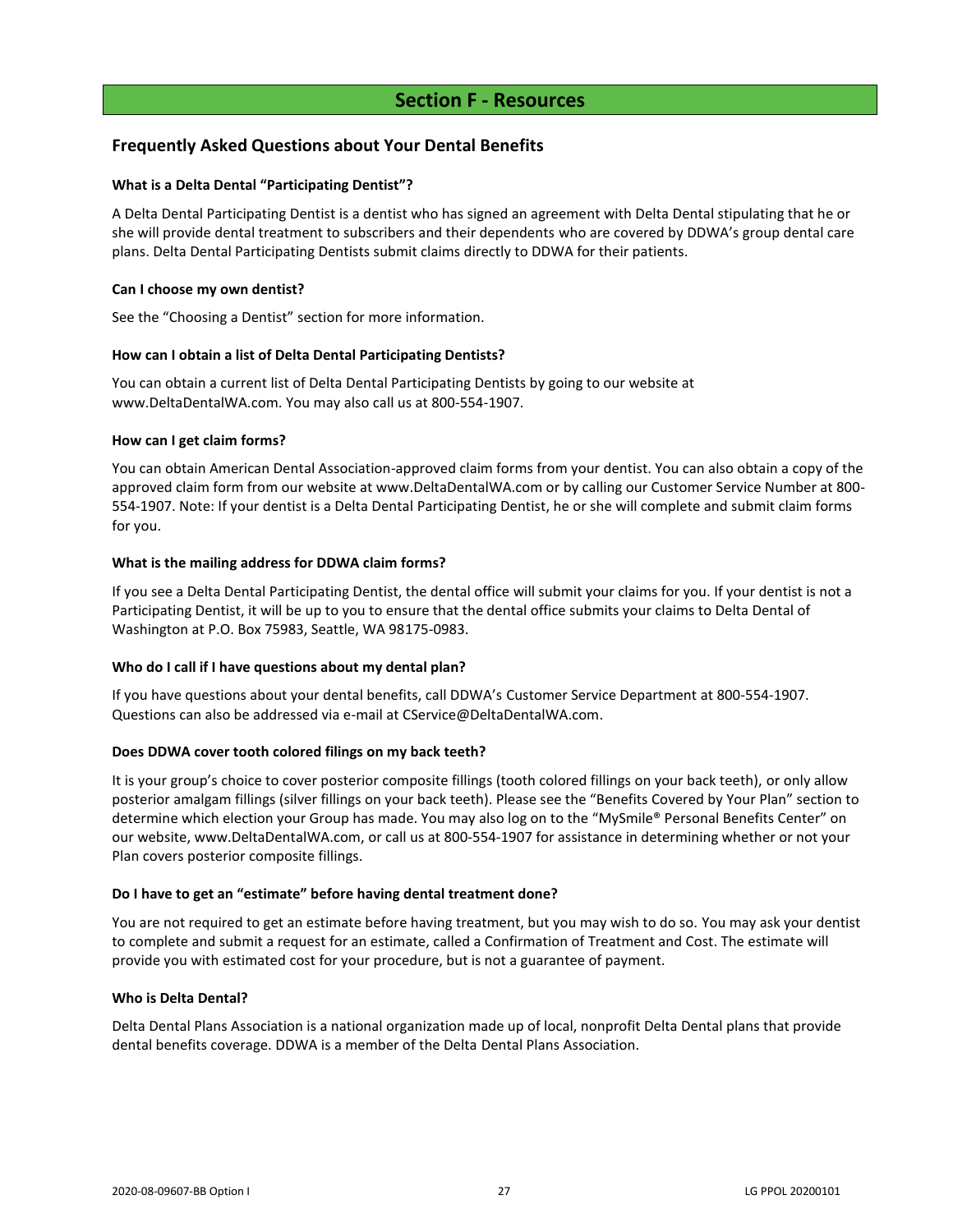## <span id="page-30-0"></span>**Glossary**

## **Alveolar**

Pertaining to the ridge, crest or process of bone that projects from the upper and lower jaw and supports the roots of the teeth.

#### **Amalgam**

A mostly silver filling often used to restore decayed teeth.

#### **Apicoectomy**

Surgery on the root of the tooth.

#### **Appeal**

An oral or written communication by a subscriber or their authorized representative requesting the reconsideration of the resolution of a previously submitted complaint or, in the case of claim determination, the determination to deny, modify, reduce, or terminate payment, coverage authorization, or provision of health care services or benefits.

#### **Bitewing X-ray**

An X-ray picture that shows, simultaneously, the portions of the upper and lower back teeth that extend above the gum line, as well as a portion of the roots and supporting structures of these teeth.

#### **Bridge**

Also known as a fixed partial denture. See "Fixed Partial Denture".

#### **Certificate of Coverage**

The benefits booklet which describes in summary form the essential features of the contract coverage, and to or for whom the benefits hereunder are payable.

#### **Caries**

Decay. A disease process initiated by bacterially produced acids on the tooth surface.

#### **Complaint**

An oral or written report by a subscriber or authorized representative regarding dissatisfaction with customer service or the availability of a health service.

#### **Comprehensive Oral Evaluation**

Typically used by a general dentist and/or specialist when evaluating a patient comprehensively. It is a thorough evaluation and recording of the extraoral and intraoral hard and soft tissues.

#### **Contract**

This agreement between DDWA and Group. The Contract constitutes the entire Contract between the parties and supersedes any prior agreement, understanding or negotiation between the parties.

#### **Coping**

A thin thimble of a crown with no anatomic features. It is placed on teeth prior to the placement of either an overdenture or a large span bridge. The purpose of a coping is to allow the removal and modification of the bridge without requiring a major remake of the bridgework, if the tooth is lost.

#### **Covered Dental Benefits**

Those dental services that are covered under this Contract, subject to the limitations set forth in Benefits Covered by Your Plan.

#### **Crown**

A restoration that replaces the entire surface of the visible portion of tooth.

#### **DDWA**

Delta Dental of Washington, a nonprofit corporation incorporated in Washington State. DDWA is a member of the Delta Dental Plans Association.

#### **Delivery Date**

The date a prosthetic appliance is permanently cemented into place.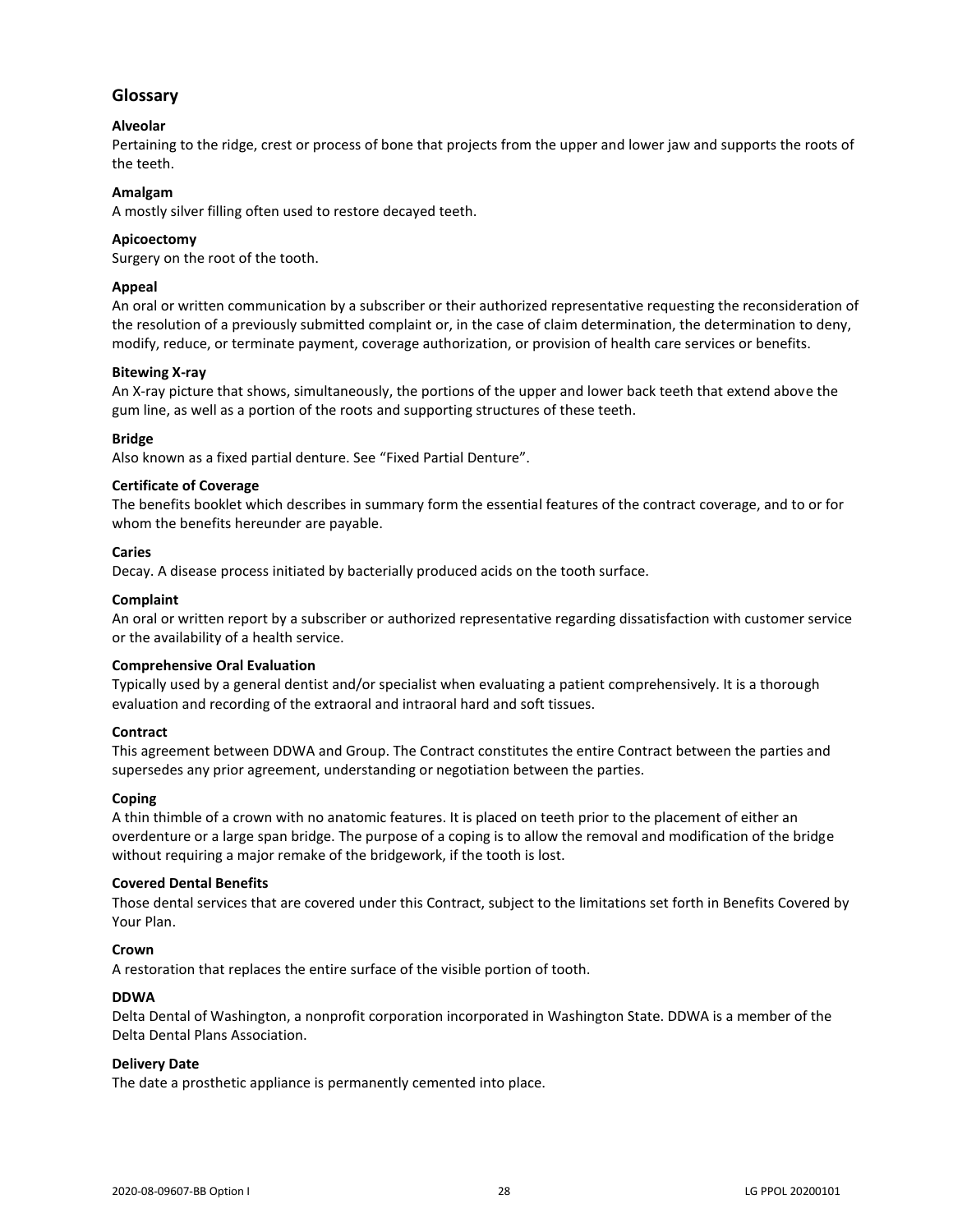#### **Delta Dental**

Delta Dental Plans Association, which is a nationwide nonprofit organization of health care service plans, which offers a range of group dental benefit plans.

#### **Delta Dental PPO Dentist**

A Participating Dentist who has agreed to render services and receive payment in accordance with the terms and conditions of a written Delta Dental PPO agreement, which includes looking solely to Delta Dental for payment for covered services.

#### **Delta Dental Participating Dentist**

A licensed dentist who has agreed to render services and receive payment in accordance with the terms and conditions of a written agreement between Delta Dental and such Dentist, which includes looking solely to Delta Dental for payment for covered services.

#### **Dentist**

A licensed dentist legally authorized to practice dentistry at the time and in the place services are performed. This Plan provides for covered services only if those services are performed by or under direction of a licensed Dentist or other Licensed Professional operating within the scope of their license.

#### **Denture**

A removable prosthesis that replaces missing teeth. A complete (or "full") denture replaces all of the upper or lower teeth. A partial denture replaces one to several missing upper or lower teeth.

#### **Eligibility Date**

The date on which an Eligible Person becomes eligible to enroll in the Plan.

#### **Eligible Dependent**

Any dependent of an Eligible Employee who meets the conditions of eligibility set forth in "Dependent Eligibility and Enrollment."

#### **Eligible Employee**

Any employee who meets the conditions of eligibility set forth in "Employee Eligibility and Enrollment.

#### **Eligible Person**

An Eligible Employee or an Eligible Dependent.

#### **Emergency Dental Condition**

The emergent and acute onset of a symptom or symptoms, including severe pain, that would lead a prudent layperson acting reasonably to believe that a dental condition exists that requires immediate dental attention, if failure to provide dental attention would result in serious impairment to oral functions or serious dysfunction of the mouth or teeth, or would place the person's oral health in serious jeopardy.

#### **Emergency Examination**

Also known as a "limited oral evaluation – problem focused." Otherwise covered dental care services medically necessary to evaluate and treat an Emergency Dental Condition.

#### **Endodontics**

The diagnosis and treatment of dental diseases, including root canal treatment, affecting dental nerves and blood vessels.

#### **Enrolled Dependent, Enrolled Employee, Enrolled Person**

Any Eligible Dependent, Eligible Employee or Eligible Person, as applicable, who has completed the enrollment process and for whom Group has submitted the monthly Premium to DDWA.

#### **Exclusions**

Those dental services that are not contract benefits set forth in your "Benefits Covered by Your Plan" section and all other services not specifically included as a Covered Dental Benefit set forth in Benefits Covered by Your Plan.

#### **Filed Fees**

Approved fees that participating Delta Dental Participating Dentists have agreed to accept as the total fees for the specific services performed.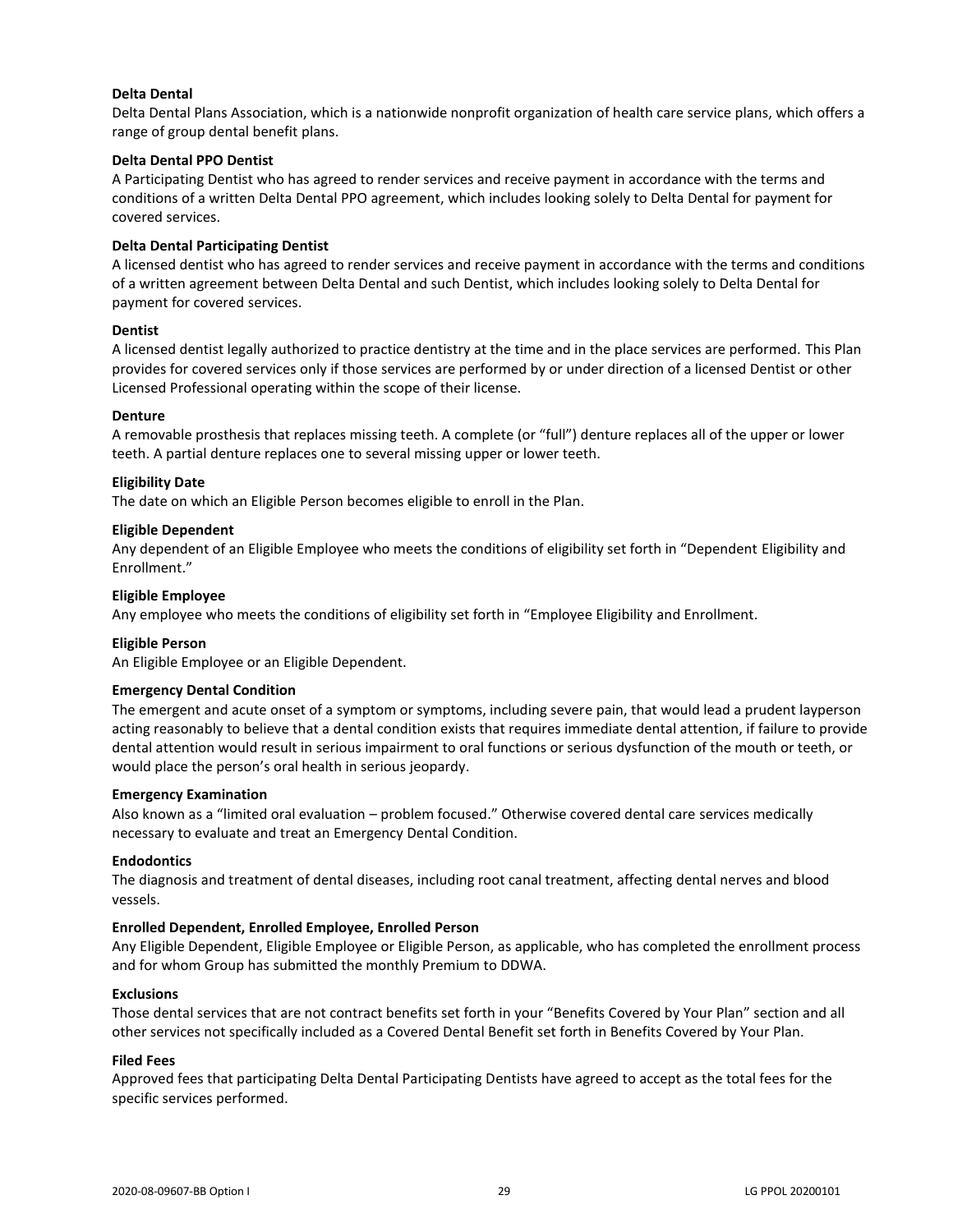#### **Filled Resin**

Tooth colored plastic materials that contain varying amounts of special glass like particles that add strength and wear resistance.

#### **Fixed Partial Denture**

A replacement for a missing tooth or teeth. The fixed partial denture consists of the artificial tooth (pontic) and attachments to the adjoining abutment teeth (retainers). They are cemented (fixed) in place and therefore are not removable.

#### **Fluoride**

A chemical agent used to strengthen teeth to prevent cavities.

#### **Fluoride Varnish**

A fluoride treatment contained in a varnish base that is applied to the teeth to reduce acid damage from the bacteria that causes tooth decay. It remains on the teeth longer than regular fluoride and is typically more effective than other fluoride delivery systems.

#### **General Anesthesia**

A drug or gas that produces unconsciousness and insensibility to pain.

#### **Group**

The employer or entity that is contracting for the dental benefits described in this benefit booklet for its employees.

#### **Implant**

A device specifically designed to be placed surgically within the jawbone as a means of providing an anchor for an artificial tooth or denture.

#### **Inlay**

A dental filling shaped to the form of a cavity and then inserted and secured with cement.

#### **Intraoral X-rays Complete Series (including bitewings)**

A series of radiographs which display the tooth and coronal portions of all the teeth in the mouth.

#### **Intravenous (I.V.) Sedation**

A form of sedation whereby the patient experiences a lowered level of consciousness, but is still awake and can respond.

#### **Licensed Professional**

An individual legally authorized to perform services as defined in his or her license. Licensed professionals include, but are not limited to, denturist, hygienist and radiology technician. Benefits under this Contract will not be denied for any health care service performed by a registered nurse licensed to practice under chapter 18.88 RCW, if first, the service performed was within the lawful scope of such nurse's license, and second, this contract would have provided benefits if such service had been performed by a doctor of medicine licensed to practice under chapter 18.71 RCW.

#### **Lifetime Maximum**

The maximum amount DDWA will pay in the specified covered dental benefit class for an insured individual during the time that individual is on this Plan or any other Plan offered by this Employer.

#### **Limitations**

An exception or condition of coverage for a particular Covered Dental Benefit.

#### **Localized Delivery of Antimicrobial Agents**

Treating isolated areas of advanced gum disease by placing antibiotics or other germ-killing drugs into the gum pocket. This therapy is viewed as an alternative to gum surgery when conditions are favorable.

#### **Maximum Allowable Fees**

The maximum dollar amount that will be allowed toward the reimbursement for any service provided for a covered dental benefit.

#### **Nightguard**

See "Occlusal-guard."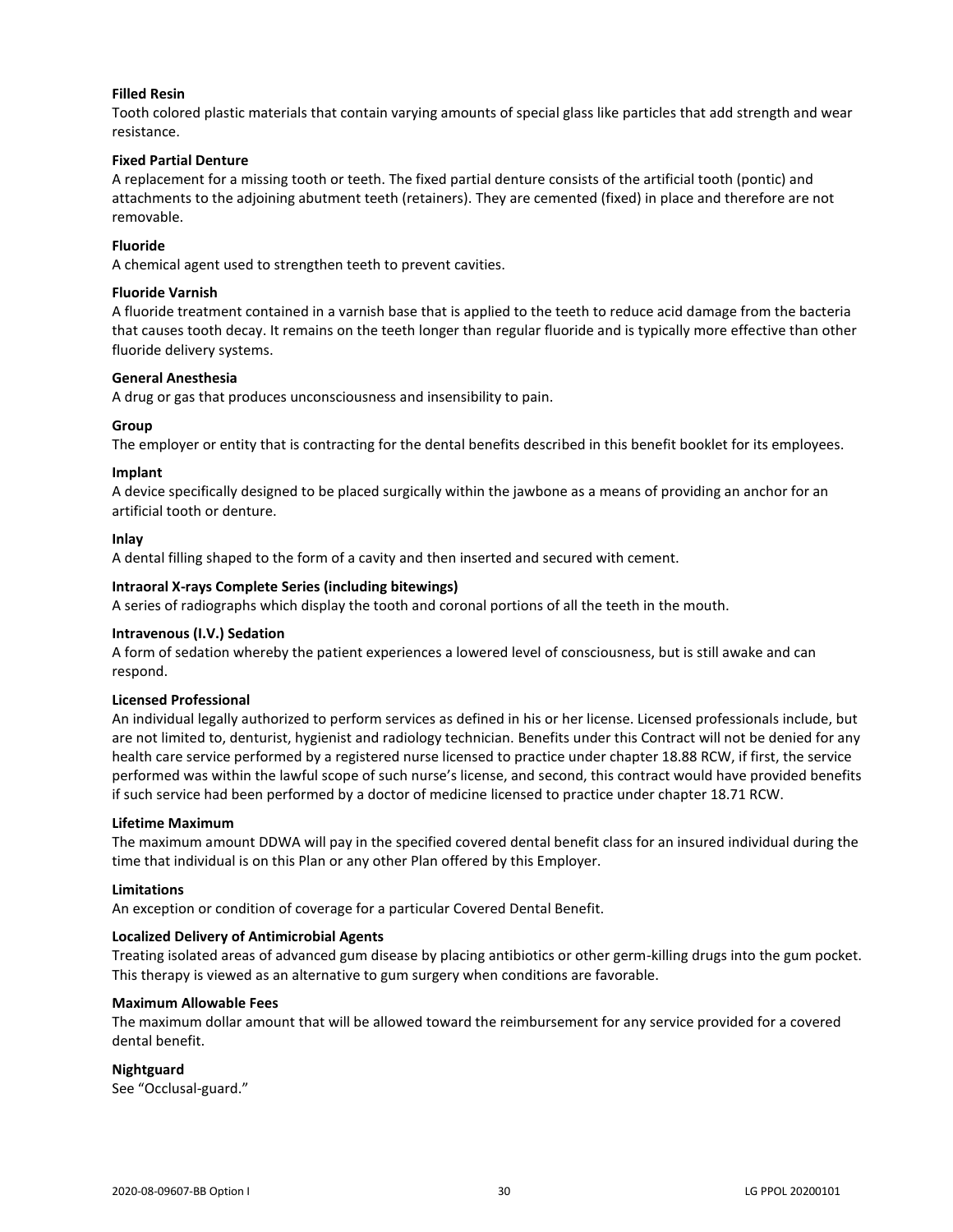#### **Non-Participating Dentist**

A licensed dentist who has not agreed to render services and receive payment in accordance with the terms and conditions of a written Member Dentist Agreement between a member of the Delta Dental Plans Association and such Dentist.

#### **Not a paid Covered Dental Benefit**

Any dental procedure that, under some circumstances, would be covered by DDWA, but is not covered under other conditions. Examples are listed in the "Benefits Covered by Your Plan" section.

#### **Occlusal Adjustment**

Modification of the occluding surfaces of opposing teeth to develop harmonious relationships between the teeth themselves and neuromuscular mechanism, the temporomandibular joints and the structure supporting the teeth.

#### **Occlusal-Guard**

A removable dental appliance – sometimes called a nightguard – that is designed to minimize the effects of gnashing or grinding of the teeth (bruxism). An occlusal-guard (nightguard) is typically used at night.

#### **Onlay**

A restoration of the contact surface of the tooth that covers the entire surface.

#### **Open Enrollment Period**

The annual period in which subscribers can select benefits plans and add or delete Eligible Dependents.

#### **Orthodontics**

Diagnosis, prevention, and treatment of irregularities in tooth and jaw alignment and function, frequently involving braces.

#### **Overdenture**

A removable denture constructed over existing natural teeth or implanted studs.

#### **Palliative Treatment**

Services provided for emergency relief of dental pain.

#### **Panoramic X-ray**

An X-ray, taken from outside the mouth that shows the upper and lower teeth and the associated structures in a single picture.

#### **Participating Plan**

Delta Dental of Washington, and any other member of the Delta Dental Plans Association with which Delta Dental contracts to assist in administering the benefits described in this Benefits Booklet.

#### **Payment Level**

The applicable percentage of Maximum Allowable Fees for Covered Dental Benefits that shall be paid by DDWA as set forth in the Summary of Benefits and Reimbursement Levels sections of this Benefits Booklet.

#### **Periodic Oral Evaluation – (Routine Examination)**

An evaluation performed on a patient of record to determine any changes in the patient's dental and medical health status following a previous comprehensive or periodic evaluation.

#### **Periodontics**

The diagnosis, prevention, and treatment of diseases of gums and the bone that supports teeth.

#### **Plan**

The dental benefits as provided and described in this Benefits Booklet and its accompanying Contract. Any other booklet or contract that provides dental benefits and meets the definition of a "Plan" in the "Coordination of Benefits" section of the Certificate of Coverage is a Plan for the purpose of coordination of benefits.

#### **Pocket Depth**

An internal measurement from the top of the gum tissue to its attachment on the root of a tooth.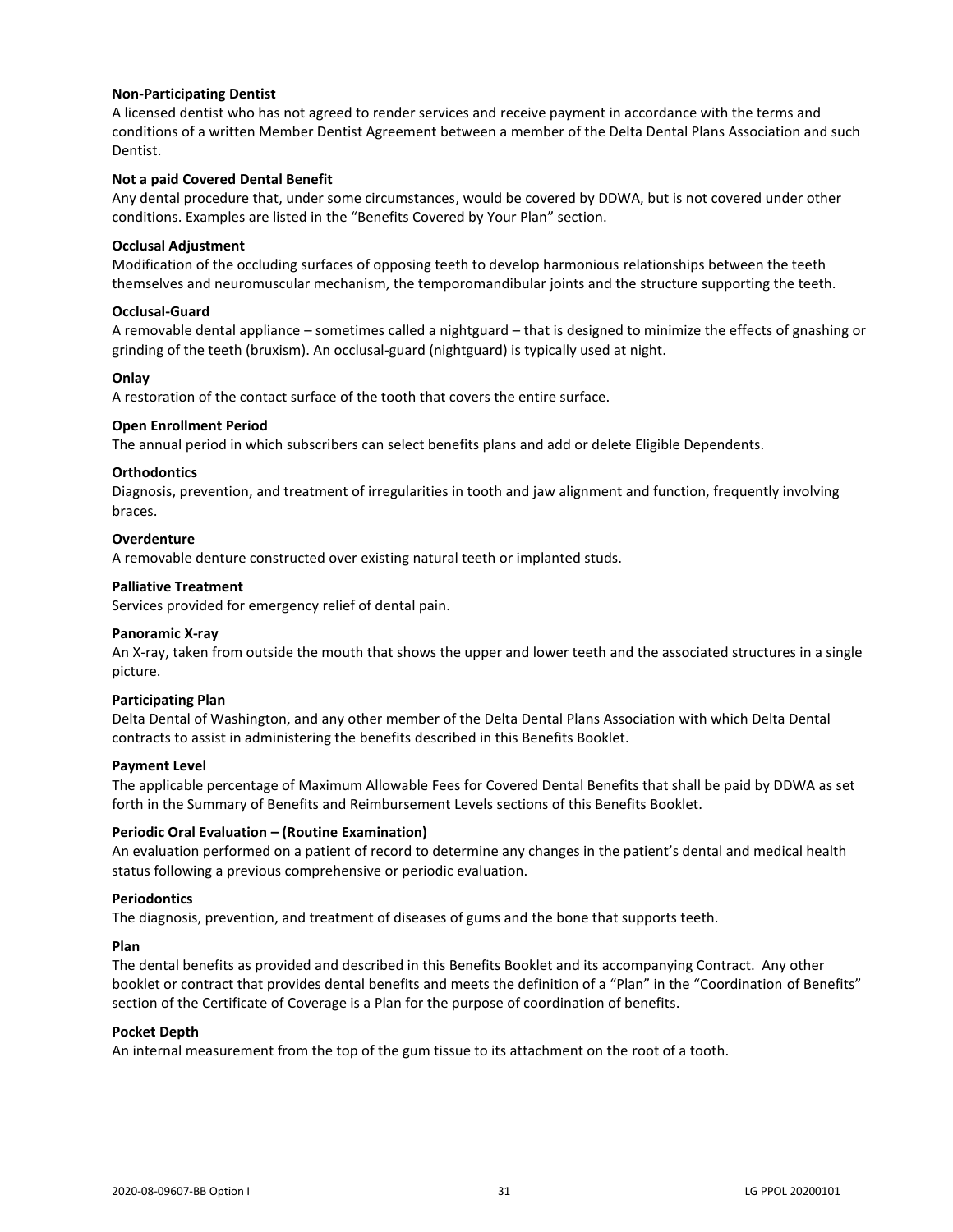#### **Premium**

The monthly amount payable to DDWA by Group, and/or by an Enrolled Employee to Group, as designated in the Contract.

#### **Prophylaxis**

Cleaning and polishing of teeth.

#### **Prosthodontics**

The replacement of missing teeth by artificial means such as bridges and dentures.

#### **Pulpotomy**

The removal of nerve tissue from the crown portion of a tooth.

#### **Qualified Medical Child Support Order (QMCSO)**

An order issued by a court under which an employee must provide medical coverage for a dependent child. QMSCO's are often issued, for example, following a divorce or legal separation.

#### **Resin-Based Composite**

A tooth colored filling, made of a combination of materials, used to restore teeth.

#### **Restorative**

Replacing portions of lost or diseased tooth structures with a filling or crown to restore proper dental function.

#### **Root Planing**

A procedure done to smooth roughened root surfaces.

#### **Sealants**

A material applied to teeth to seal surface irregularities and prevent tooth decay.

#### **Seat Date**

The date a crown, veneer, inlay, or onlay is permanently cemented into place on the tooth.

#### **Specialist**

A licensed dentist who has successfully completed an educational program accredited by the Commission of Dental Accreditation, two or more years in length, as specified by the Council on Dental Education or holds a diploma from an American Dental Association recognized certifying board.

#### **Temporomandibular Joint**

The joint just ahead of the ear, upon which the lower jaw swings open and shut, and can also slide forward.

#### **Veneer**

A layer of tooth-colored material, usually porcelain or acrylic resin, attached to the surface by direct fusion, cementation, or mechanical retention.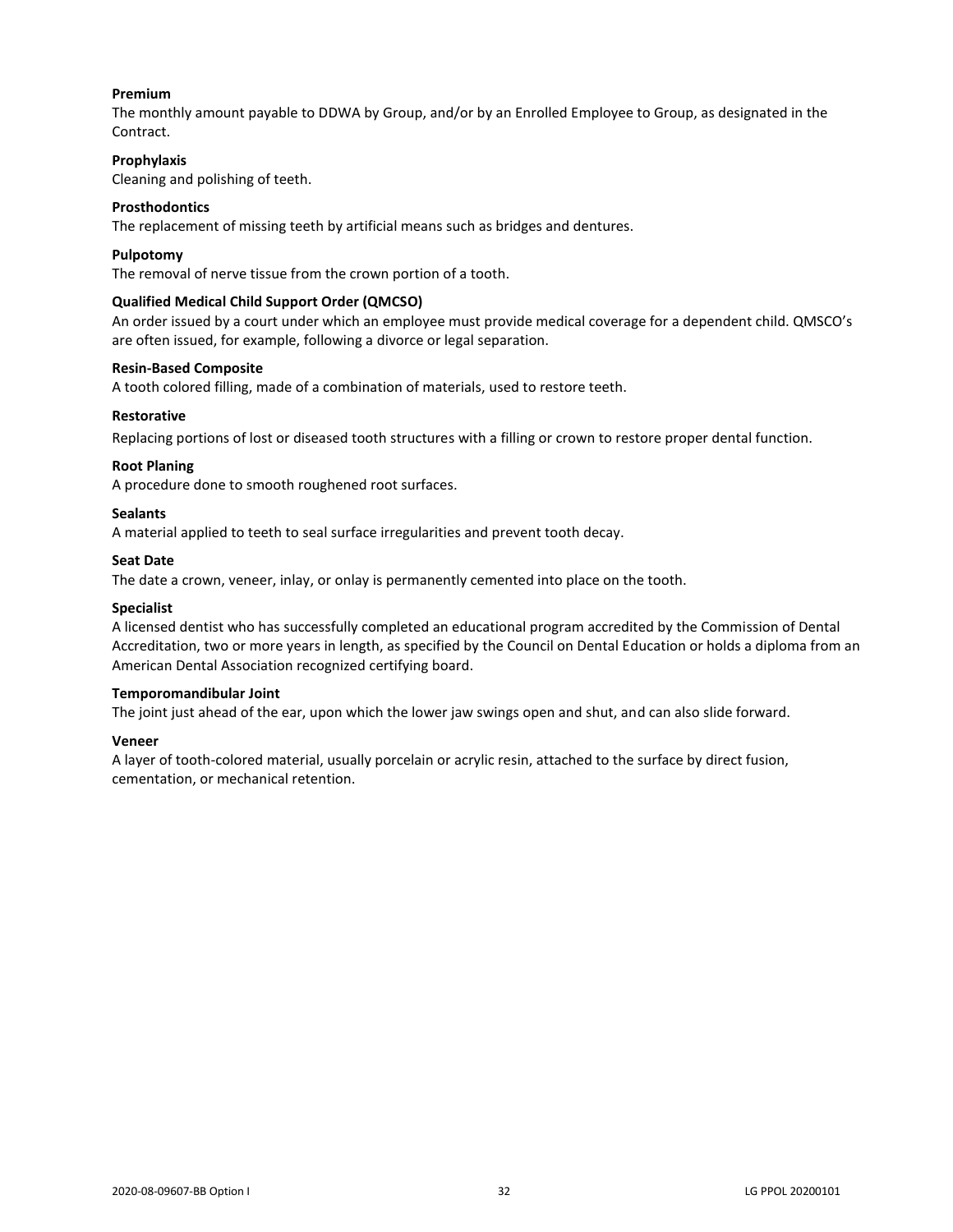## <span id="page-35-0"></span>**Nondiscrimination and Language Assistance Services**

Delta Dental of Washington complies with applicable Federal civil rights laws and does not discriminate on the basis of race, color, national origin, age, disability, or sex.

Delta Dental of Washington does not exclude people or treat them differently because of race, color, national origin, age, disability, or sex.

Delta Dental of Washington:

We will provide free aids and services to people with disabilities to assist in communicating effectively with DDWA staff, such as:

- ◆ Qualified sign language interpreters
- Written information in other formats (large print, audio, accessible electronic formats, other formats)

We will provide free language and services to assist in communicating effectively with DDWA staff for people whose primary language is not English, such as:

- Qualified interpreters
- $\bullet$  Information written in other languages

If you need these services, contact Delta Dental of Washington's Customer Service at: 800-554-1907. If you need translation or interpreter assistance at your dental provider's office, please contact their staff. The cost for translations and interpreter services for communication between you and your provider are not covered by DDWA.

If you believe that Delta Dental of Washington has failed to provide these services or discriminated in another way on the basis of race, color, national origin, age, disability, or sex, you can file a grievance with our Compliance/Privacy Officer who may be reached as follows: PO Box 75983 Seattle, WA 98175, Ph: 800-554-1907, TTY: 800-833-6384, Fx: 206 729-5512 or by email at: [Compliance@DeltaDentalWA.com.](mailto:Compliance@DeltaDentalWA.com) You can file a grievance in person or by mail, fax or email. If you need help filing a grievance, our Compliance/Privacy Officer is available to help you. You can also file a civil rights complaint with the U.S. Department of Health and Human Services, Office for Civil Rights electronically through the Office for Civil Rights Complaint Portal, available a[t https://ocrportal.hhs.gov/ocr/portal/lobby.jsf,](https://ocrportal.hhs.gov/ocr/portal/lobby.jsf) or by mail or phone at: U.S. Department of Health and Human Services, 200 Independence Avenue SW., Room 509F, HHH Building, Washington DC 20201, 800-868-1019, 800-537-7697 (TDD). Complaint forms are available at [http://www.hhs.gov/ocr/office/file/index.html.](http://www.hhs.gov/ocr/office/file/index.html)

| <b>Taglines</b>                                                                                                                                                                                                                                      |
|------------------------------------------------------------------------------------------------------------------------------------------------------------------------------------------------------------------------------------------------------|
| <b>Amharic</b>                                                                                                                                                                                                                                       |
| እርስዎ፣ ወይም ሌላ እየረዱት ያለ ሰው፣ ስለ Delta Dental of Washington ጥያቄ ካላችሁ፣ በራሳችሁ ቋንቋ ያለምንም ክፍያ<br>እርዳታ እና መረጃ የማማኘት መብት አላችሁ። ከአስተርጓሚ <i>ጋ</i> ር ለማውራት፣ በ 800-554-1907 ይደውሉ።                                                                                  |
| <b>Arabic</b>                                                                                                                                                                                                                                        |
| إذا كانت لديك أو لدى أي شخص آخر تساعده أسئلة حول Delta Dental of Washington، فلك الحق في طلب المساعدة والمعلومات بلغتك<br>دون أن تتحمل أي تكلفة. للتحدث إلى مترجم، يُرجى الاتصال على الرقم 290-554-800.                                              |
| <b>Cambodian (Mon-Khmer)</b>                                                                                                                                                                                                                         |
| ប្រសិនបើអ្នក ឬនរណាម្នាក់ដែលអ្នកកំពុងជួយ មានសំណួរអំពីកម្មវិធី Delta Dental of Washington អ្នកមានសិទ្ធិ<br>ទទួលបានជំនួយ និងព័ត៌មានជាភាសារបស់អ្នកដោយឥតគិតថ្លៃ។ ដើម្បីនិយាយទៅកាន់អ្នកបកប្រែ<br>សូមទូរស័ក្កទៅលេខ 800-554-1907។                            |
| <b>Chinese</b>                                                                                                                                                                                                                                       |
| 如果您或您正在帮助的人对 Delta Dental of Washington 有任何疑问,您有权免费以您的语言获得帮助和信                                                                                                                                                                                       |
| 息。要想联系翻译员,请致电 800-554-1907。                                                                                                                                                                                                                          |
| Cushite (Oromo)                                                                                                                                                                                                                                      |
| Ati yookaan namni ati gargaaraa jirtu waa'ee Delta Dental of Washington gaaffilee yoo qabaattan kaffaltii malee<br>afaan keetiin gargaarsaa fi odeeffannoo argachuu ni dandeessa. Nama afaan sii hiiku dubbisuuf lakk. 800-554-<br>1907tiin bilbili. |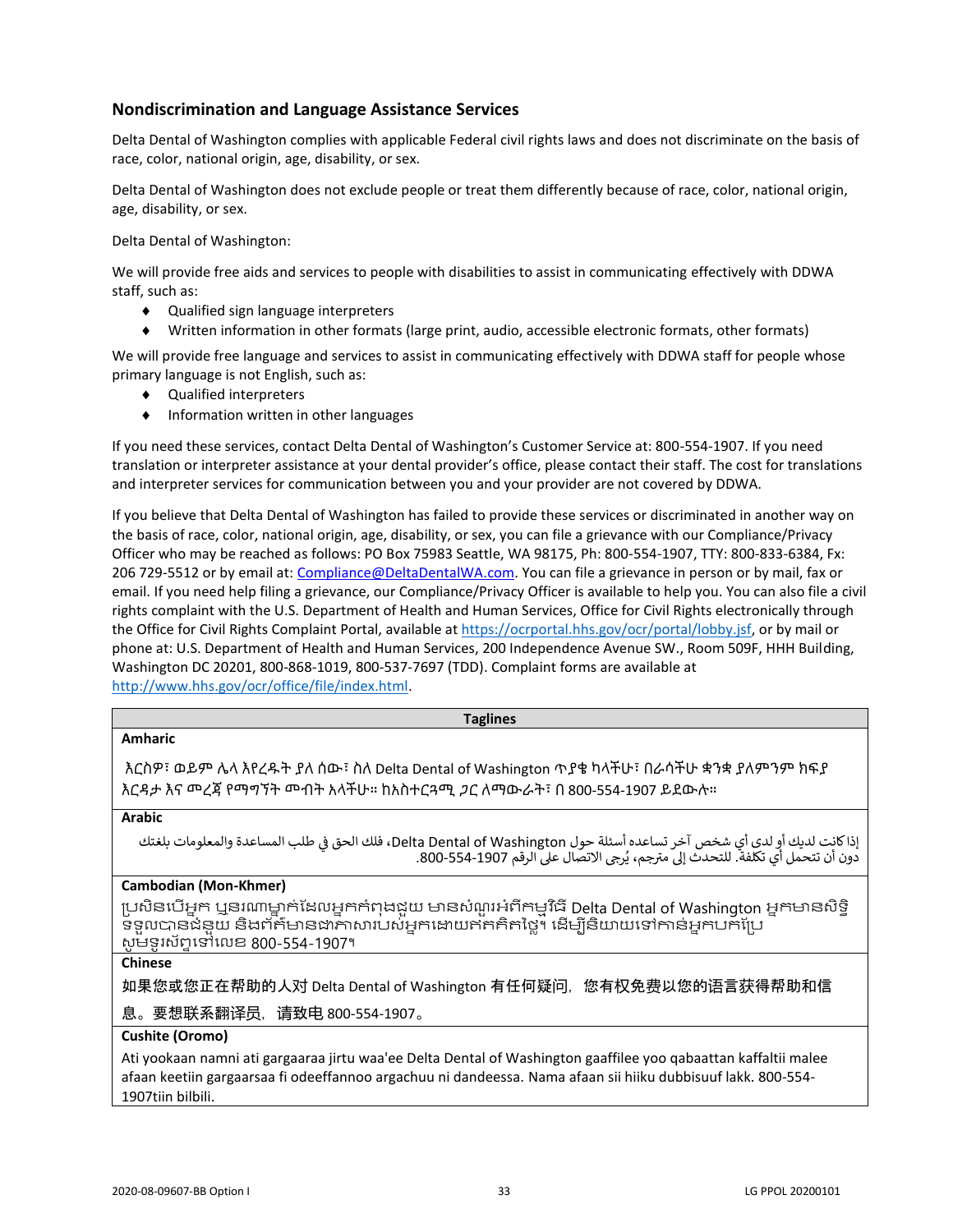#### **Taglines**

#### **French**

Si vous, ou quelqu'un à qui vous apportez votre aide, avez des questions à propos de Delta Dental of Washington, vous avez le droit d'obtenir gratuitement de l'aide et des informations dans votre langue. Pour parler à un interprète, appelez le 800-554-1907.

#### **German**

Falls Sie oder jemand, dem Sie helfen, Fragen zu Delta Dental of Washington haben, sind Sie berechtigt, kostenlos Hilfe und Informationen in Ihrer Sprache zu erhalten. Um mit einem Dolmetscher zu sprechen, rufen Sie bitte die Nummer 800-554-1907 an.

#### **Japanese**

ご本人様、またはお客様の身寄りの方でも Delta Dental of Washington についてご質問がございましたら、 ご希望の言語でサポートを受けたり、情報を入手したりすることができます。料金はかかりません。通訳 とお話される場合 800-554-1907 までお電話ください。

#### **Korean**

귀하 또는 귀하가 돕고 있는 누군가에게 Delta Dental of Washington 에 대한 질문이 있을 경우, 귀하는 무료로 귀하의 언어로 도움을 제공받을 권리가 있습니다. 통역사와 통화를 원하시면 800-554-1907 로 전화하십시오.

### **Laotian**

ຖ້າທ່ານ ຫຼື ບຸກຄົນໃດໜຶ່ງທີ່ທ່ານກໍາລັງໃຫ້ການຊ່ວຍເຫຼືອມີຄໍາຖາມກ່ຽວກັບ Delta Dental of Washington, ທ່ານມີສິດໄດ້ຮັບຄວາມຊ່ວຍເຫຼືອ ແລະ ຂໍ້ມູນເປັນພາສາຂອງທ່ານໂດຍບໍ່ເສຍຄ່າ. ເພື່ອລິມກັບຜູ້ແປພາສາ, ໂທ 800-554-1907.

#### **Persian (Farsi)**

دارد، این حق را دارید که اطلاعات مورد نیازتان را به Delta Dental of Washingtonاگر شما، یا شخصی که به وی کمک می کنید، سؤالی دربارهی جم شفایه، با شماره زبان خود و بدون هیچ هزینهای در یافتکنید. تماس بگرتید. 800-554-1907 جهت صحبت با یک مت <sup>ر</sup>

#### **Punjabi**

ਜੇ ਤੁਹਾਡੇ ਜਾਂ ਜਿਸ ਦੀ ਤੁਸੀਂ ਸਹਾਇਤਾ ਕਰ ਰਹੇ ਹੋ ਉਸ ਦੇ, Delta Dental of Washington ਬਾਰੇ ਕੋਈ ਪ੍ਰਸ਼ਨ ਹਨ, ਤਾਂ ਤੁਹਾਨੂੰ ਬਿਨਾਂ ਕਿਸੇ ਕੀਮਤ ਦੇ ਆਪਣੀ ਭਾਸ਼ਾ ਵਿਚ ਸਹਾਇਤਾ ਅਤੇ ਜਾਣਕਾਰੀ ਪ੍ਰਾਪਤ ਕਰਨ ਦਾ ਅਧਿਕਾਰ ਹੈ। ਦੁਭਾਸ਼ੀਏ ਨਾਲ ਗੱਲ ਕਰਨ ਲਈ, 800-554-1907 'ਤੇ ਕਾਲ ਕਰੋ।

#### **Romanian**

Dacă dumneavoastră sau o persoană pe care o asistați aveți întrebări despre Delta Dental of Washington, aveți dreptul de a obține gratuit ajutor și informații în limba dumneavoastră. Pentru a vorbi cu un interpret, sunați la 800- 554-1907.

#### **Russian**

Если у Вас или у лица, которому Вы помогаете, имеются вопросы относительно Delta Dental of Washington, то Вы имеете право на получение бесплатной помощи и информации на Вашем языке. Чтобы поговорить с переводчиком, позвоните по номеру 800-554-1907.

#### **Serbo-Croatian**

Ako vi, ili osoba kojoj pomažete, imate pitanja o kompaniji Delta Dental of Washington, imate pravo da potražite besplatnu pomoć i informacije na svom jeziku. Pozovite 800-554-1907 da razgovarate s prevodiocem.

#### **Spanish**

Si usted, o alguien a quien usted está ayudando, tiene preguntas acerca de Delta Dental of Washington, tiene derecho a obtener ayuda e información en su idioma sin costo alguno. Para hablar con un intérprete, llame al 800- 554-1907.

#### **Sudan (Fulfulde)**

To onon, mala mo je on mballata, don mari emmmolji do Delta Dental of Washington, on mari jarfuye keɓɓugo wallende be matinolji be wolde moɗon mere. Ngam wolwugo be lornowo, ewne 800-554-1907.

#### **Tagalog**

Kung ikaw, o isang taong tinutulungan mo, ay may mga katanungan tungkol sa Delta Dental of Washington, mayroon kang karapatan humingi ng tulong at impormasyon sa iyong wika nang walang bayad. Upang makipag-usap sa isang tagasalin-wika, tumawag sa 800-554-1907.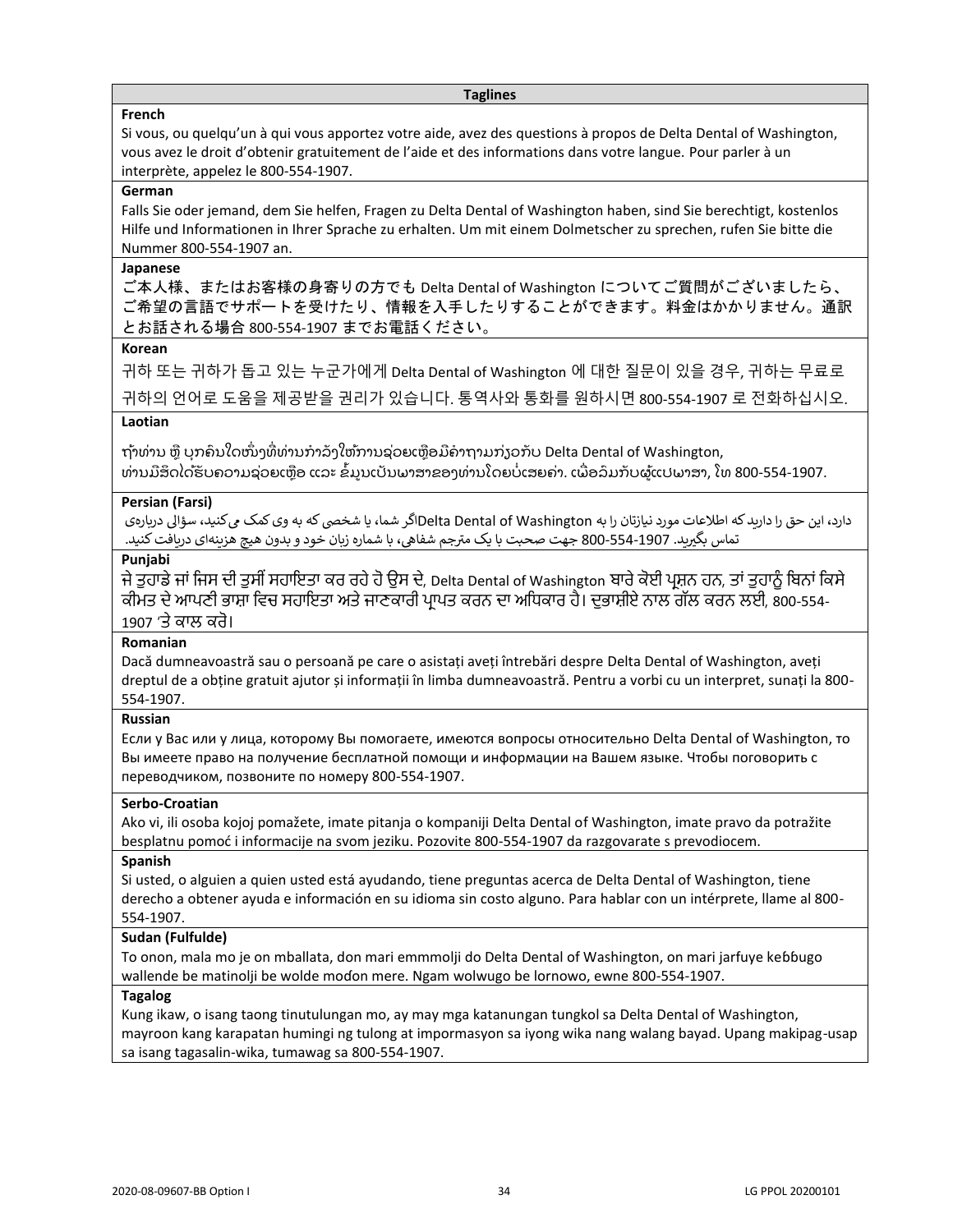## **Taglines**

## **Ukrainian**

Якщо у Вас або у когось, кому Ви допомагаєте, є запитання щодо Delta Dental of Washington, Ви маєте право безкоштовно отримати допомогу та інформацію Вашою мовою. Щоб поговорити з перекладачем, телефонуйте за номером 800-554-1907.

## **Vietnamese**

Nếu quý vị, hoặc ai đó mà quý vị đang giúp đỡ, có thắc mắc về Delta Dental of Washington, quý vị có quyền được nhận trợ giúp và thông tin bằng ngôn ngữ của mình miễn phí. Để nói chuyện với thông dịch viên, hãy gọi 800-554- 1907.